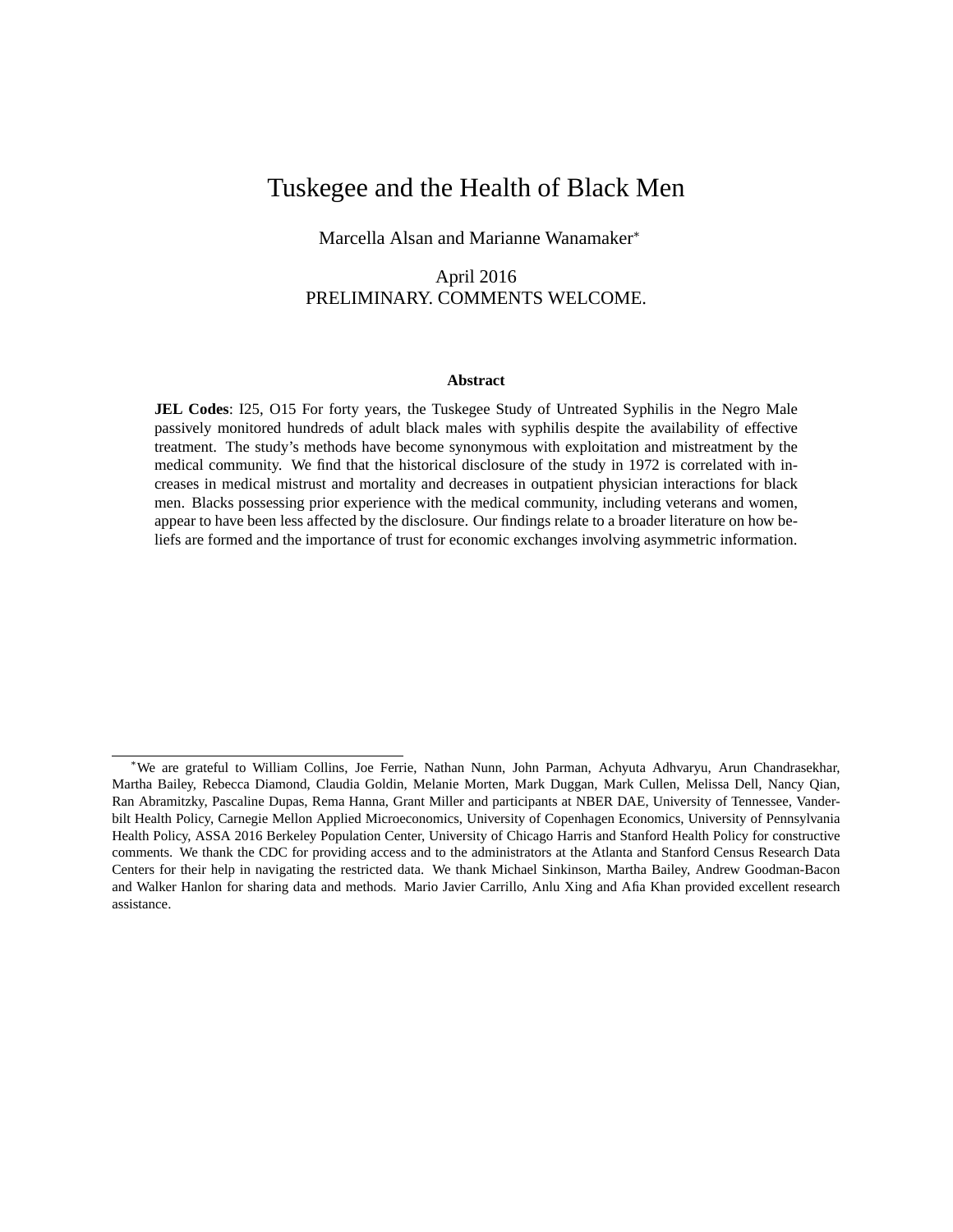# **1 Introduction**

The Tuskegee study became a symbol of their mistreatment by the medical establishment, a metaphor for deceit, conspiracy, malpractice, and neglect, if not outright genocide. Corbie-Smith *et al* (1999)

The Tuskegee Study of Untreated Syphilis in the Negro Male (TSUS) is frequently cited as an important factor contributing to the alienation of black Americans from the healthcare system. For 40 years, between 1932 and 1972, the U.S. Public Health Service (PHS) followed hundreds of black men in Tuskegee Alabama, many of whom had syphilis, for the stated purpose of understanding the natural history of the disease. The men were denied highly effective treatment for their condition (most egregiously, penicillin, which became standard of care by the mid-1940s) and were actively discouraged from seeking medical advice from practitioners outside the study [\(Brandt, 1978\)](#page-52-0). Participants were subjected to blood draws, spinal taps, and, eventually, autopsies. Survivors later reported that study doctors diagnosed them with "bad blood" for which they believed they were being treated. Compensation for participation included hot meals, the guise of treatment, and burial payments.

News of the Tuskegee study became public in 1972 in an exposé by Jean Heller of the Associated Press, and detailed narratives of the deception and its relationship to the white medical establishment were widespread.<sup>1</sup> Anecdotally, TSUS is often invoked as a reason black Americans, particularly black men, mistrust the medical establishment, contributing to delays and avoidance in care seeking, wariness of public health campaigns, low participation in medical trials, and overall worse health outcomes.<sup>2,3</sup> The stubborn persistence of racial disparities and the lagging progress of black men's health, even conditional on socioeconomic status, adds to the anecdotal evidence.<sup>4</sup>

In this paper, we investigate whether the Tuskegee disclosure contributed to racial health disparities in

<sup>1</sup>Contemporary coverage included *The New York Times* and *The Chicago Tribune*, as well as newspapers and magazines with a predominantly black readership.

<sup>&</sup>lt;sup>2</sup>An October 2015 episode of ABC sitcom "Black-*ish*", a sitcom which centers on an African-American family, begins with a discussion of the Tuskegee experiment and the effect it has on the health-seeking behavior of the protagonist's aging father. The results of this paper also accord with recent coverage of a severe tuberculosis outbreak in Marion, Alabama reported in *The New York Times.* The article references the Tuskegee study as a cause for medical mistrust and a reason why tuberculosis was left unchecked [\(Blinder, 2016\)](#page-52-1).

<sup>&</sup>lt;sup>3</sup> Fear and mistrust of the medical system has also been documented among Jewish survivors of the Holocaust and linked to the prominent role Nazi physicians played in directing the genocide [\(Paratz and Katz, 2011\)](#page-55-0).

<sup>4</sup> For a comprehensive review of racial inequalities in US medical care, see the [Institute of Medicine](#page-54-0) [\(2003\)](#page-54-0) *Unequal Treatment: Confronting Racial and Ethnic Disparities in Health Care.* Black men have the lowest life expectancy of any demographic group in the United States. Although gaps are closing, as of 2010 black men can expect to live 5 years less than their white male peers and 6.3 fewer years than black females [\(US Department of Health and Human Services, 2014,](#page-55-1) p. 8).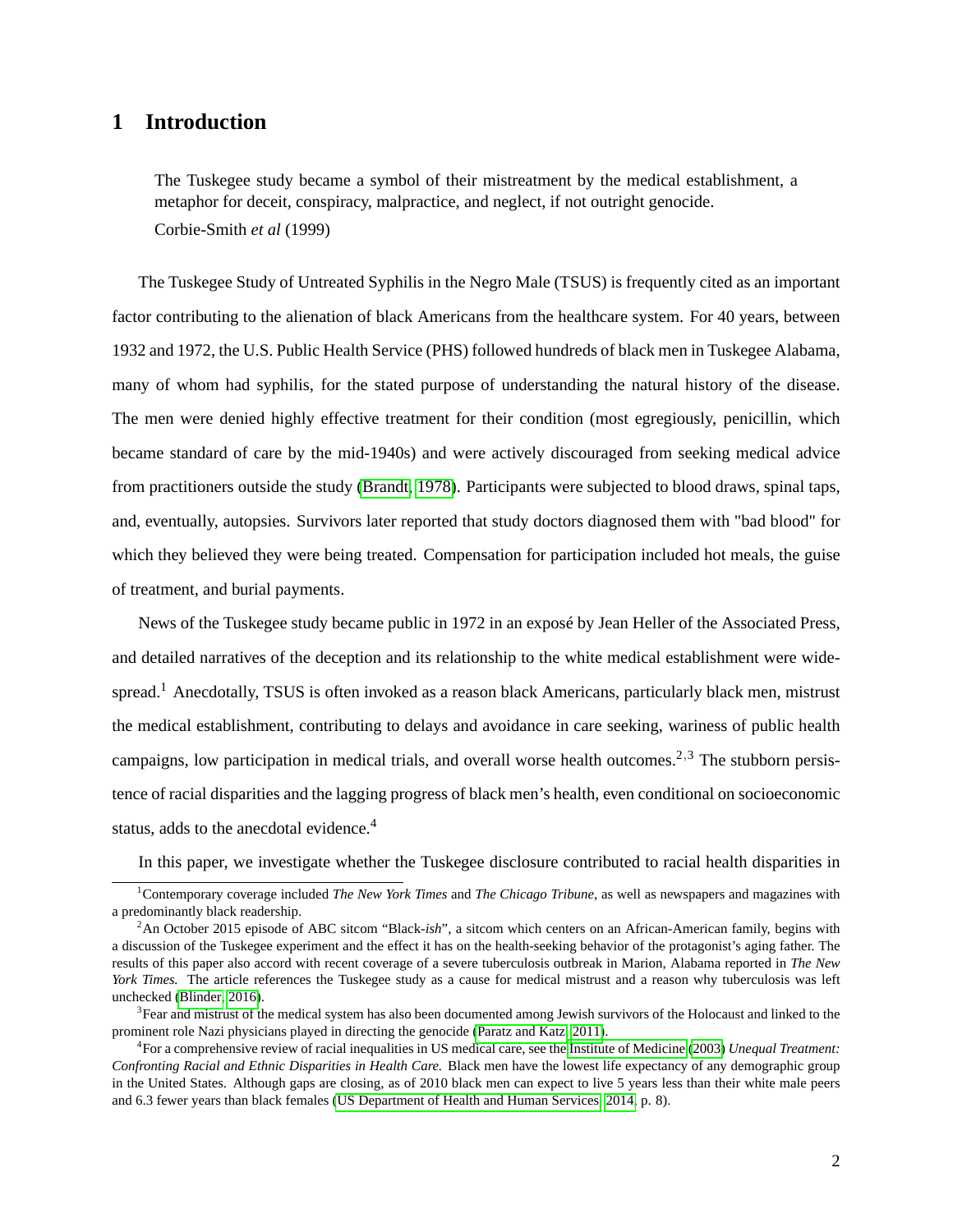the years following 1972. To do so, we rely on a variety of survey and administrative data, including measures of trust in doctors in the General Social Survey (GSS) [\(Smith, Marsden, Hout, and Kim, 2015\)](#page-55-2), health seeking behavior reported in the National Health Interview Survey (NHIS) [\(Minnesota Population Center](#page-54-1) [and State Health Access Data Assistance Center, 2015\)](#page-54-1), and detailed annual mortality data available by race, age group, gender and cause from the Centers for Disease Control and Prevention (CDC) [\(Centers for Dis](#page-53-0)[ease Control and Prevention, 2014\)](#page-53-0). We focus our attention on these measures for older (45-74) individuals since the mortality and health-seeking behavior of younger individuals is driven by acute conditions such as childbirth or trauma where the needs for care are urgent and the benefits immediate.<sup>5</sup> We posit that mistrust is more likely to dissuade medical care for the management of chronic conditions or for preventive care, and our preferred specifications for mortality are restricted to causes of death related to chronic disease.

We test the hypothesis that the Tuskegee study disclosure had a stronger impact on the behavior of individuals who more readily identified with the study's impoverished black male subjects. In particular, we hypothesize that black men would have been more affected than either black females or white males. Our approach is supported by both survey data specific to TSUS highlighting racial and gender differences in related mistrust [\(Boulware, Cooper, Ratner, LaVeist, and Powe, 2003;](#page-52-2) [Brandon, Isaac, and LaVeist, 2005;](#page-52-3) [Corbie-Smith, Thomas, Williams, and Moody-Ayers, 1999;](#page-53-1) [Corbie-Smith, Thomas, and George, 2002;](#page-53-2) [Eaton, Driffin, Kegler, Smith, Conway-Washington, White, and Cherry, 2015;](#page-53-3) [Hood and Jr, 2012;](#page-54-2) [Wilt](#page-55-3)[shire, Person, and Allison, 2011\)](#page-55-3) as well as research on the neurological basis of the empathy response.<sup>6</sup> In addition to race and gender, we proxy for proximity to the study population using two different measures: distance from Tuskegee, Alabama and the prevalence of black migrant inflows from the state of Alabama.

The effects of the Tuskegee disclosure are interpreted within a multi-period model of health belief formation and healthcare utilization with heterogeneous agents. The agents vary along two dimensions: their medical experience as young adults and their proximity to Tuskegee. Proximity for these agents, which can be based in geography, culture, or both, is interpreted as a factor facilitating information transmission regarding the Tuskegee experiment but also affecting the weight individuals place on this information. Agents in this model move through life stages updating their beliefs about whether doctors can be trusted, incorporating both positive and negative signals via Bayes' Rule. The model predicts that subgroups who are

 $<sup>5</sup>$  Injuries and violence are the leading cause of death for US children and young adults between ages 1 and 44 [\(CDC, 2010\)](#page-52-4).</sup>

<sup>&</sup>lt;sup>6</sup>The physiological basis of these findings has recently been elucidated by neurocognitive research on how empathetic responses are modulated [\(Singer, Seymour, O'Doherty, Stephan, Dolan, and Frith, 2006\)](#page-55-4) and how such responses are stronger for a member of one's own group [\(Gutsell and Inzlicht, 2010\)](#page-54-3).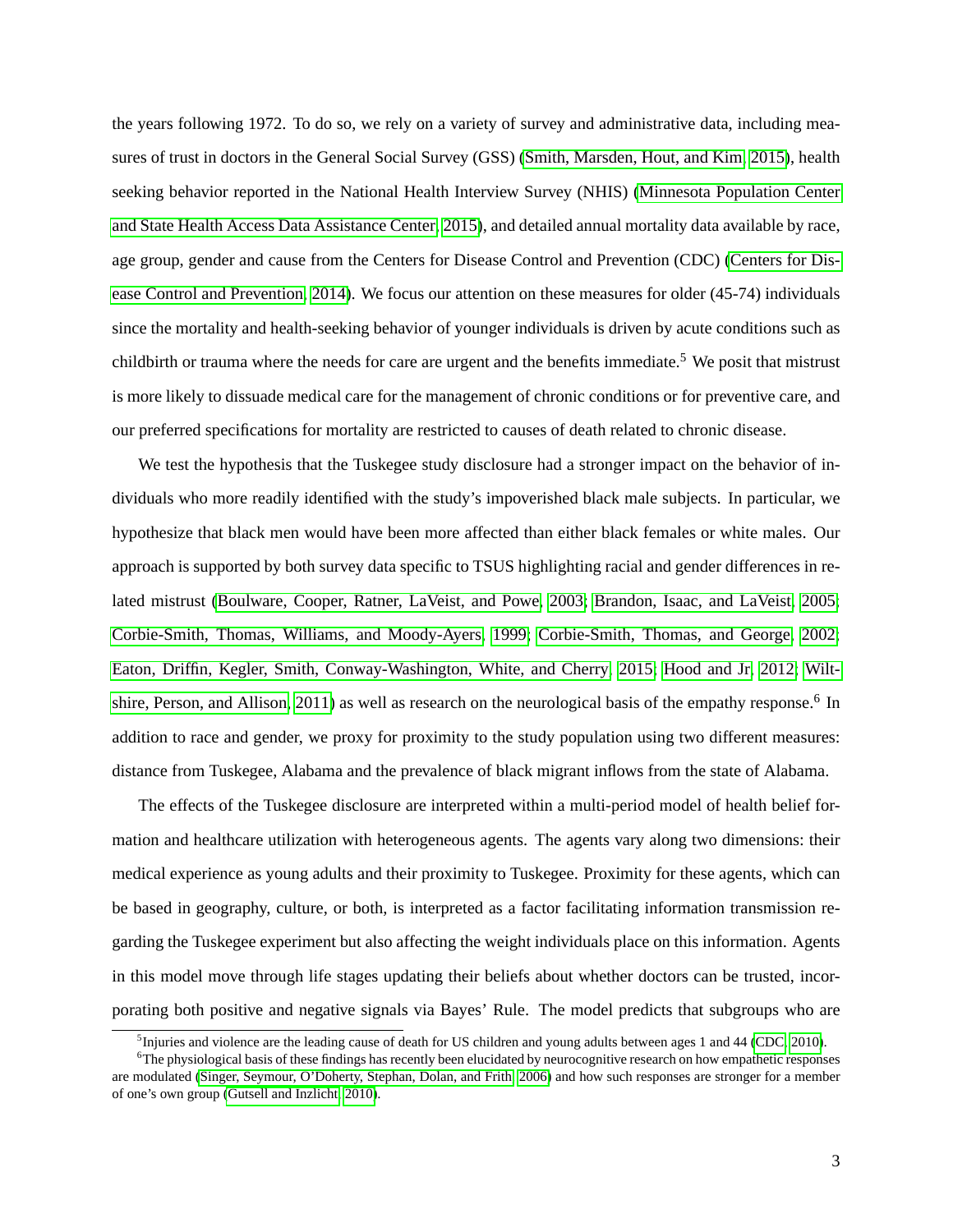exposed to routine medical care in young adulthood, such as women during pregnancy or military enlistees, will have a more muted behavioral response to the Tuskegee disclosure relative to individuals who lack such prior exposure, in particular non-veteran black men. The model further predicts that individuals in closer proximity to the study's subjects will exhibit a heightened response to disclosure.<sup>7</sup>

These predictions are tested using a Difference-in-Difference-in-Difference (DDD) framework that compares healthcare utilization and outcomes across demographic groups (e.g. black men versus white men, or black men versus black women, the first difference) before and after 1972 (second difference) for those in varying proximity to the event (third difference). Whenever feasible, we condition on a rich set of control variables found to be correlated with health seeking behavior, including education [\(Aizer and Stroud, 2010;](#page-51-0) [Alsan and Cutler, 2013;](#page-51-1) [Cutler and Lleras-Muney, 2010,](#page-53-4) [2012;](#page-53-5) [Cutler, Huang, and Lleras-Muney, 2014\)](#page-53-6), income [\(Deaton, 2001,](#page-53-7) [2002\)](#page-53-8), marital status [\(Robles and Kiecolt-Glaser, 2003;](#page-55-5) [Holt-Lunstad, Birmingham,](#page-54-4) [and Jones, 2008\)](#page-54-4), and urbanization. The finest level of geography observable in the utilization regressions is a respondent's state, and our results contain state-year fixed effects to capture the state-specific implementation and diffusion of healthcare programs and policies as well as group-by-year effects for black men to capture any time-varying factors that affected all black men nationwide. For mortality outcomes, which are measured at the level of state economic areas (SEAs), we replace state-year fixed effects with SEA-year fixed effects and retain group-by-year fixed effects to again capture time-varying mortality changes specific to locations or demographic groups. Our estimates, then, represent the post-1972 difference in healthcare utilization or mortality for black men relative to black women or white men as a function of proximity to the study's subjects, net of pre-1972 differences by race, sex, and proximity.

We focus on the short- and medium-term impact of the disclosure on health behaviors and outcomes. Given the data limitations, persistent causal impacts are more difficult to identify. Yet, the effects we describe may shed light on factors influencing healthcare demand and deepen our understanding of how this watershed event affected the relationship between black Americans and the US healthcare system.<sup>8</sup>

 $<sup>7</sup>$ The study distinguishes between the non-veteran and veteran population of men. The adjective veteran is used if the sample</sup> consists of veterans. Black veterans were treated differently from civilians and the men in the study. Perhaps the most egregious example of this is that men in the Tuskegee study who were drafted into the military were not given penicillin, by the order of the US Public Health Service, despite the fact the Draft board was screening and treating all men at the time [\(Gertrude G. Johnson,](#page-53-9) [1955;](#page-53-9) [Jones, 2008\)](#page-54-5).

<sup>8</sup> James H. Jones reflected on what motivated him to write *Bad Blood: The Tuskegee Syphilis Experiment*: "First and foremost, I wanted to examine the role of race in medicine. Specifically, I sought to learn how racial attitudes affected the perception of disease that white physicians brought to their African American patients, and having done so, I wanted to learn how those attitudes altered the ways in which white physicians responded to disease in the black community. Scholars had taught us a great deal about race and politics, race and social structure and race and the economy. But we knew very little about the relationship between race and medicine. The Tuskegee Syphilis Study, I was convinced, was a critical case that could help to fill this lacuna [\(Reverby, 2000,](#page-55-6)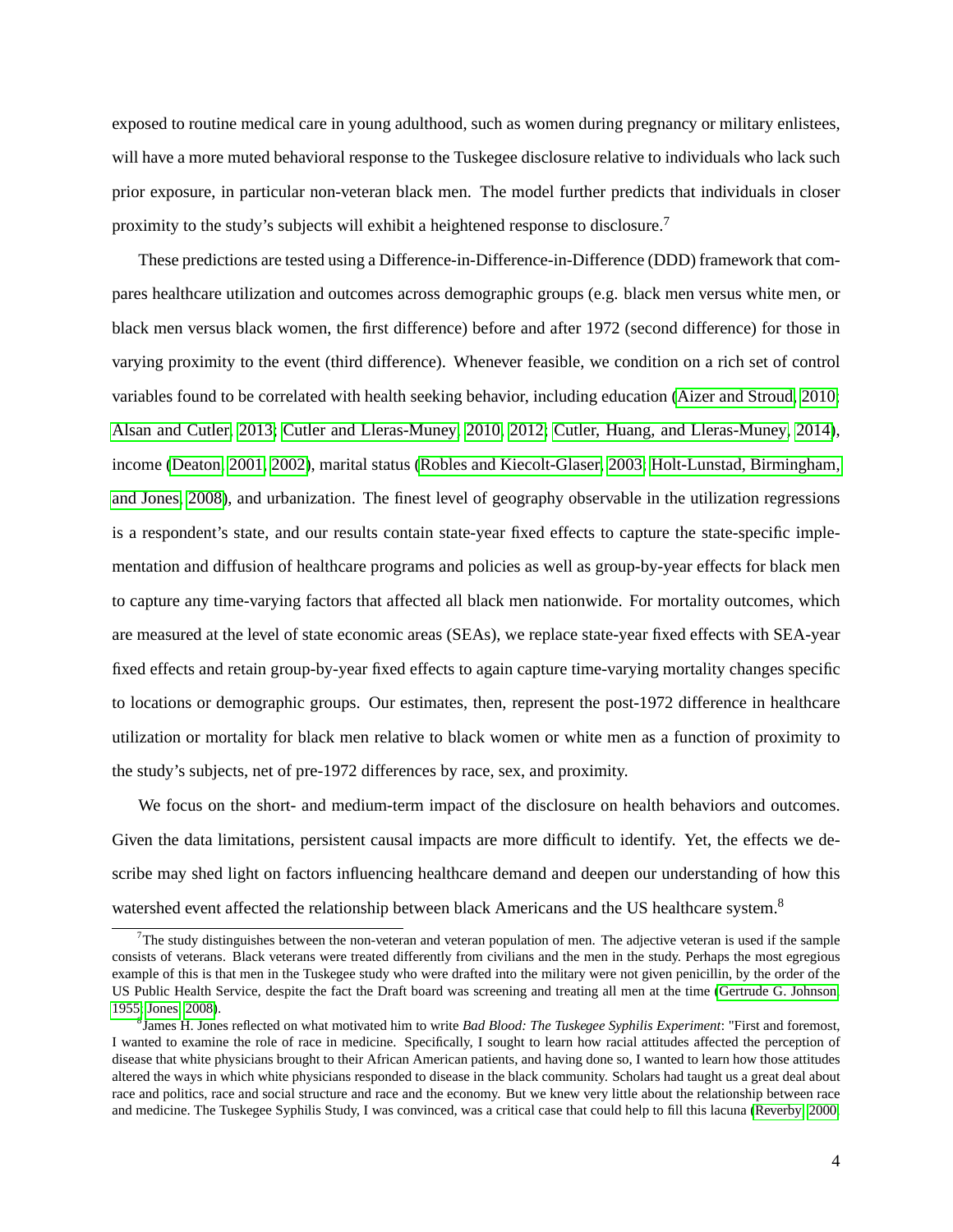We estimate that the Tuskegee disclosure reduced utilization of routine care (outpatient physician contacts) among older black males by 1.9 interactions per year per 1000 kilometers of proximity to Tuskegee when compared to their white peers and 1.4 interactions per year relative to black women. The majority of black men lived in close proximity to Tuskegee, and these estimates correspond to average treatment effects of XX and YY%. **(Exact numbers awaiting disclosure review.)** Similar results obtain for alternative measures of proximity. Our utilization results are driven by the behavior of low-income black men and black men with lower levels of education, a population in closer socioeconomic proximity to the victims of TSUS and in line with our hypotheses regarding connectedness to the study population.<sup>9</sup> Our mortality results imply an annual increase in black male mortality of between 4% and 9% per thousand kilometers of proximity to Tuskegee. These estimates translate into a one year loss of lifespan for older black men.<sup>10</sup>

An alternative explanation for our findings is that access to healthcare was lower for blacks than for whites, particularly in the South, and this might have precluded black men from obtaining routine medical care regardless of their underlying demand. But this explanation is inconsistent with other economic research concluding that access to health services improved in the years following the Civil Rights Act for black Americans, resulting in an overall reduction in racial health disparities during this period. There were various forces working towards convergence at this time, including the implementation and expansion of Medicaid and Medicare [\(Goodman-Bacon, 2015\)](#page-54-6), the desegregation of hospitals [\(Almond, Chay, and](#page-51-2) [Greenstone, 2006;](#page-51-2) [Zheng and Zhou, 2008\)](#page-55-7), and political enfranchisement, which led to an increase in the flow of public goods to black communities (Cascio and Washington,  $2014$ ).<sup>11</sup> Our estimates imply that the Tuskegee revelation stalled the overall pattern of convergence for older black men, producing a drag on healthcare utilization growth for this demographic group, and contributing to an abrupt divergence in mortality relative to their white peers. Results comparing black men to black women directly address the concern that our strategy is picking up differential access or rollout of programs after 1972 for blacks living in the South. Our findings on health-seeking behavior and mortality are robust to estimation on a within-South sample and to various transformations of the distance variable. Furthermore, the addition of high frequency county-level data on transfer payments related to healthcare and disability (Medicare, Medicaid, Social Security) does not materially affect results and we find no evidence that expenditure levels for these social

p.xii)."

 $9$ We also find a reduction in the probability that black men were admitted to the hospital, though conditional on admission, their length of stay was longer–consistent with the notion that black men had more advanced disease upon presentation to the hospital. <sup>10</sup>See Appendix for details of the life table calculation.

 $11$  For an historical account of US black-white health disparities, see [Boustan and Margo](#page-52-6) [\(2014\)](#page-52-6).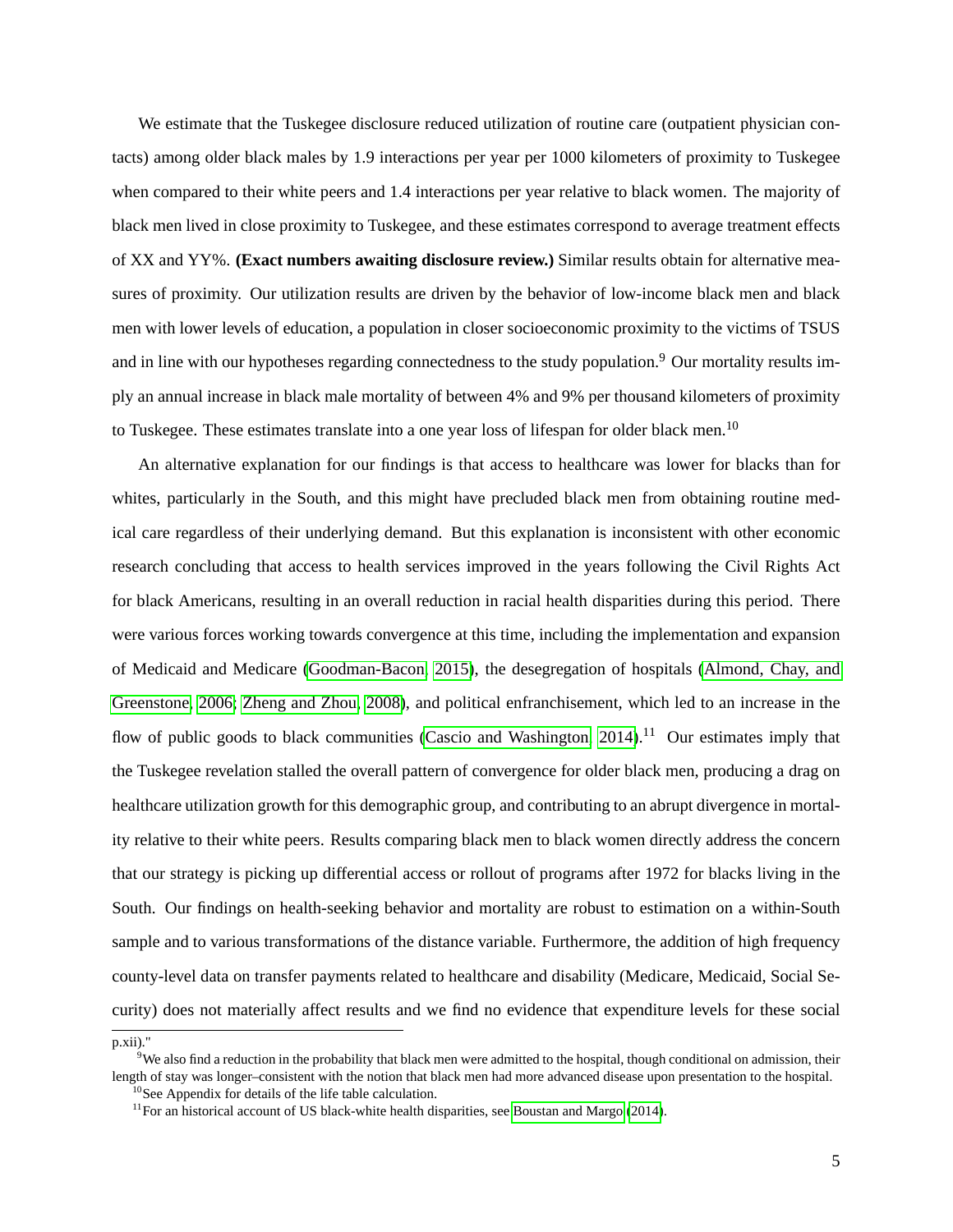programs exhibited a temporal or geographic pattern mirroring our main empirical results.<sup>12</sup> Alternatively, there may have been other factors, such as high unemployment of unskilled labor or mass incarceration, correlated with proximity to Tuskegee that disproportionately affected the mortality and healthcare utilization of black men. Again, however, conditioning on a rich set of individual and location-specific socioeconomic characteristics, including unemployment, does not affect our estimates.<sup>13,14</sup>

We pursue a number of strategies to provide further evidence that the correlations we find are indeed causal. To allay concerns that our treatment is correlated with geographical features that affect health attitudes and behaviors more broadly [\(Baicker, Chandra, Skinner, and Wennberg, 2004;](#page-52-7) [Baicker, Chandra,](#page-52-8) [and Skinner, 2005\)](#page-52-8), we demonstrate that our findings are absent in comparisons between white men and white women, and in comparisons between black women and white women. In addition, we show that the coefficient on a triple interaction with proximity to the SEA housing Tuskegee or to the state of Alabama is larger than 93% to 98% of placebo tests using proximity from all other SEA's or states in the dataset. Thus the effect we measure is specific to geographic proximity to Tuskegee and not to a post-1972 condition affecting the South overall.

To test whether the behavioral responses we observe are driven by medical mistrust, we utilize survey data from the 1998 wave of the GSS on whether individuals trust a doctor's judgment and whether they suspect that the medical establishment will deny them necessary treatment or services. We show that the level of mistrust reflected in responses to each of those questions is greater for black men than for black women, and for black men than white men. When we interact race and gender indicators with a measure of the distance of an individual from Macon County, Alabama, we find the same geographic gradient apparent in our baseline utilization and mortality results. This increased mistrust by geographic proximity to Tuskegee is present even when conditioning on the current state of residence and on the overall level of mistrust revealed in the respondent's answers to other survey questions.<sup>15</sup>

This paper builds on and contributes to several literatures in economics. First, our study is motivated

<sup>12</sup>See Appendix Tables 5 and 8.

 $13$ These two robustness checks (in Appendix Table 4) cannot be performed in the baseline specification, which include locationyear fixed effects. But when we revert to location and year fixed effects and then add these controls, we see little change in estimates.

<sup>&</sup>lt;sup>14</sup>We thank Jacob Vigdor for this comment. State-by-year and SEA-by-year fixed effects control for any year-specific shock that affects all men or all blacks, but cannot account for shocks that are race- or gender-specific and correlated with geography. Unfortunately, the Current Population Survey (CPS) only has longitudinal data for 11 states and approximately 19 MSAs dating back to the early 1970s. We therefore use race- and gender-specific unemployment from the 1970 census by county interacted with a time-trend to control for macroeconomic conditions for each group. See Appendix Table 4.

<sup>&</sup>lt;sup>15</sup> Although attrition is an issue in such a sample, given the findings on mortality described above, these estimates likely represent a lower bound.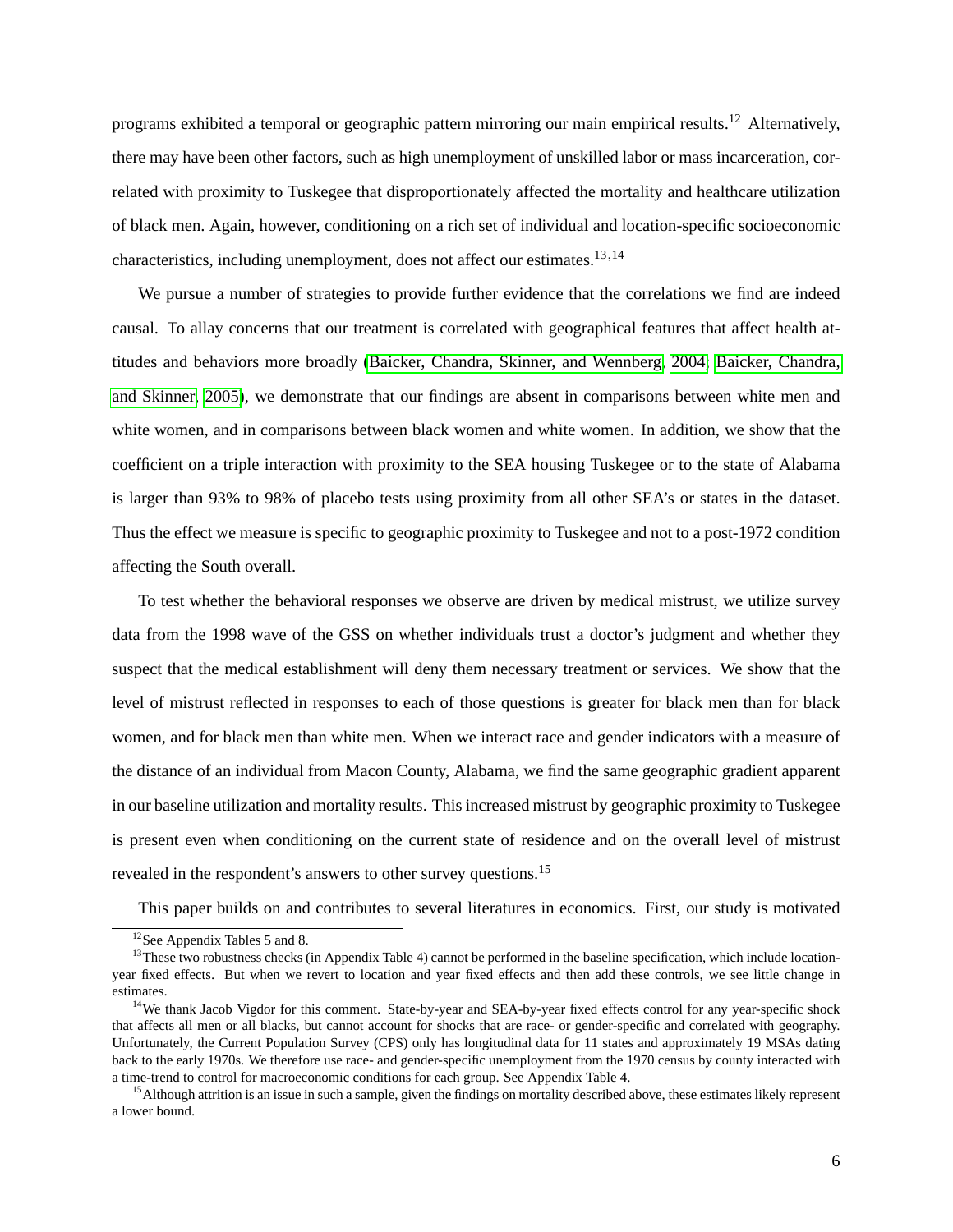by the theoretical contributions of [Guiso, Sapienza, and Zingales](#page-54-7) [\(2008\)](#page-54-7) regarding the transmission and updating of beliefs, and empirical work by [Nunn and Wantchekon](#page-55-8) [\(2011\)](#page-55-8) regarding the role of history (namely, the export slave trade) in shaping interpersonal mistrust in Africa. Our findings also connect to rich empirical evidence on the importance of trust for economic development [\(Knack and Keefer, 1997;](#page-54-8) [Fafchamps, 2006\)](#page-53-10) and firm management [\(Bloom, Sadun, and Reenen, 2008\)](#page-52-9). Finally, the research sheds light on questions in development economics regarding low demand or uptake for products that have been shown to improve health (see review by [Dupas](#page-53-11) [\(2011\)](#page-53-11) and Chapter 3 of [Banerjee and Duflo](#page-52-10) [\(2012\)](#page-52-10)). The findings presented herein suggest that historical exploitation and its enduring impact on beliefs may explain some of the uptake paradox.<sup>16</sup>

# **2 Literature Review and Historical Context**

The Tuskegee Study was designed to trace the course of untreated syphilis. The organism that causes the disease is closely related to that causing Lyme disease, and both bacterial diseases manifest themselves in stages. The first stage of sexually acquired syphilis is often an ulcer, followed by a full body rash that includes the palms and soles. However, it is the tertiary (or late-stage) syphilis that inflicts the most damage. The third stage is characterized by gummas (syphilitic tumors teaming with the bacteria) which coalesce and eat away at bone (frequently the nasal bridge) as well as other organs, and show a predilection for the arch of the aorta. Neurosyphilis (an attack on the nervous systems) presents in late-stage syphilis with paresis, gait disturbance, blindness and dementia [\(Mandell, Bennett, and Dolin, 2009\)](#page-54-9).<sup>17</sup> According to [Jones](#page-54-10) [\(1992\)](#page-54-10), much of the natural history of syphilis outlined above was known at the time the study commenced : "The germ that causes syphilis...and the complications that can result from untreated syphilis, were all known to medical science in 1932–the year the Tuskegee Study began. Since the effects of the disease are so serious, reporters in 1972 wondered why the men agreed to cooperate. The press quickly established that the subjects were mostly poor and illiterate, and the PHS had offered them incentives to participate."<sup>18</sup> These incentives included physical exams, hot meals, and burial stipends that would be paid to their survivors. Most of the men also believed they were receiving some form of treatment. Approximately 600 black men (399 with

<sup>&</sup>lt;sup>16</sup>This is also provided as a potential explanation for aforementioned low demand in [Banerjee and Duflo](#page-52-10) [\(2012,](#page-52-10) p.58): "Faith or its secular equivalents, beliefs and theories, is clearly a very important part of how we all navigate the health system."

 $17$ Syphilis can also be transmitted mother to child and cause severe congenital problems including stillbirth.

 $18$  According to [Thomas and Quinn](#page-55-9) [\(1991,](#page-55-9) p. 1500), "the fact that Whites ruled Blacks in Macon County, coupled with the Black men's extreme poverty and almost total lack of access to health care, made the men willing subjects."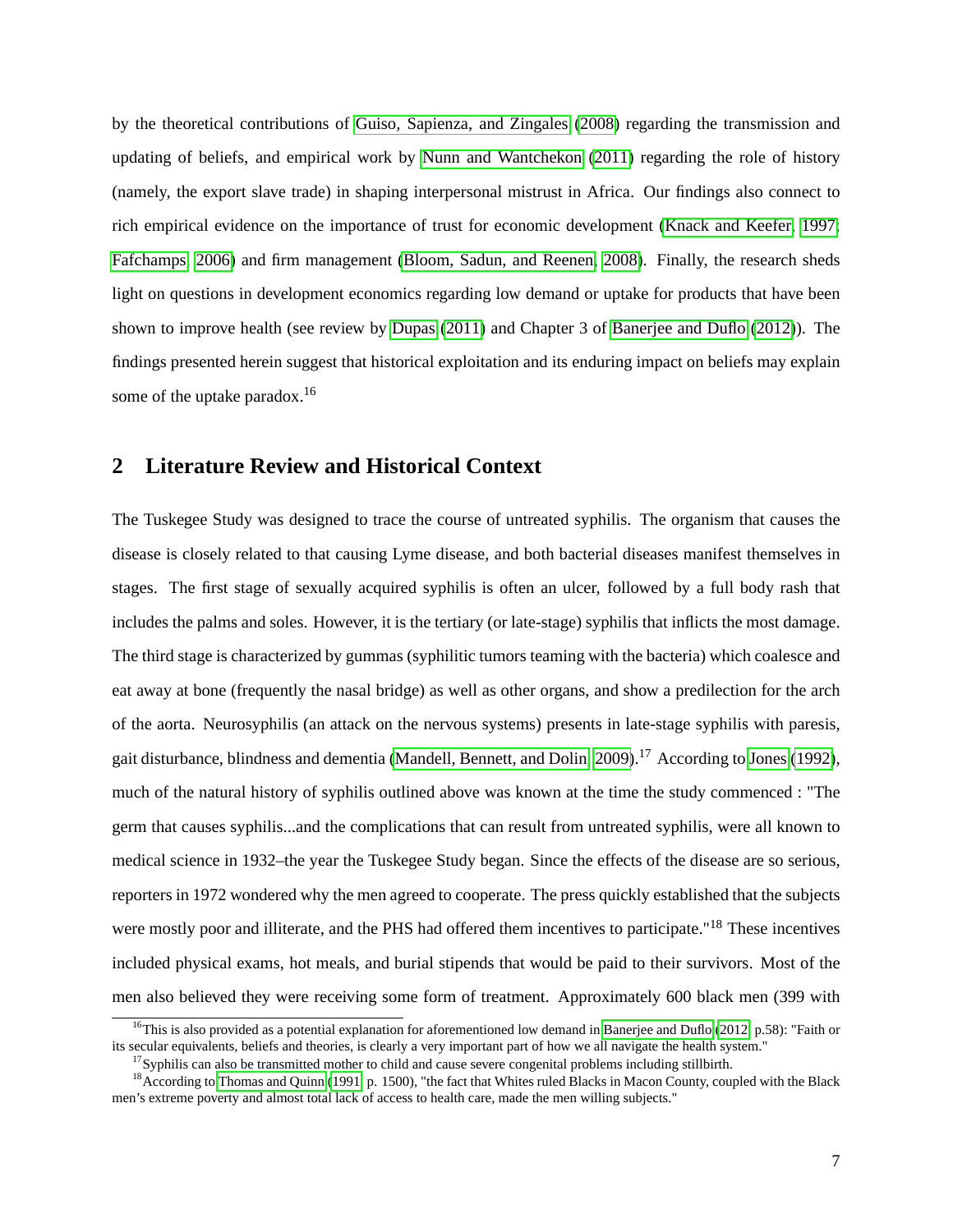syphilis) were recruited to the study using these techniques and followed passively for forty years while the disease took its toll.

In 1972 news of the Tuskegee study was leaked to the press and quickly spread throughout the black community. By the end of the study that year, only 74 of the test subjects were alive. Of the original 399 men with syphilis, 28 had died of syphilis, 100 were dead of related complications, 40 of their wives had been infected, and 19 of their children were born with congenital syphilis [\(Heintzelman, 2003\)](#page-54-11). Medical historian Allan [Brandt](#page-52-0) [\(1978\)](#page-52-0) summarizes the study as follows: "In retrospect the Tuskegee Study revealed more about the pathology of racism than the pathology of syphilis; more about the nature of scientific inquiry than the nature of the disease process....The degree of deception and the damages have been severely underestimated."

Those damages may include a legacy of medical mistrust among black Americans. The Final Report of the [Tuskegee Syphilis Study Legacy Committee](#page-55-10) [\(1996\)](#page-55-10) noted that, "The Study continues to cast a long shadow over the relationship between African Americans and the biomedical professions," and was "a significant factor in the low participation of African Americans in clinical trials, organ donation efforts, and routine preventive care." Further evidence of the role of mistrust in the health of black Americans comes from clinical psychology. [Hammond, Matthews, Mohottige, Agyemang, and Corbie-Smith](#page-54-12) [\(2010\)](#page-54-12) recruited 600 African-American men from around the country from local barber shops. Their purpose was to assess predictors of self-reported delays in medical care. The most important factor was medical mistrust–which doubled or tripled the odds ratio of delays in blood pressure and cholesterol screening. The authors were motivated to study medical mistrust as a potential predictor of preventive health seeking behavior because it "is higher among African-Americans" and "is linked to visible incidents of race-based malice towards this group (e.g. The Tuskegee Study of Untreated Syphilis in the Negro Male)."

Despite this, the empirical evidence linking Tuskegee to medical mistrust and to health behaviors and outcomes is much more limited and does not attempt to establish causality.<sup>19</sup> [Corbie-Smith, Thomas,](#page-53-1) [Williams, and Moody-Ayers](#page-53-1) [\(1999,](#page-53-1) p. 541) used a discussion group setting to understand the reluctance of black men to participate in medical research. In the group, "participants made [unprompted] reference to the Tuskegee Syphilis Study." Similarly, participants in the same study used the Tuskegee event to justify "their belief that 'doctors value your life less than their own'" and that "African Americans still need to

<sup>&</sup>lt;sup>19</sup>The most recent (and perhaps only) attempt to calculate the observational correlation between Tuskegee knowledge and medical mistrust [\(Brandon, Isaac, and LaVeist, 2005\)](#page-52-3) has been roundly criticized for methodological failures [\(White, 2005\)](#page-55-11).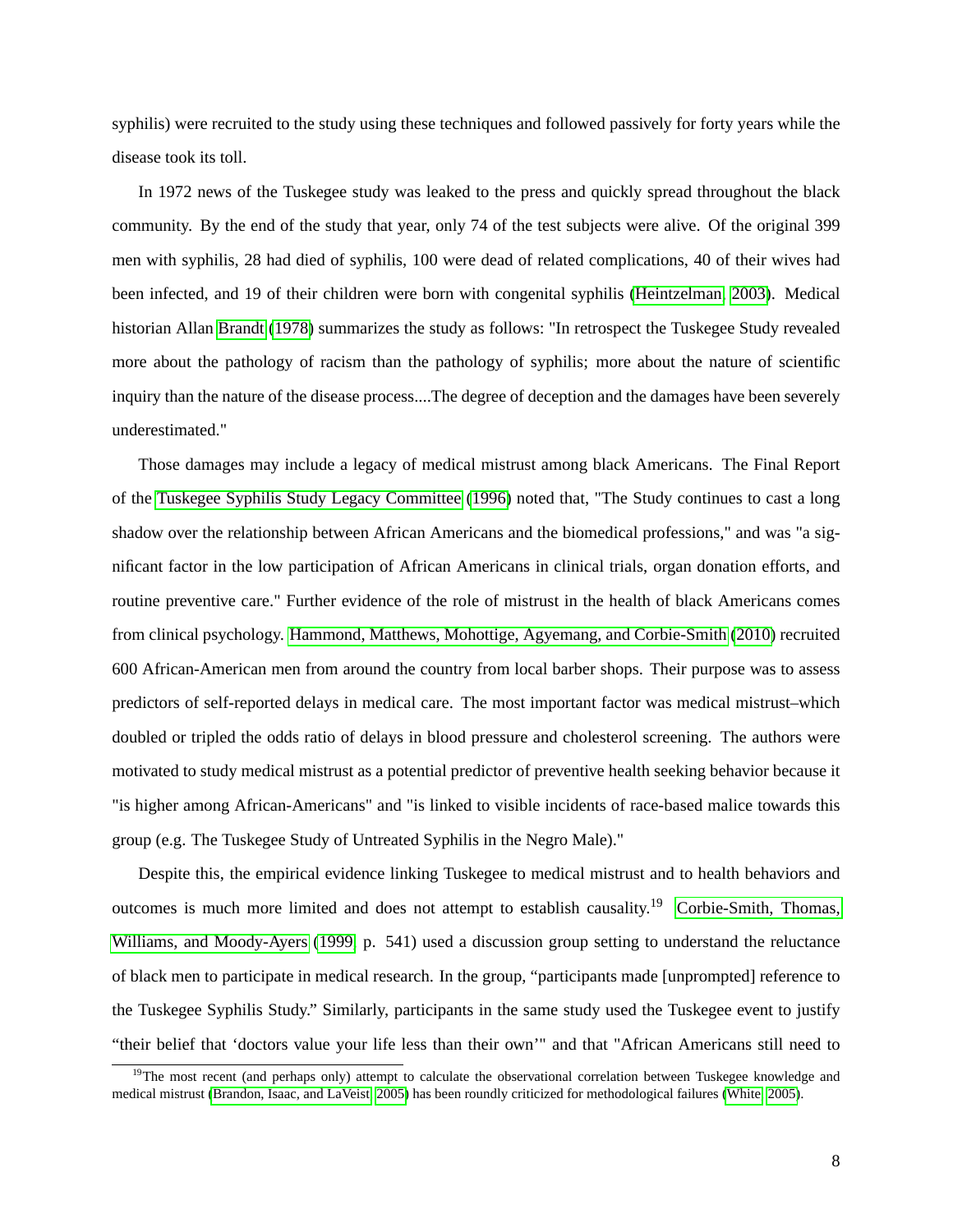be suspicious when dealing with the medical establishment." To our knowledge, we are the first to relate racial disparities in healthcare utilization and health outcomes to this historical event in a quasi-experimental framework.

## **3 Data on Health Seeking Behavior and Health Outcomes**

We measure health-seeking behavior using individual-level data on health practices and conditions from the NHIS. The survey began in 1963 with a relatively small set of questions related to health and health-seeking behavior.<sup>20</sup> The set of questions expanded over time, and the wording of questions and responses also changed. We rely on the harmonization provided by the Integrated Health Interview Series (IHIS), which is based on the NHIS public-use data, and note below where this harmonization matters for interpreting results. The public-use samples are stripped of geographic identifiers necessitating the use of restricted access for these data from the National Center on Health Statistics (NCHS) in order to incorporate location-based proximity measures described above and in Section 6 below.<sup>21</sup>

Each individual in the survey self-reported the interval since their last doctor's visit or physical, the number of physician visits and other physician interactions (including phone calls) in the last 12 months, as well as the frequency and duration of hospital admission.<sup>22</sup> The data also contain detailed demographic information, including family structure, income, education, and veteran status. From the surveys we have more than 200,000 respondents between 1969 and 1977.<sup>23</sup> The NHIS data lack morbidity measures, and we rely on separate mortality data to assess whether the changes in beliefs and behaviors which we document below translate into an effect on longevity.<sup>24</sup>

In doing so, we follow a large literature that uses mortality to assess the efficacy of health interventions.<sup>25</sup> County-level mortality statistics by age, race and gender are available from the U.S. Department of Health,

<sup>&</sup>lt;sup>20</sup>The US Public Health Service of the United States — the same entity that carried out the Tuskegee study — conducted the survey. Thus it is reasonable to suppose we are estimating a lower bound since mistrustful individuals might have refused to answer the survey.

<sup>&</sup>lt;sup>21</sup>We accessed the IHIS harmonized data with location-based relatedness proxies attached, inside Census Research Data Centers (RDCs) at Atlanta and Stanford. In later years, the NHIS data have been linked to mortality files, but these linked data are not available for our study period.

 $^{22}$ Proxy respondents were only used for children and adults who were not at home at the time of the interview. Because phone calls to medical providers were counted as physician interactions, all NHIS regressions control for whether the household has a telephone.

 $^{23}$ In 1978 the race categorization changed, with mutiple categories included. We have extended our analysis to 1981 (the year the question on doctor visits changes) and obtain similar (though not disclosed) results.

<sup>&</sup>lt;sup>24</sup>Self-reported health status and other plausible metrics of morbidity in the NHIS are unavailable prior to 1973.

 $^{25}$ Recent examples include [Almond, Chay, and Greenstone](#page-51-2) [\(2006\)](#page-51-2); [Alsan and Goldin](#page-51-3) [\(2015\)](#page-51-3); [Bhalotra and Venkataramani](#page-52-11) [\(2012\)](#page-52-11); [Bailey and Goodman-Bacon](#page-52-12) [\(2015\)](#page-52-12) and [Goodman-Bacon](#page-54-6) [\(2015\)](#page-54-6).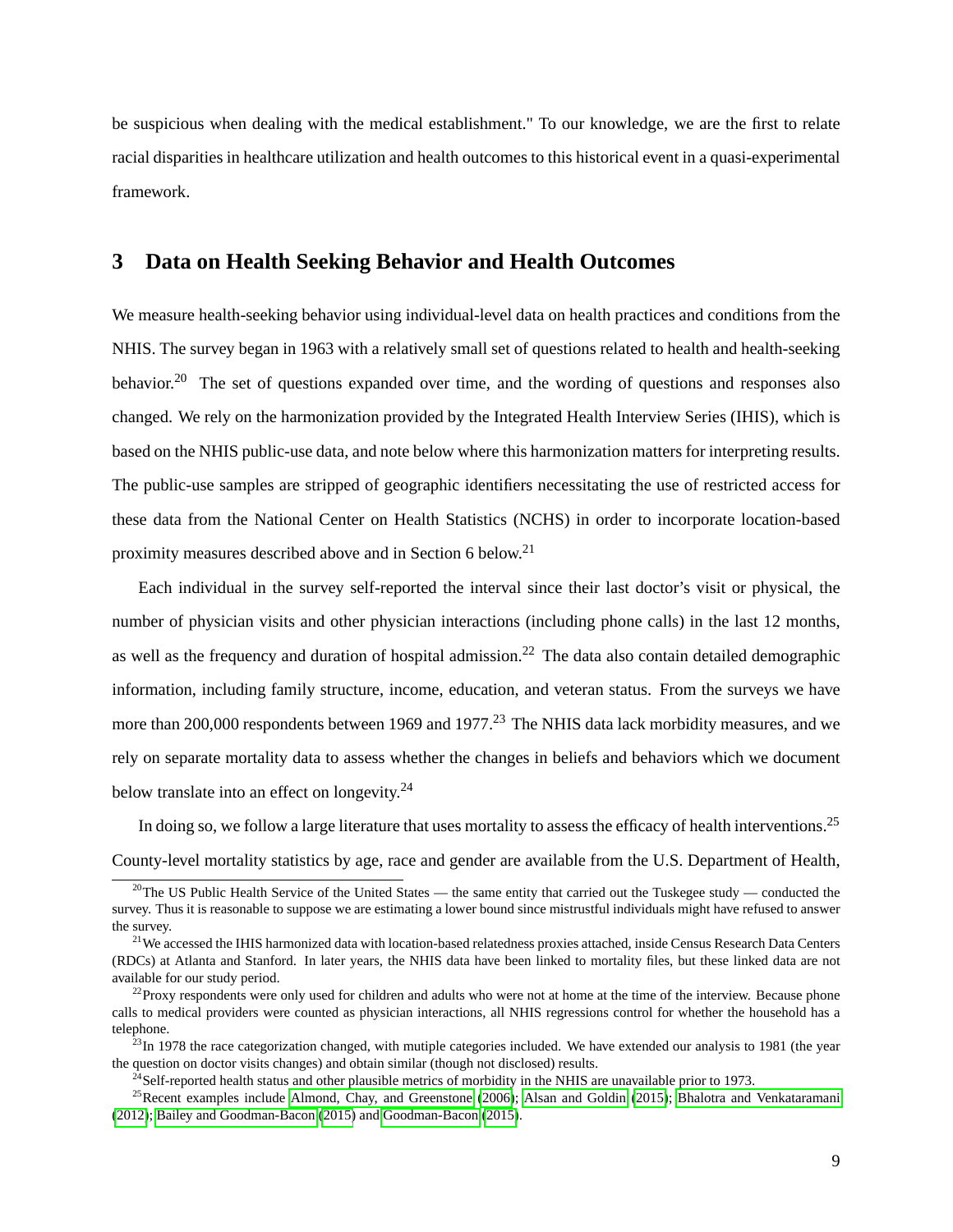Education, and Welfare for each year between 1968 and 1988. We merge population data for the same period from the CDC to calculate mortality rates by age group, race and gender [\(Centers for Disease Control and](#page-53-0) [Prevention, 2014\)](#page-53-0). In these data, there are counties in the United States with few blacks so the number of deaths in a particular year is very low (and sometimes zero). Mortality rates based on a sparse number of events exhibit a large amount of random variation [\(Curtin and Klein, 1995,](#page-53-12) p.3), and the NCHS suggests aggregating over space or time if small numbers are encountered. For this reason, we aggregate our annual county-level values to the state enumeration area (SEA) level and measure biennial mortality rates.<sup>26</sup>

Our baseline results are for chronic mortality, a measure that encompasses deaths from cardiovascular disease, cancer (all forms) smoking-related respiratory disease, gastrointestinal disorders (including ulcers and cirrhosis) and diabetes. These categories reflect the leading causes of death for older Americans during the time period, and represent diagnoses for which therapies and interventions by health professionals could plausibly prevent or reduce mortality.<sup>27</sup> We also utilize age-adjusted mortality rates that are not restricted to chronic diseases.<sup>28</sup> Since the impact of the Tuskegee revelation might affect mortality with a lag and last longer than the impact of utilization, we include mortality rates from 1968 to 1987 in our main analysis. Note that we do not have place of birth in the publicly available compressed files. But because we are interested in exposure as a function of 1972 residence for a group of older men who were geographically mobile earlier in the century, we propose that place of death is a better proxy for where they lived at the time of the disclosure than the place of birth. To the extent our current proximity measures capture information spread via social networks, then having data on *individual* migration histories, including time spent in an area before moving or detailed network data would be useful. Unfortunately, these data are not available for our time period of interest.

 $26$ County-level and annual mortality rates are in Appendix Table 6. Using data from the mortality NCHS' Multiple Cause of Death file for ealier years is complicated as noted on the NBER website: "The chief of the NCHS mortality branch has said that while the 1959-1967 files are generally ok, they have not been rigorously verified. 'Counts by selected causes and demographic groups seem to match up with VSUS, but because in some cases these files had to be reconstructed and pieced together from different sources-some were damaged or lost-we cannot at this time be certain as to their accuracy.'"

 $^{27}$ For instance, blood pressure and glucose control for the management and prevention of cardiovascular and diabetic complications such as heart attack, stroke and kidney failure as well as counseling on prevention, early detection and treatment of cancers. See Appendix Section 5 for a discussion of medical and public health innovations over this time period.

 $28$ We follow the demographic literature and use the standard 1940 population for reference. See the Data Appendix for further details.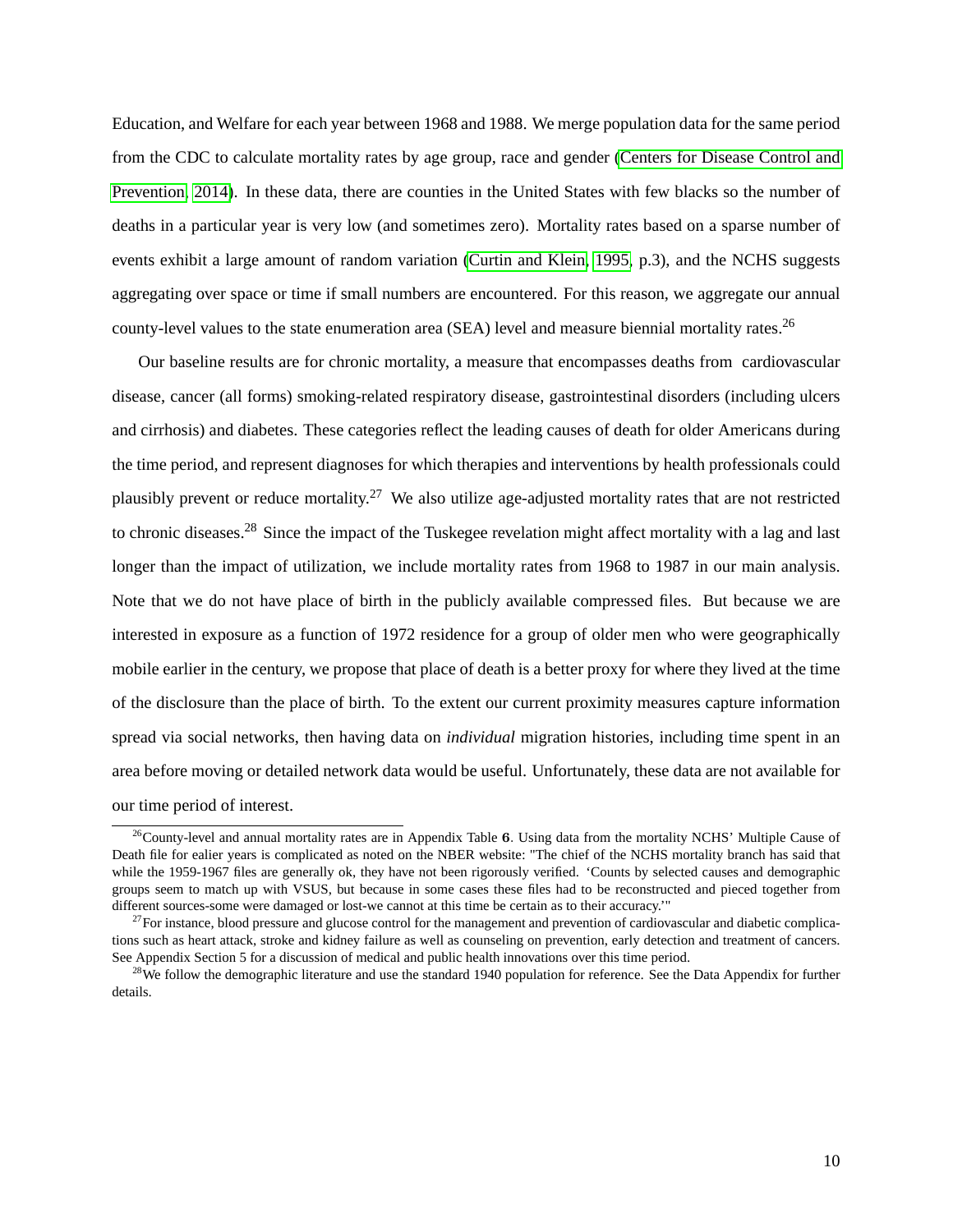# **4 1960s and 70s Patterns of Healthcare Utilization and Mortality**

The 1960's marked an era of rapid convergence in healthcare access and utilization for black Americans relative to their white peers. Hospitals, initially racially separated or segregated according to designated white and black beds, gradually integrated over the 1950s and early 1960s, a process that culminated not with the Civil Rights Act of 1964, but with Lyndon Johnson's insistence that any hospital receiving Medicare funding fully desegregate by July 1966. The process was quicker in the North than in the South; separate hospital wings were present in 75% of hospitals in the South as late as April of 1966, and Mississippi was a notable laggard. Still, full compliance appears to have been achieved by July of the same year [\(Reynolds,](#page-55-12) [1997;](#page-55-12) [Zheng and Zhou, 2008\)](#page-55-7). These decades also witnessed expansions on public health insurance coverage and services, some of which favored black Americans. The list of public programs includes the Kerr-Mills Act, expansions in Medicare and Medicaid, local health center construction, and the expansion and funding of public hospitals.

By 1970, black Americans had gained substantial ground in terms of healthcare utilization, even if the quality of the services they acquired lagged their white peers.<sup>29</sup> Using data from The National Health Interview Survey (NHIS), among individuals ages 45 to 74, the percentage of black women who had contact with a medical professional within the past year rose between 1963-64 and 1967-68 from 64% to 73%. The gains for black men were similarly impressive; the same metric rose from 57% to 65%. These increases of around 9 percentage points were over twice as large the increases experienced by white males and females over the same time period.<sup>30</sup>

The convergence of black and white healthcare utilization rates in the years prior to Tuskegee are closely mirrored by convergence in mortality rates. Using CDC-provided annual county-level mortality statistics by age, race and gender, as described above, we plot the racial difference in age-specific mortality rates (ASMR) (black minus white) for both men (solid line) and women (dashed line) in Figure 1. Panels (A) and (B) demonstrate that, for infants and children 1 to 4 years of age, there was a marked reduction in racial health disparities that continued uninterrupted after the 1972 disclosure. But the pattern for adult mortality

<sup>&</sup>lt;sup>29</sup>Blacks were more likely than whites to utilize public and community-based healthcare resources, including charity clinics, public health departments, community health centers, and city and county hospitals. Whites were more likely to make use of private and non-profit hospitals. Some of this difference was spatial, the product of rapid suburbanization of the white population [\(Byrd](#page-52-13) [and Clayton, 2002,](#page-52-13) p. 391).

 $30$ The level of utilization for black (and white) men is lower than for women in every period; the gap is one-third larger for those who have never served in the military. Note that we do not have a consistent, continuous series of utilization data in the pre-1969 period.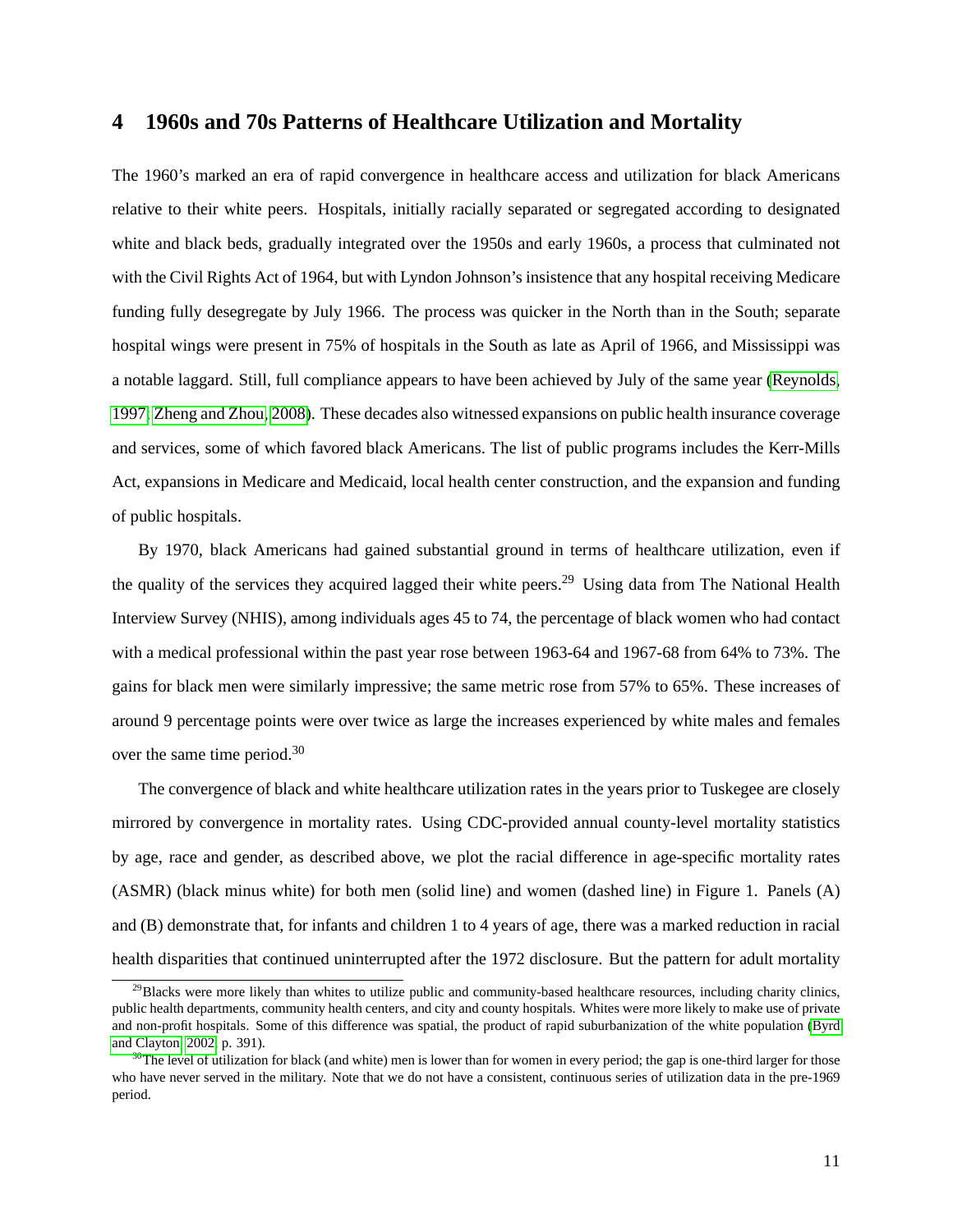is starkly different. Panels C and D plot the same data for adults aged 55-64 and 65-74. At these ages, we observe a striking divergence in the mortality rates for black men relative to white men beginning in the early 1970s, a pattern which is not reflected in the difference between black and white women. The mortality pattern for young adults (contained in Appendix Figure 2) mimics that for infants and children.<sup>31</sup> Unlike younger ages, where parental behavior (for early childhood) and unintentional injuries (for young adults) play key roles in determining mortality, premature and preventable mortality in older adults is more frequently driven by health behaviors, including timely diagnosis and management of chronic illness.<sup>32</sup> To facilitate comparison across age groups, the mortality rates represented by Figure 1 are those from all deaths.





Panel C. 55-64 Mortality Rate Panel D. 65-74 Mortality Rate





 $31$ The appendix also contains figures for Southerners alone (Appendix Figure 1) and all other age groups (Appendix Figure 2). These latter figures indicate that the 1960's convergence was particular to older black men.

<sup>&</sup>lt;sup>32</sup>An alternative way to have plotted these data would be to plot the racial differences in ASMR against age at the time of the Tuskegee disclosure (rather than year). From that perspective, in Panel D, year 1972 corresponds to those roughly 60 years old at the time of the disclosure and moving out in time captures the impact on younger cohorts. Since care of chronic diseases becomes particularly important in middle age, one way to interpret these graphs is that the health impact was larger for individuals exposed at a time when their actions could yet play an important role in determining their longevity. Results for chronic mortality in older adults are not remarkably different from the results shown in Panels C and D.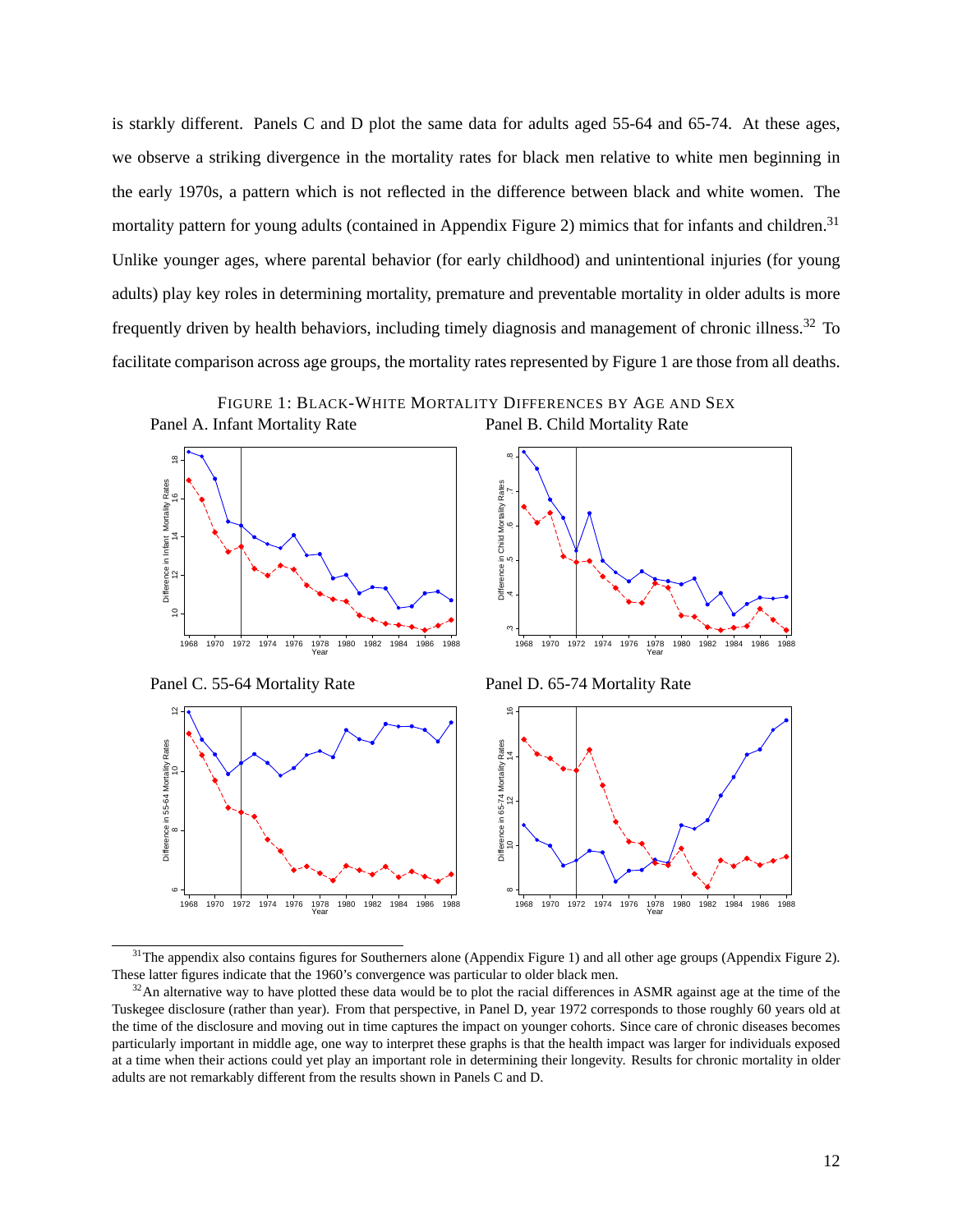*Notes*: The data are from the CDC compressed mortality files and represent the black-white difference in age-specific mortality rates. Each mortality rate is calculated by dividing the number of deaths in the relevant population by the at-risk population. The solid (blue) line represents the difference for males, and the dotted (red) line represents the difference for females. The vertical line represents the year "The Tuskegee Study of Untreated Syphilis in the Negro Male" was disclosed. For additional figures, including plots of all other age-specific mortality rates and South only, see the Appendix.

The significance of these trends for older black men is apparent in a simple double-difference (DD) regression comparing the post-1972 outcomes of these men (ages 45-74) relative to their white or female peers. For this exercise, we use chronic mortality data and estimate the post-1972 divergence of black men as the coefficient  $\theta_1$  in the following equation:

$$
\ln(Y_{gat}) = \alpha + \theta_1(post_t * blackmale_g) + \theta_2(blackmale_g) + \pi_t + \varepsilon_{gat}
$$

Mortality rates for older adults (ages 45-74) are measured at the level of each SEA, denoted by a, for each of four demographic groups (denoted  $g$ ): black males, black females, white males, white females. The variable  $blackmale<sub>g</sub>$  is equal to one for each SEA-year observation for black males, and zero otherwise.

We begin by estimating the above equation on an all-male sample, comparing the experiences of black men to those of white men before and after 1972. As expected given the results in Figure 1,  $\theta_1$  is positive and significant, indicating post-1972 divergence for older black men relative to their white peers of approximately 6 log points. The estimated value of  $\theta_1$  and the associated 95% confidence interval is given in the heading for Figure 2, panel A.

Importantly, the estimated value of  $\theta_1$ , essentially an average "treatment" effect of being a black male after 1972, masks significant heterogeneity. We find a strong geographic gradient along a measure of distance from Macon County, Alabama, the county that houses Tuskegee. When we estimate a  $\theta_1$  coefficient for every SEA in the sample, utilizing multiple pre- and post- observations within each SEA for identification, the resulting data indicate a strong negative correlation between distance from Macon County and the value of these coefficients. In Figure 2, Panel A, we plot the value of these coefficients averaged across SEAs in distance groups of approximately 180km, as well as a linear line of best fit for the underlying disaggregated data (in blue).<sup>33</sup> The size of the data bubbles are indicative of the number of older black men (aged  $45-74$ )

 $33$ For graphical exposition, we collapse SEAs in the data into 20 buckets representing 20 equal distance intervals. Because fewer SEAs in the North and West housed black residents, buckets further than 1500 kilometers from Tuskegee (10 buckets) were collapsed again into 5 buckets representing equal distance intervals.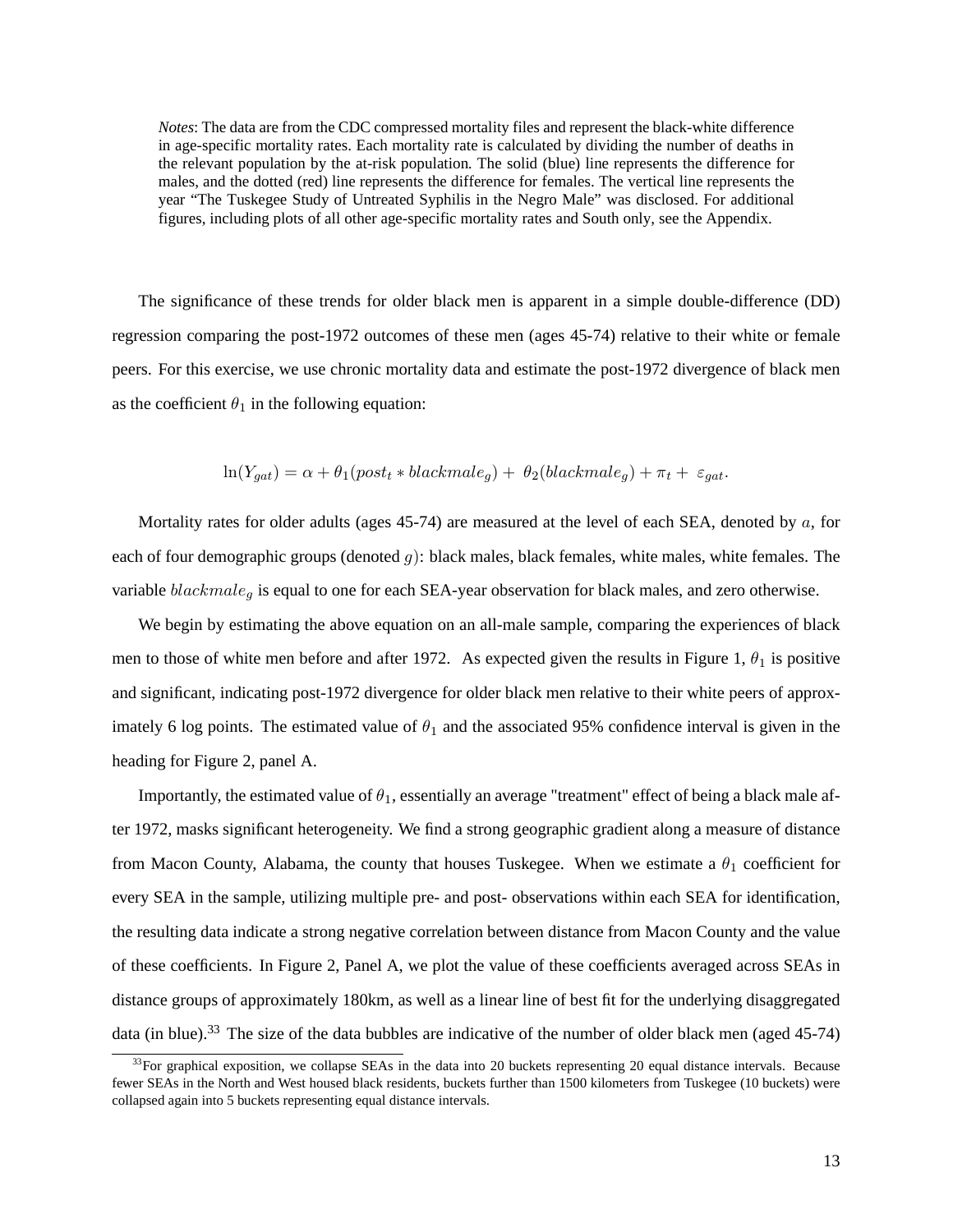living in each group of SEAs. The difference in black male chronic mortality relative to white male mortality increases by 6.1 log points following 1972, but the geographic gradient of this result is stark. Black men in close proximity to Tuskegee saw an increase in relative chronic mortality in excess of 20 log points, and the effect declines linearly with distance.

As further evidence of the post-1972 divergence of black male mortality, we calculate  $\theta_1$  for an empirical specification restricted to black male and black female mortality observations. In this case,  $\theta_1$  represents the post-1972 mortality change for black men relative to their female peers. As indicated in the figure header for Panel B below, black male chronic mortality increased relative to black female mortality by a statistically significant 5.6 log points after 1972, but again a geographic gradient is apparent. The value is upwards of 10 log points in locations closest to Tuskegee and declines linearly in distance as we move away from Tuskegee.

These temporal and geographic mortality patterns for black men are not mirrored in other sub-groups. In Panel C, we estimate a similar regression, replacing  $blackmale_g$  with  $blackfemale_g$  and restricting the sample to be all female. In this case,  $\theta_1$  represents the change in chronic mortality of black women relative to white women in the post-1972 era. Consistent with our Figure 1 results, we find that black women continue to converge on their white peers after 1972, and the estimated value of  $\theta_1$  is -7.3 log points. But the geographic gradient in these results is slight and upward-sloping, indicating that black women in closer proximity to Macon County were, if anything, converging more quickly than their peers further afield. (Note the change in scale relative to panels A and B.) A similar exercise in Panel D examines the experience of white men with respect to their female peers. In this case, we replace  $blackmale_q$  with  $whitemale_q$  in the estimating equation and restrict the sample to all white chronic mortality observations. Overall, white men closed the gap in chronic mortality relative to white women by 7.6 log points, perhaps as they became beneficiaries of medical technologies and advice that spread over this time period. But, again, we see little evidence that proximity to Macon County was detrimental for the health of white men in the post period. Although the blue line of best fit is downward sloping, this result is driven by the negative coefficients from distances beyond 2000 kilometers from Alabama. The estimated values of  $\theta_1$  within the South show no geographic gradient.

As a placebo test of the conclusion that a geographic gradient in health outcomes for black men emerged in the post-1972 period, we look for the same patterns in the years prior to the Tuskegee disclosure by instituting a false definition of post within the set of mortality observations observed prior to 1972. We plot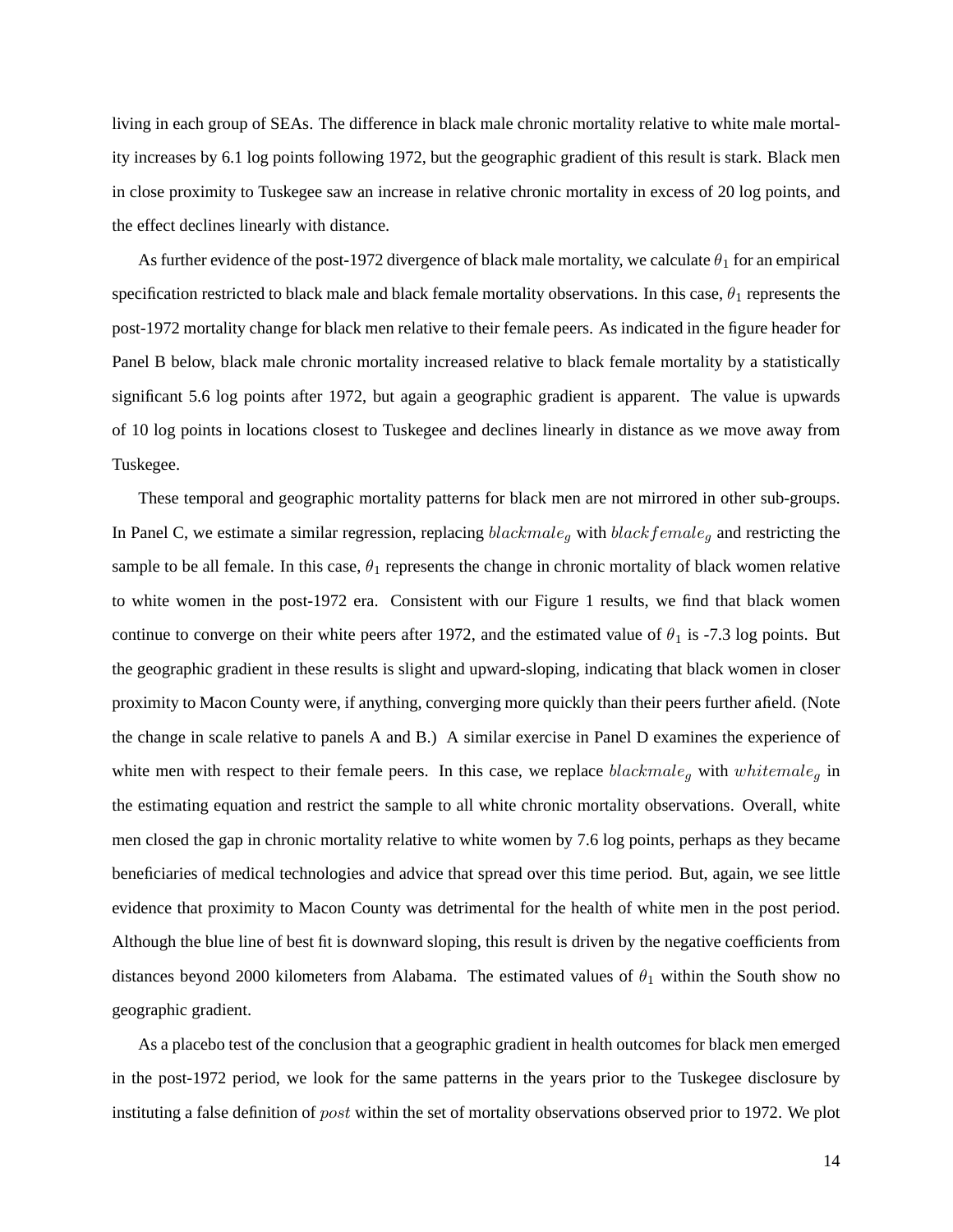estimates of  $\theta_1$  for the same set of distance buckets in panels E and F of Figure 2, defining post to be one for all observations after the mid-point of the pre period. These falsification tests indicate no geographic gradient in the estimates of  $\theta_1$ , and the slope of the linear line of best fit (in blue) is flat for both the allmale and all-black specifications. This is in contrast to the negative and highly statistically significant slope coefficient in panels A and B.<sup>34</sup>

<sup>&</sup>lt;sup>34</sup>For confidentiality reasons, we cannot generate the same figures above for the NHIS healthcare utilization data.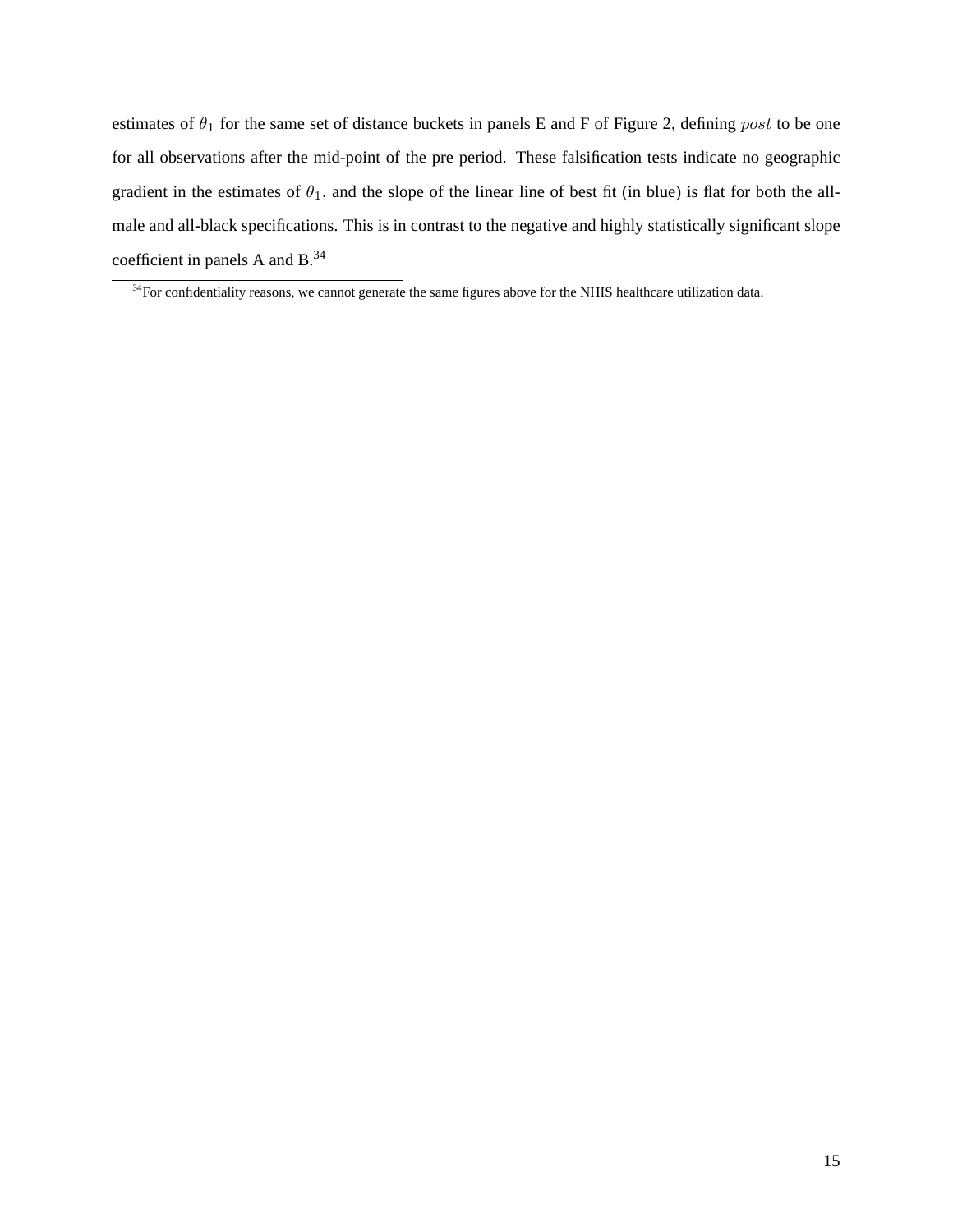## FIGURE 2: DIFFERENCE-IN-DIFFERENCE COEFFICIENTS AND GEOGRAPHIC GRADIENTS Panel A.  $\theta_1$  - All Male Sample Panel B.  $\theta_1$  - All Black Sample DD Coefficient: 0.061 DD Coefficient: 0.056



DD Coefficient: -0.073 DD Coefficient: -0.076



Panel E.  $\theta_1$  - All Male Sample with False Post DD Coefficient: -0.014 95% CI: [-0.067, 0.039]





Panel C.  $\theta_1$  - All Female Sample Panel D.  $\theta_1$  - All White Sample 95% CI: [-0.101, -0.045] 95% CI: [-0.088, -0.064]





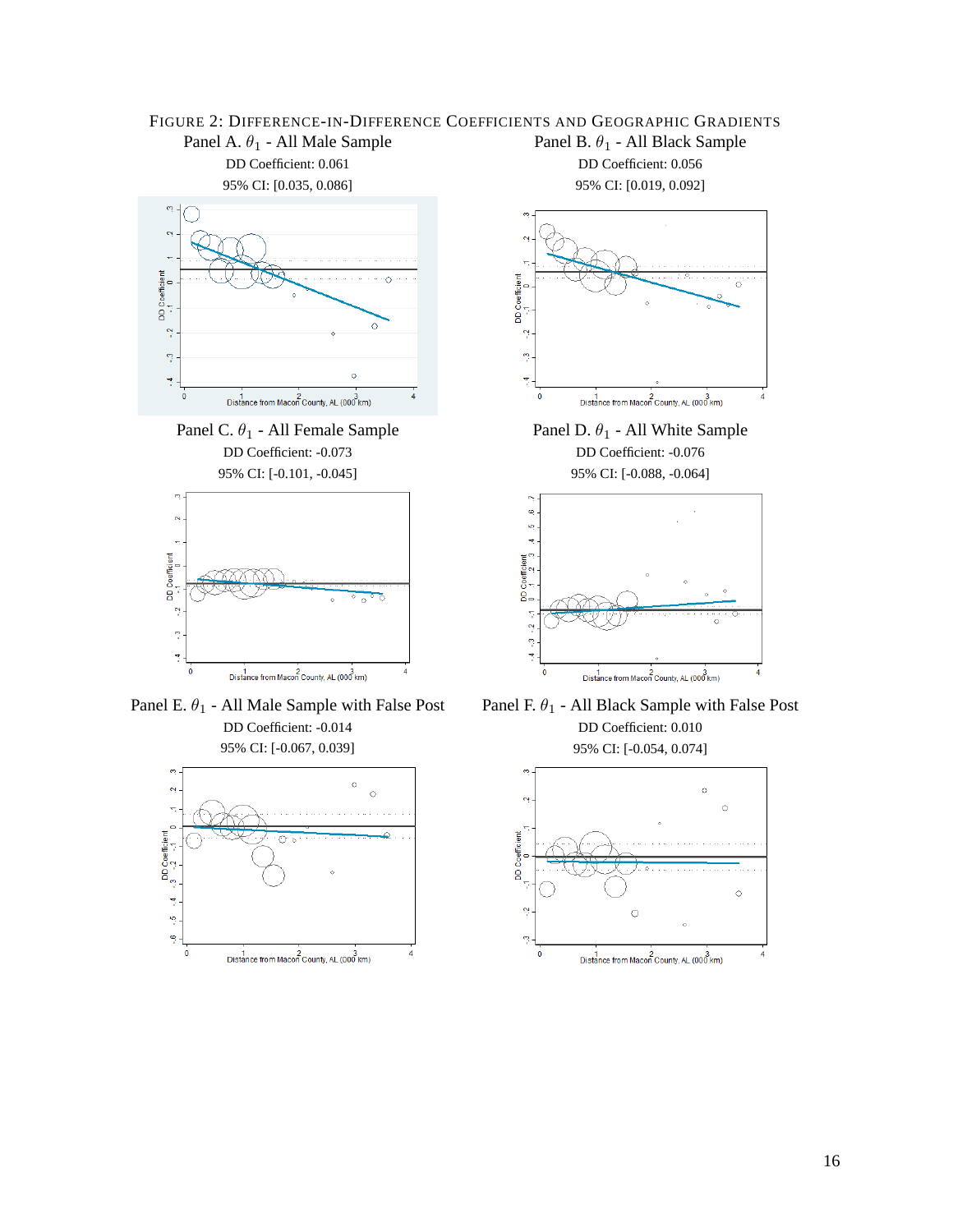*Notes*: These figures represent the coefficient in each SEA-specific regression for log chronic mortality averaged across all SEAs in intervals of approximately 180 kilometers of distance from Macon County, Alabama. (The maximum observed distance from Tuskegee is divided into 20 intervals of equal distance width.) Thus, the point estimate at interval 1 in Panel A is the averaged coefficient on blackmale\*post for all SEAs between 0 and approximately 180 kilometers from Macon County. Fitted solid lines (blue) represent the underlying linear relationship between distance and the coefficient on blackmale\*post across all SEAs. The figure also includes the estimated coefficient on blackmale\*post in a regression specification that pools all SEAs (black line) and the 95% confidence intervals for that estimate (dashed lines). The size of the circle is a population weight: the number of older adult (45- 74) black men in the SEAs in that distance interval. Panels E and F represent the double difference plots using data from the period prior to the Tuskegee disclosure and using a placebo disclosure date of 1970. Panel A and B estimate the same specification and utilize the actual timing the Tuskegee disclosure. Panel C represents the coefficients on blackfemale\*post and Panel D represents coefficients on whitemale\*post for an all-female and all-white specification,

The geographic gradients documented in Figure 2, both across all regions and within the South, serve to inform both our theoretical framework and the empirical specifications to follow.

# **5 Theoretical Framework**

As a framework for our empirical analysis, we provide a model of how prior beliefs, experience with the medical profession and proximity to the Tuskegee study subjects interact to determine health-seeking behavior. In this regard, our model relates both to work by [J.Bronnenberg, Dubé, and Gentzkow](#page-54-13) [\(2012\)](#page-54-13) and [Bronnenberg, Dubé, Gentzkow, and Shapiro](#page-52-14) [\(2015\)](#page-52-14) on how prior experience can influence beliefs and behavior and to belief formation models by [Guiso, Sapienza, and Zingales](#page-54-7) [\(2008\)](#page-54-7) and [Bénabou and Tirole](#page-52-15) [\(2006\)](#page-52-15).<sup>35</sup> The model's equilibrium provides testable predictions which will inform our empirical analysis.

We consider a multi-period model of belief formation where individuals engage in Bayesian updating regarding whether doctors can be trusted to treat them appropriately.<sup>36</sup> Agents live for three periods (childhood, young adulthood, and old adulthood). They update their beliefs over two possible states of the world: the good state  $(\theta = 1)$  where fraction  $q > \frac{1}{2}$  of the doctors are trustworthy, and the bad state  $(\theta = 0)$  where the fraction is only  $1 - q'$ ,  $q' > \frac{1}{2}$  $\frac{1}{2}$ . To simplify the exposition, we set  $q = q'$ . At  $t = 0$ , agents are born with a prior belief over the probability that the state is good:  $\pi_i^{prior}$ i .

At  $t = 1$ , some young adult agents are induced to visit the doctor. This inducement might come either

 $35$ Our study also relates to theoretical work on identity [\(Akerlof and Kranton, 2000\)](#page-51-4); however, we chose not to assume individuals have different preferences based on their identity, but rather that individuals' beliefs are affected to a greater extent by news that concerns the group with which they most nearly identify.

<sup>&</sup>lt;sup>36</sup>[Fafchamps](#page-53-10) [\(2006,](#page-53-10) p. 1183) defines trust as "an optimistic expectation or belief regarding other agents' behavior". Fafchamps further discusses the origins of trust and uses this to distinguish two types: personalized trust, which forms from "repeated interpersonal interactions", and generalized trust, which has its origins in "general knowledge about the population of agents." It is the latter we seek to model. Although many different updating processes could explain the empirical results, we prefer to use a rational model based on Bayesian updating. We thank Marcel Fafchamps for the comment.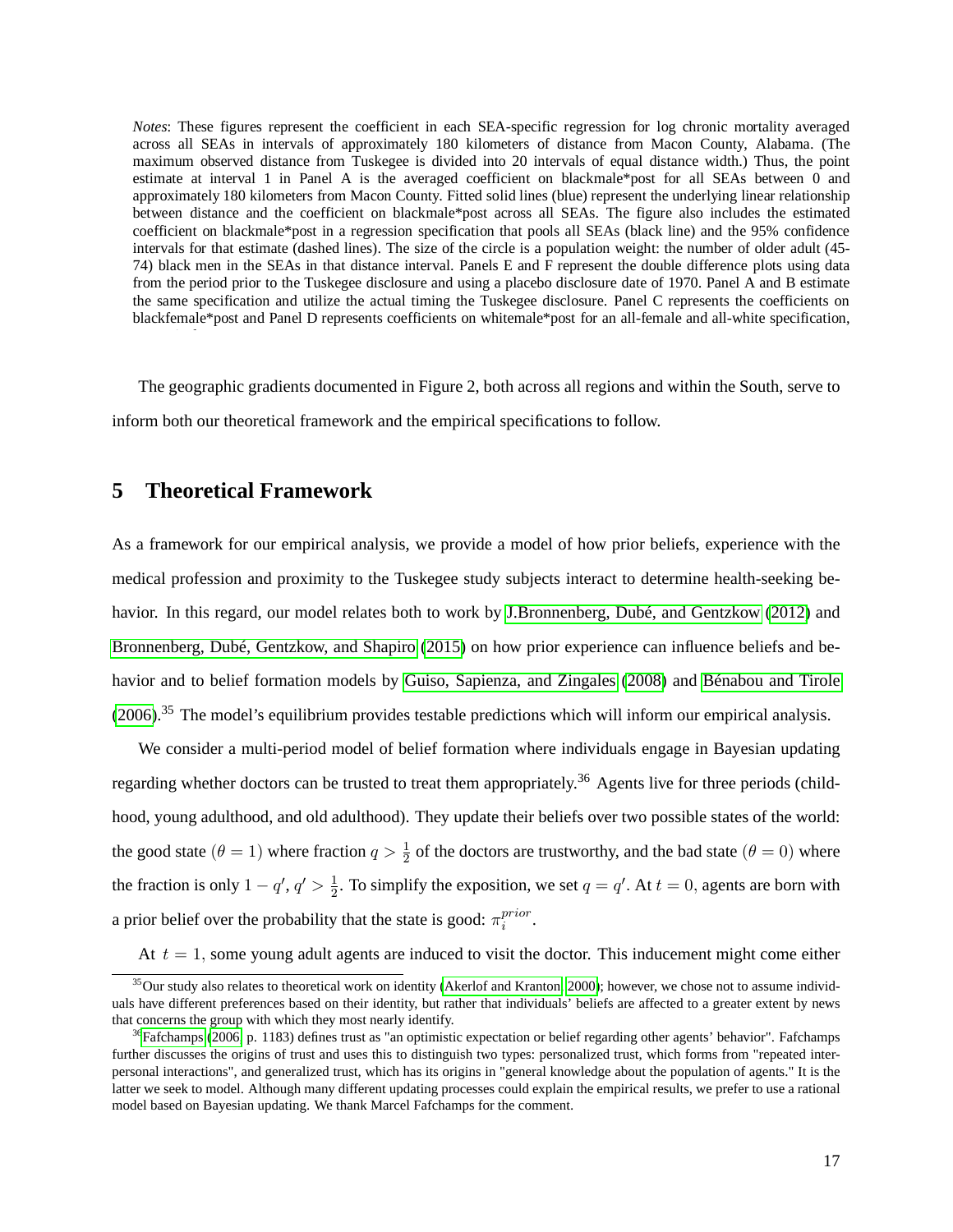from gynecological or obstetric care associated with being a young woman in her reproductive prime or from military enlistment for a young man. We assume such individuals, via this experience, receive one of two signals based on their experience:  $S = 1$  indicating the state of the world is good or  $S = 0$  indicating the state of the world is bad. In accordance with the actual underlying trustworthiness of medical providers, when the true state of the world is good (bad), agents will receive the signal  $S = 1$  ( $S = 0$ ) with probability  $q(1 - q)$  and signal  $S = 0$  with probability  $1 - q(q)$ . These experienced agents then rationally update their beliefs regarding the state of the world using Bayes' rule.<sup>37</sup> If agents share a common prior,  $\pi^{prior}$ , the resulting beliefs at the end of young adulthood ( $t = 1$ ) can be ordered as follows:

$$
\Pr(\theta = 1 | S = 1, \pi^{prior}) > \pi^{prior} > \Pr(\theta = 1 | S = 0, \pi^{prior}).^{38}
$$

In other words, individuals who encounter a trustworthy provider hold a higher posterior than inexperienced agents who, in turn, hold a higher posterior than experienced agents who encounter an untrustworthy provider.

Our focus is on the behavior of older men, and we continue by deriving predictions over the probability of seeking medical care in the last period, when the details of the Tuskegee experiment are revealed. In addition to heterogeneity regarding prior experience with the medical system, agents differ regarding their proximity to the victims of the Tuskegee experiment. This proximity reflects both connectedness that facilitates the transfer of detailed information regarding the experiment, as well as cultural connectedness affecting the degree to which individuals update their prior about how doctors will treat them based on the same. At  $t = 2$ , both experienced and inexperienced agents enter middle age, at which time Tuskegee is disclosed via a bad signal,  $S = 0$ , indicating the state is  $\theta = 0$ . Those in close proximity to Tuskegee receive the signal and update accordingly, accepting that the experience of the Tuskegee victims is relevant for their own experience. Agents more distant do not update in accordance with the signal, either because they do not receive it or because they receive it but do not believe it has relevance for their experience. Therefore, we can depict the posterior information structure as a 2x2 matrix based on proximity to Tuskegee and prior experience with the medical system:

 $37$  Such individuals cannot convincingly share their information with inexperienced agents. For the experienced group, their doctors visits are induced and therefore the fact that they visit is uninformative to inexperienced agents. We can relax this assumption and derive the same predictions, provided individuals weigh the signal from others' experience less than the signal from their own experience.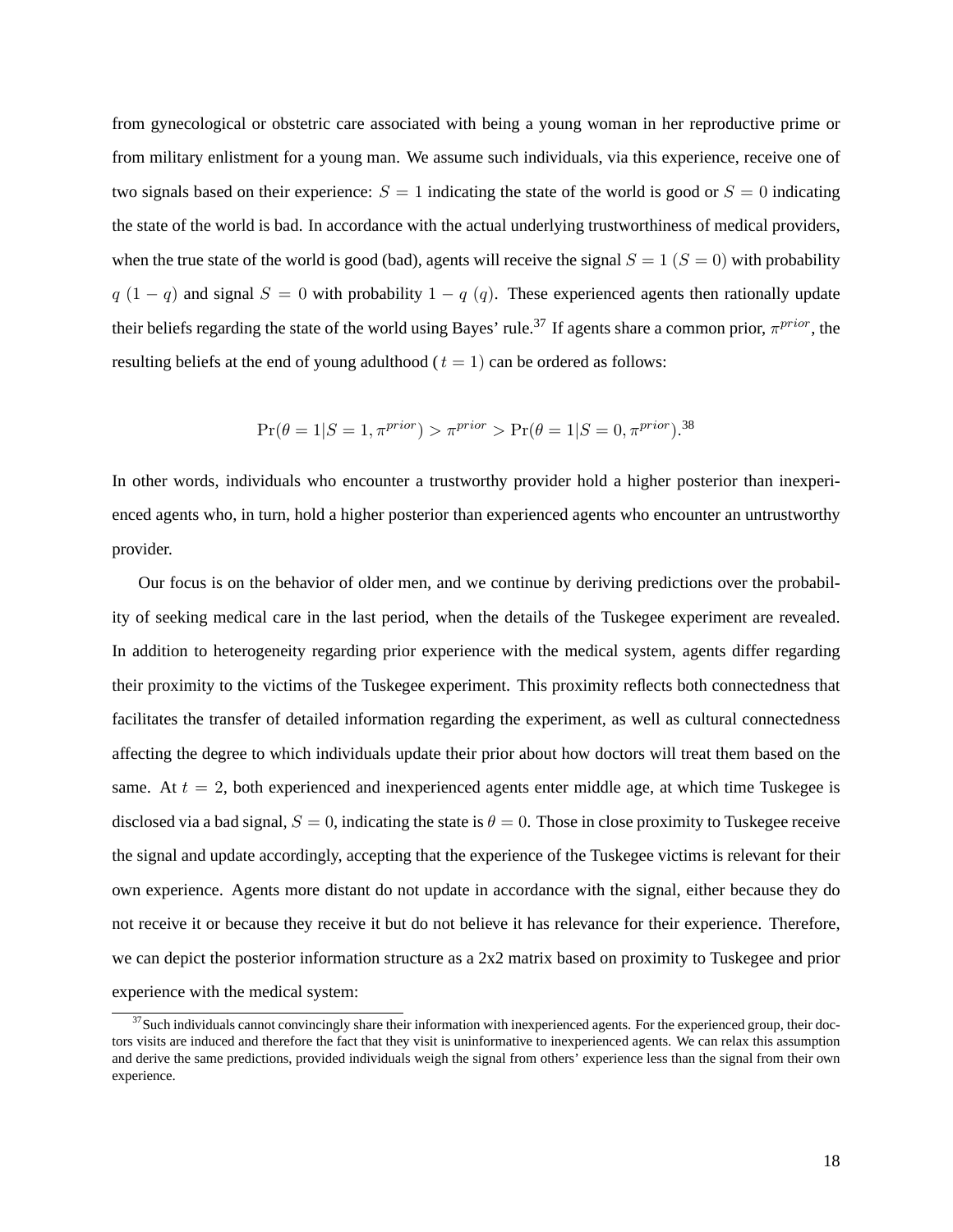|               | "Near" to Event                                                                                                                                                        | "Far" from Event           |
|---------------|------------------------------------------------------------------------------------------------------------------------------------------------------------------------|----------------------------|
|               | Experienced $\pi_i^{post} = \Pr(\theta = 1   S = 1 \text{ or } S = 0, S = 0, \pi_i^{prior})   \pi_i^{post} = \Pr(\theta = 1   S = 1 \text{ or } S = 0, \pi_i^{prior})$ |                            |
| Unexperienced | $\pi_i^{post} = \Pr(\theta = 1   S = 0, \pi_i^{prior})$                                                                                                                | $\pi^{post} = \pi^{prior}$ |

By a similar logic as above, and again assuming a common prior, the ordering of posterior beliefs in the matrix above is as follows:

$$
\Pr(\theta = 1|S=1, \pi^{prior}) > \Pr(\theta = 1|S=1, S=0, \pi^{prior}) > \Pr(\theta = 1|S=0, \pi^{prior})
$$
  
> 
$$
\Pr(\theta = 1|S=0, S=0, \pi^{prior}).
$$

 $\pi^{prior}$  cannot be ordered without further assumptions on  $\theta$ .<sup>39</sup>

Older agents must now decide whether to seek out medical care. The gross utility from medical care,  $u_i$ , is a function of their choice of action,  $a_i$ , and the state of the world, while the cost,  $c(a_i)$ , is dependent only on their actions:

$$
u_i = u(a_i, \theta) = \begin{cases} 1 \text{ if } a_i = 1 \& \theta = 1 \\ 0 \text{ if } a_i = 1 \& \theta = 0 \end{cases} \text{ and } 0 \text{ if } a_i = 0.
$$

$$
c = c(a_i) = \frac{c \text{ if } a_i = 1 \text{ where } c < q}{0 \text{ if } a_i = 0}
$$

:

where  $a_i = 1$  ( $a_i = 0$ ) denotes visiting (not visiting) a doctor. A rational agent seeks out medical care in old age if and only if  $EU(a_i = 1) > EU(a_i = 0) \equiv 0$  where EU denotes expected utility. This inequality hinges on a threshold rule involving the posterior belief, and the agent seeks care if and only if:

$$
\pi_i^{post} > \Omega.
$$

where  $\Omega \equiv \frac{q+c-1}{(2q-1)}$ .

Because these posterior beliefs map directly into actions, we can use the ordering of posterior beliefs to make empirical predictions about the behavior of individuals in older age.<sup>40</sup> *In the aftermath of the Tuskegee*

<sup>&</sup>lt;sup>39</sup>See Theorem 2 in the Appendix.

<sup>&</sup>lt;sup>40</sup>One can also show that the threshold posterior above which agents visit the doctor,  $\pi^*$ , is declining in the benefits doctors provide and increasing in the cost of the visit. Generalizing the utility of visiting a good doctor from  $u_i = 1$  to  $u_i = B$ :<br>  $\frac{\partial \pi^*}{\partial B} = \frac{-c}{2q-1} \frac{1}{B^2} < 0$  and  $\frac{\partial \pi^*}{\partial c} = \frac{1}{B(2q-1)} > 0$  for  $q > \frac{1}{2}$ . Also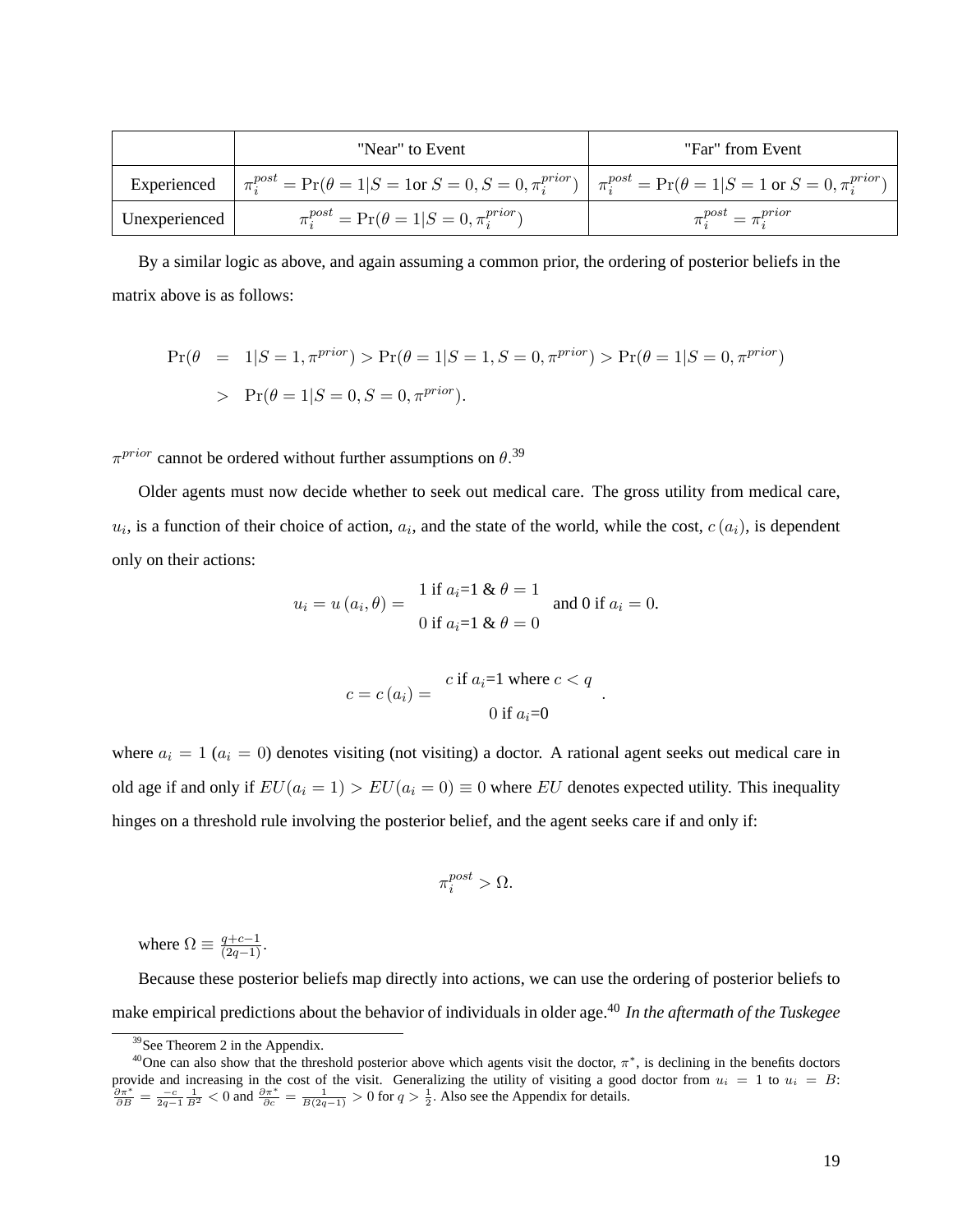*disclosure*, older adults will exhibit health-seeking behavior such that:

- 1. Conditional on experience in young adulthood, agents closer in proximity to the Tuskegee event will exhibit lower health-seeking behavior rates on average than agents farther away.<sup>41</sup>
- 2. If the true state of the world is  $\theta = 1$ , inexperienced agents closer in proximity to the Tuskegee event will exhibit lower health-seeking behavior rates than experienced agents in the same locations.<sup>42</sup>

If we assume black agents are in closer proximity to Tuskegee than their white peers and that black men are in closer proximity than black women, the first implication above implies a testable prediction that black men should have been more affected by the disclosure than both white men and black women.<sup>43</sup> Additional measures of proximity and their testable implications are proposed below.

## **6 Proximity Measures**

As described in the model above, as well as in other models of trust formation [\(Dixit, 2003;](#page-53-13) [Tabellini, 2008\)](#page-55-13) and in a vast psychological literature, individuals tend to be more affected by news if they can identify with the subject [\(Gutsell and Inzlicht, 2010;](#page-54-3) [Singer, Seymour, O'Doherty, Stephan, Dolan, and Frith, 2006\)](#page-55-4).<sup>44</sup> Tabellini models agents around a circle, then randomly couples them to play the prisoner's dilemma. Agents are modeled as enjoying noneconomic benefits of cooperation which decline in distance. Distance, as described by Tabellini, "could refer to geography, but also to social or economic dimensions such as religion, ethnicity and class." We build on Tabellini's description of distance–combining geography with age, race and gender to identify the effects of the disclosure. We begin with the assumption that race and gender will determine proximity such that black men are more affected by the news of Tuskegee than either black women or white men. We then add one of three additional geography-based measures of proximity to complete the DDD framework, which also relies on a pre- and post-1972 difference. In Section 11, we discuss

<sup>41</sup>See Theorem 2 in the Appendix.

<sup>42</sup>See Theorem 3 in the Appendix.

<sup>&</sup>lt;sup>43</sup>Data from the Survey of Black Americans supports the notion that black men from the South identified more with the men from the study. When asked, "How close does the respondent feel to black people who are poor" 78% of black men born in the South answered they felt "very close" compared to 60% of men born elsewhere. Similar numbers for black females are 74 and 63%. We thank Trevon Logan for pointing out this source.

<sup>&</sup>lt;sup>44</sup>As evidence of this, although the Rodney King beating, which took place in March 1991, was widely publicized on many media markets, opinions on the police force shifted most markedly for black men. Though we lack geographic identifiers in the survey data, comparing 1989 and 1992 polling data, the percentage of people who disagree with the statement: "These days police in most cities treat Blacks as fairly as they treat Whites" jumped from 63.9 to 81.5% among black men, 77.5 to 85.4% among black women, 67.3 to 44.9 among white men and 67.4 to 34.5 among white women [\(ABC News/The Washington Post, 1992;](#page-51-5) [NBC,](#page-54-14) [1989\)](#page-54-14).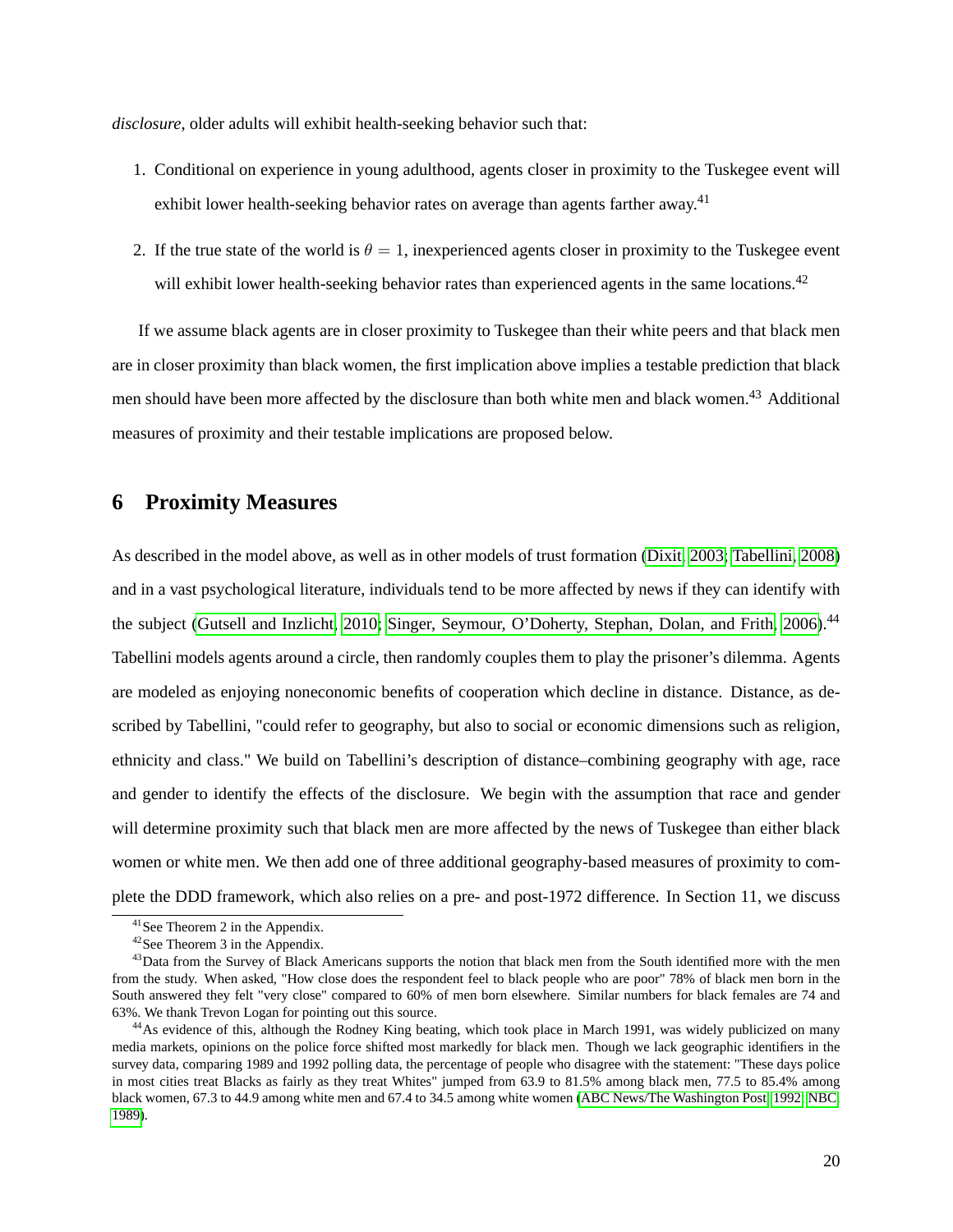heterogeneous effects by education and income measures, additional measures of proximity to the study's subjects.

Our empirical results rely on two different proxies for the proximity of individuals to the Tuskegee study's subjects and, thus, their subsequent belief updating process following the study's disclosure. Our primary proxy is a linear measure of geographic proximity, inspired by the linear relationship between post-1972 mortality and distance from Macon County, Alabama, as displayed in Figure 2. This measure of geographic proximity is mapped in Panel A of Figure 3. Linear distance creates concentric circles of equal proximity around the impact point of Tuskegee, Alabama. We wish to remain agnostic regarding the precise mechanism through which geographic proximity affects behavior, but note that geography may capture information spread through formal and informal networks or cultural similarity as discussed above.<sup>45</sup> This proximity may also reflect the information content of the signal — if, for example, individuals at greater geographic distances do not believe the details of the Tuskegee experiment provide relevant information regarding the trustworthiness of their local medical professionals.

As an alternative measure that captures both informal information networks as well as cultural similarity, we use the fraction of black migrants to a particular state or SEA from the state of Alabama (Panel B). (We drop Alabama observations from the sample in this analysis.)<sup>46</sup> The Tuskegee disclosure followed several decades of large-scale migration, particularly among African-American males, and we hypothesize that locations with a large number of incoming migrants from Alabama will also hold a high cultural proximity to the event and a more direct path over which information about the event may have traveled. We take advantage of the complete count version of the 1940 U.S. Census, which contains a question about 5-year migration patterns with detailed geography measures, to calculate this statistic.<sup>47</sup> Migration rates are highest in young adulthood; thus, the migration patterns from 1935-1940 will be reflective of cultural proximity in individuals aged 45-74 in 1972, provided individuals remain connected to their locations of

<sup>&</sup>lt;sup>45</sup>We exclude the SEAs containing Los Angeles and San Francisco from the analytic sample when we use distance as a proxy for treatment intensity. These two cities hold most of the black population in the West region, and our distance-based proxy for treatment intensity does not appear to work well for them. We do, however, include these two cities when using the migration instrument.

<sup>&</sup>lt;sup>46</sup>We normalize by black migrants for two reasons. First, because it is informative regarding what percentage of new information is coming from Alabama. (If the denominator was the black population, for example, the new information measure would be diluted.) Second, and more importantly, we only observe the migration variables in the five year period of 1935 to 1940. But the migration of this generation of men extended from 1918 up through 1960. The patterns of migration were persistent over time, so even though the 1935-1940 measure is not an accurate measure of the absolute number of migrants, the relative measure (those from Alabama divided by all migrants) is a good proxy for how connected the stock of black residents in 1972 would have been to Alabama, given about 40 years of migration that preceded 1972.

 $47$ Using later census years would require calculating the statistic from a much smaller sample of black Americans.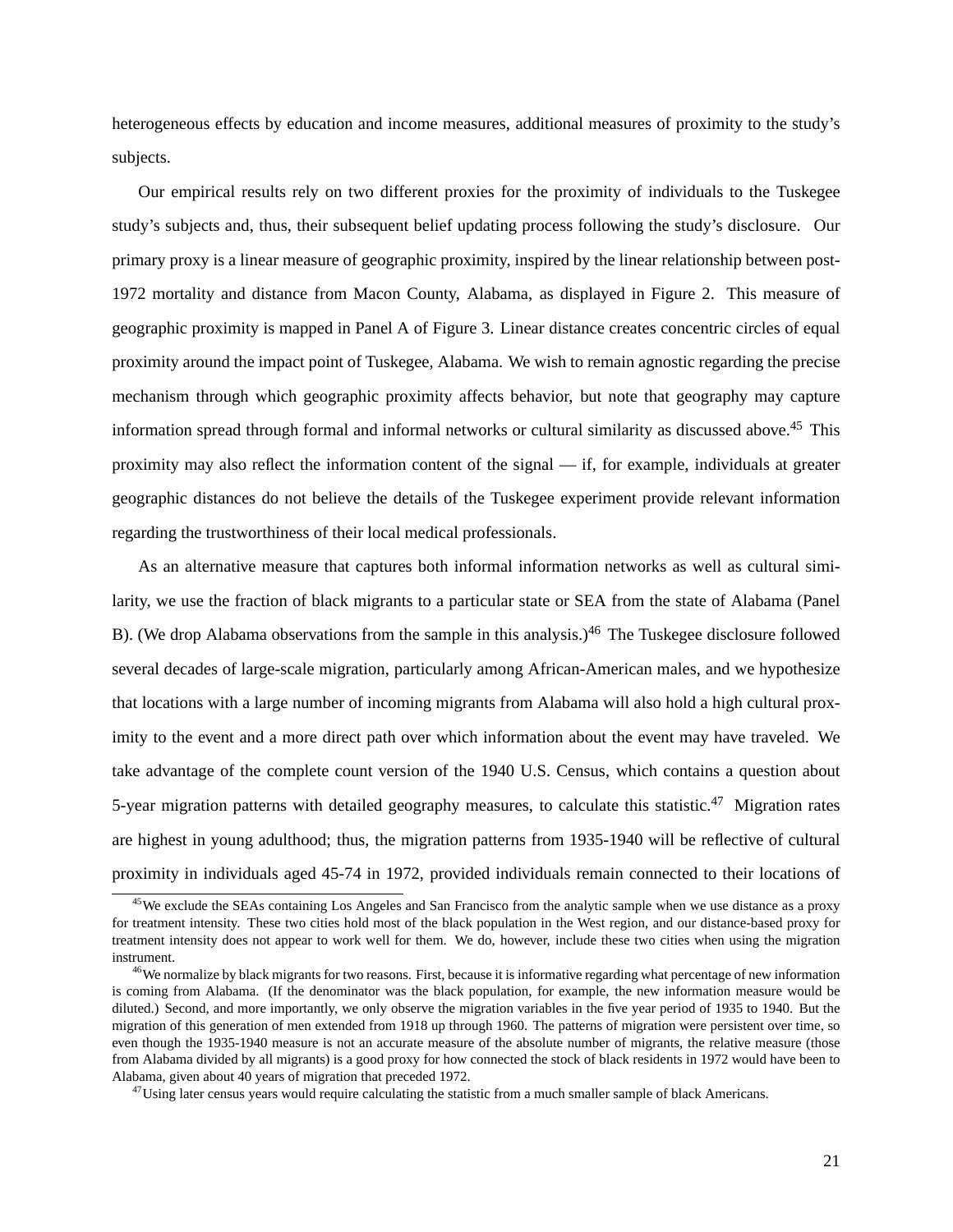origin 30 years hence. Further, the 1940 Alabama migration rates are also relevant as migration patterns are roughly stable over time, and new migrants contribute to the cultural proximity and information flows of the broader population in their destination location [\(Collins and Wanamaker, 2015\)](#page-53-14). We also considered whether formal information networks, such as media exposure, could serve as an alternative treatment, but prefer our proximity and migrant measures for two main reasons. First, defining media exposure is complicated by a dearth of circulation statistics for local black newspapers and the absence of local television and radio archives suitable for content analysis.<sup>48</sup> Second, in our results (discussed below) we find that less educated black men appear to be those most affected by the disclosure and are driving our results. This finding, coupled with the wide dissemination of the Tuskegee study by the Associated Press, suggest to us that information about the study was necessary but not sufficient to modify health-seeking behavior; individuals also had to empathize with the study subjects enough to believe that doctors could treat them in a similar fashion. As such, we prefer to use the distribution of local black newspapers from [Ayer](#page-52-16) [\(1971\)](#page-52-16), as well as the distribution of televisions as a control variable rather than a treatment, specifically to test the hypothesis that the same informational content is more salient for black men than for other demographic groups.<sup>49</sup>

 $48$ Newspaper circulation figures that are available are rarely audited (this stands in contrast to the more mainstream local daily newspapers from [Gentzkow, Shapiro, and Sinkinson](#page-53-15) [\(2014\)](#page-53-15)). Our results are robust to including controls for the prevalence of black newspapers (quantified on an extensive margin–see Appendix Table 5). Appendix Section 4 contains more discussion on media coverage of the Tuskegee study.

 $49$ We searched Newspaper Archive as well as other sources for published articles as an alternative measure of the intensive margin. Of the 876 articles about Tuskegee in 1972, 94.5% came from the Associated Press (AP). Thus, access to information about Tuskegee was related to the presence of black publications, not related to independent reporting as essentially none of the coverage was from independent sources. Black publications can therefore be viewed as a proxy for news coverage.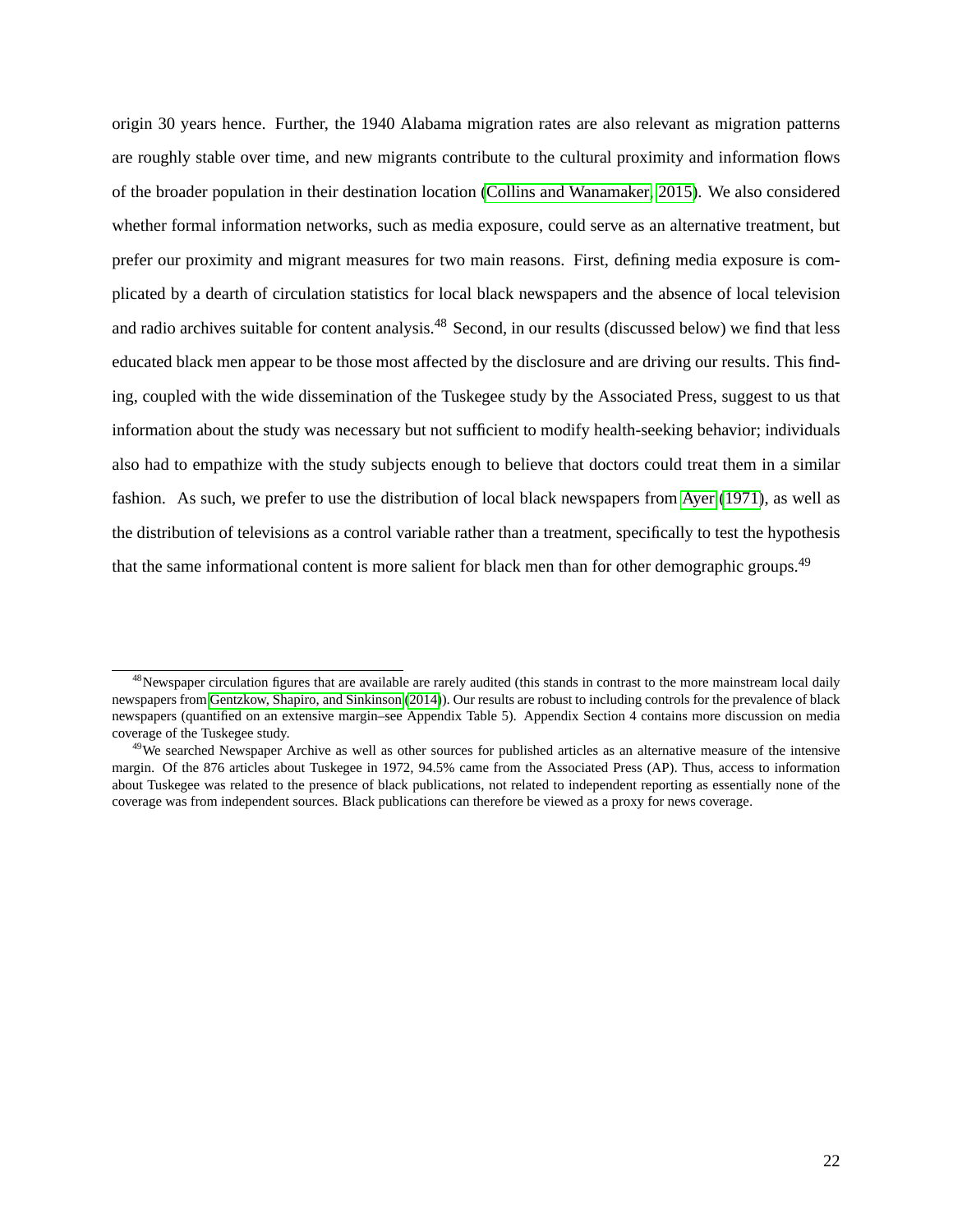#### FIGURE 3: PROXIMITY MEASURES

Panel A: Distance to Tuskegee Panel B: Fraction Black Migrants from Alabama



*Notes*: Figure 3 plots proximity measures. Panel A represents distance from Macon County for each SEA calculated using ArcGIS proximity tools. Panel B represents the fraction of black migrants from Alabama by SEA calculated using the 1940 census. Darker tones reflect closer to Tuskegee or a higher fraction of Alabama migrants.

# **7 Empirical Strategy**

The goal of our empirical work is to identify the effect of Tuskegee on health-related beliefs, behavior and outcomes. Our hypothesis is that revelation of the Tuskegee syphilis study increased mistrust of the medical system for black Americans who identified most closely with the subjects and consequently reduced their propensity to engage with medical professionals. As predicted by our model, this impact is expected to be greater for groups that had limited exposure to the medical field prior to the disclosure (e.g. black nonveteran males) and groups in closer proximity to the study's subjects.<sup>50</sup>

To test our predictions, we employ a Differences-in-Differences-in-Differences (DDD) estimator with differences taken over time, race or gender, and a measure of proximity. Each of the proximity measures discussed above is based on geography, and we denote these proxies by  $P_k$  where  $k \in s, a$  represents measurement at the state or SEA level, respectively. Our data contain healthcare utilization and mortality outcomes for individuals (in the utilization data) and demographic groups (in the mortality data). The relevant estimating equation for healthcare utilization for individual  $i$  of demographic group q measured in

 $50$ CITE STATS on how many black women use reproductive services in 1970 and the draft lottery being in place up until the Vietnam War. We are unable to observe veteran status in the mortality data or in the GSS survey data.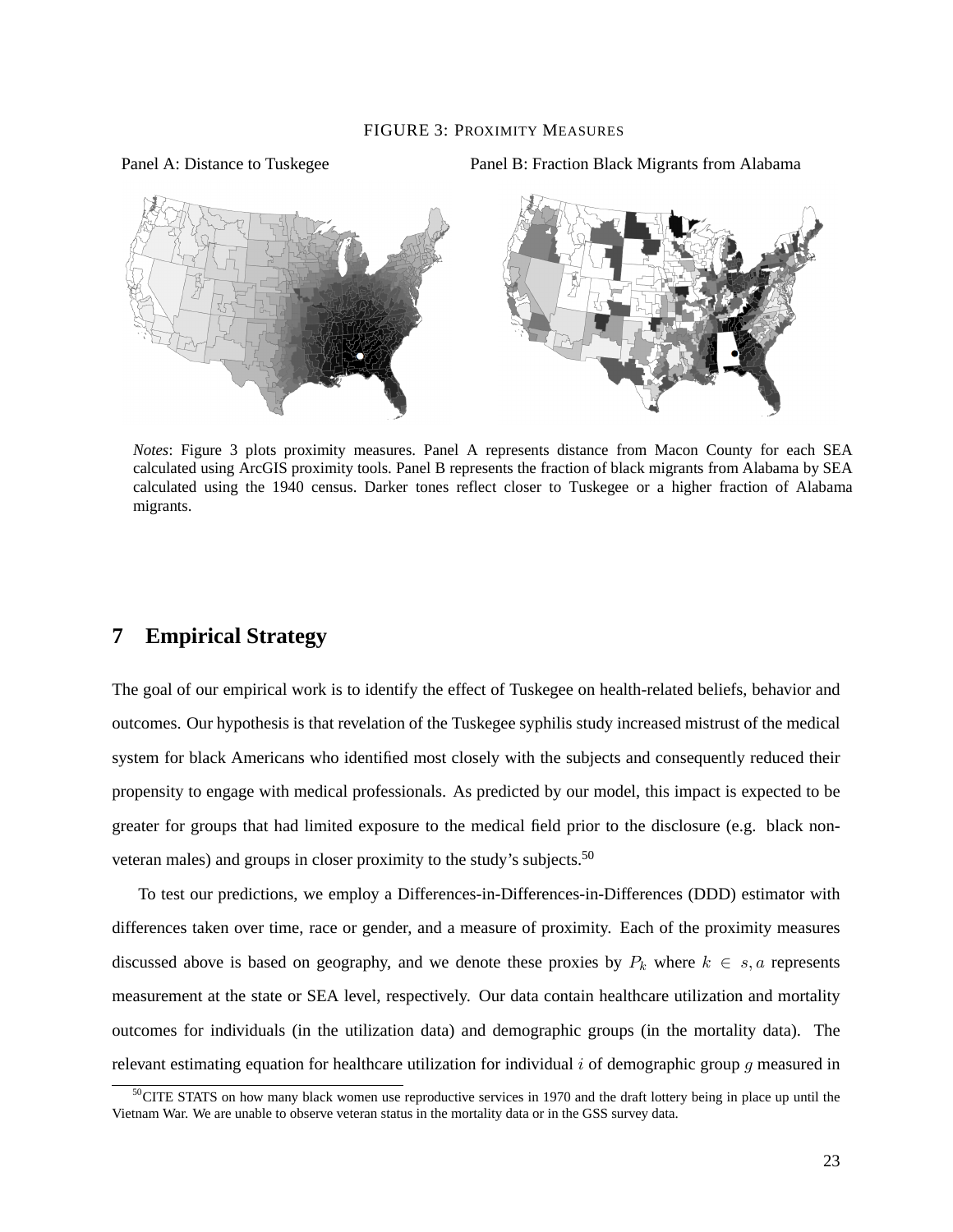state s at time  $t$  ( $Y_{igst}$ ) is:

<span id="page-23-0"></span>
$$
Y_{igst} = \alpha + \beta (P_s * post_t * blackmale_g) + \mu (P_s * blackmale_g) + \theta_{gt} + \gamma_{st} + X_{igst} \delta + \epsilon_{igst}. \tag{1}
$$

while the estimating equation for the mortality rate of demographic group g measured in SEA  $a$  at time  $t$  is:

<span id="page-23-1"></span>
$$
Y_{gat} = \alpha + \beta (P_a * post_t * blackmale_g) + \mu (P_a * black male_g) + \theta_{gt} + \gamma_{at} + \epsilon_{gat}.
$$
 (2)

In both cases,  $\theta_{gt}$  represents group-year fixed effects and  $\gamma_{st}$  and  $\gamma_{at}$  represent state-year and SEA-year fixed effects, respectively. In regressions at the individual level, X includes controls for income, education, age, whether or not the individual owns a telephone and marital status as well as an indicator for ruralurban status. With these controls,  $\beta$  measures the differential impact of the Tuskegee disclosure on group q, controlling for any differences in the interaction between P and group q in the years prior to 1972, for any geography-specific time effects and for any group-specific time effects.<sup>51</sup>

#### **7.1 Baseline Specifications**

We begin with an all-male sample and estimate the impact of TSUS on black males relative to white males in the years following 1972. We use the distance from Macon County, Alabama as the proximity measure (Panel A of Figure 3 above) in the baseline specification, exploring alternatives later in the paper. Our identifying assumption requires there be no other systematic shocks to black men that affect the health outcomes of interest correlated with proximity to Macon County, but not due to the timing of the study's disclosure. As discussed in Section 2.2 on patterns of healthcare utilization, most policy changes coinciding with the timing of the disclosure served to increase access for disadvantaged populations, particularly in the South, and would therefore bias our estimates towards the null. Although access to care and insurance coverage for black and white individuals differed in this period, any time-invariant geographic differences in these factors are absorbed by the  $P_s * blackmale_q$  interaction term and any geography-invariant time effects for black men are absorbed by group-year (in this case, race-year) fixed effects. This includes any national policy changes that would have affected black Americans. Still, we note that there is no major

<sup>&</sup>lt;sup>51</sup>Note that, because the geography fixed effects are at the same level as the distance measure, the triple difference coefficient identifies the differential effect of the health of black versus white men who are at the same distance from Tuskegee before versus after the news, absorbing the main effect of differences between places near versus far from Tuskegee, which is allowed to vary over time.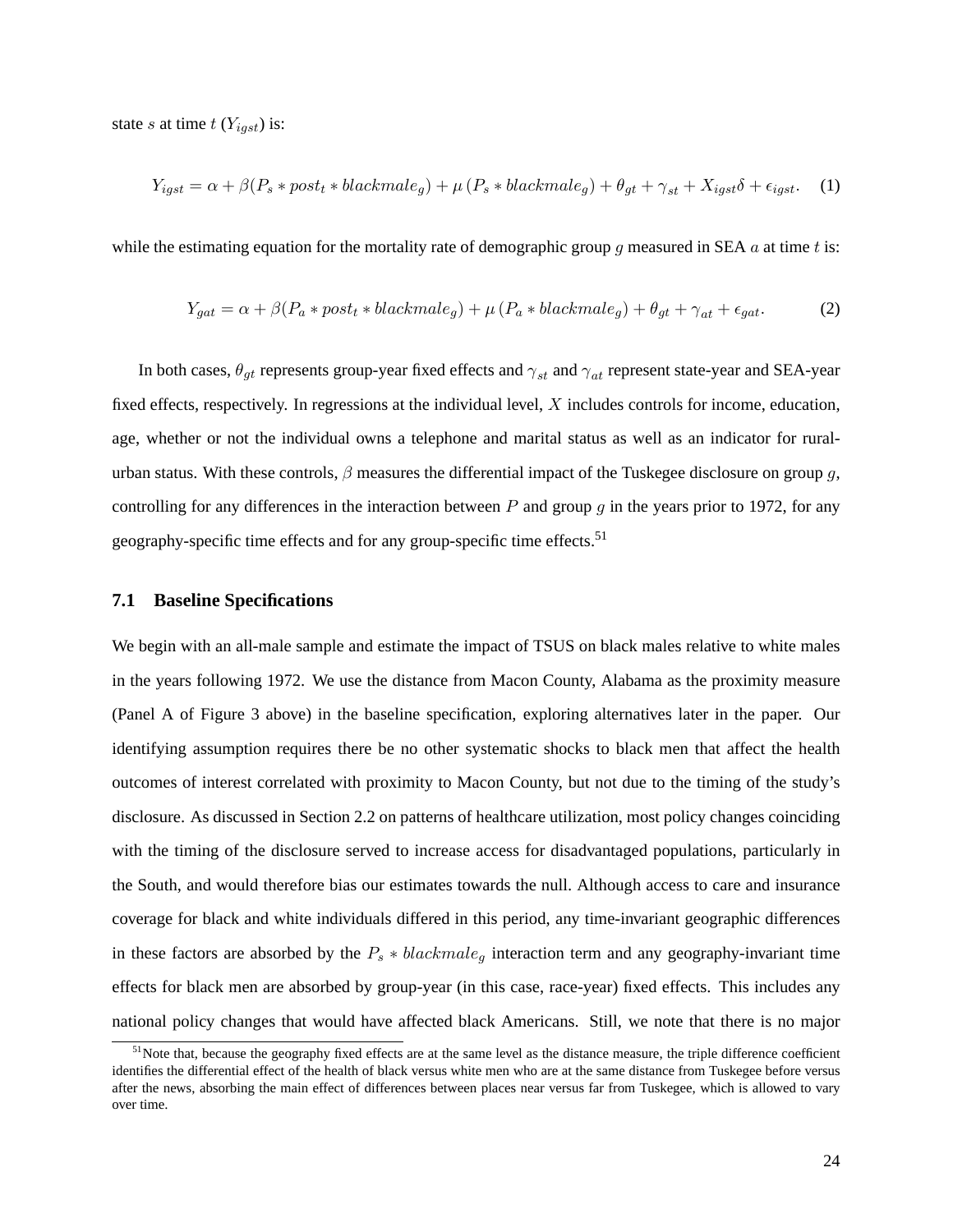expansion or contraction of public insurance in or around 1972 that would serve to confound interpretation of our results. Further, [Goodman-Bacon](#page-54-6) [\(2015\)](#page-54-6) estimates minority adult eligibility for Medicaid at 4.5%, a fraction unlikely to drive the results below. Our inclusion of location-year fixed effects nonparametically controls for geography-specific shocks affecting all male residents in a given year, such as the rollout of Medicare and Medicaid and their various expansions. In the Appendix, we also test for the importance of social program growth by reverting to a specification with geography and year fixed effects (instead of geography-year fixed effects) and then measuring how much our coefficients of interest attenuate when we include location-specific expenditures on Medicare, Medicaid and Social Security (Appendix Table 5). Our results are not materially affected by the addition of these controls.<sup>52</sup>

We follow these all-male estimates with a set of all-black estimates, estimating the equations above on a sample of black individuals only. In this case, group-year fixed effects are gender-year effects and control for any time-varying conditions affecting the health of all black men nationwide. In this setting, location-year effects net out any time-varying health advantages or disadvantages associated with geography that affected all black Americans, reducing the scope for unobserved factors to those affecting only black men, but not black women, in closer proximity to Macon County, Alabama.

Our analytical sample is limited to individuals 45 to 74 in order to facilitate comparisons between black men and women, the latter being more likely to seek healthcare in their reproductive years.<sup>53</sup> This stipulation also avoids health-seeking behavior and mortality associated with violence in youth. We limit our analysis on health to a window around the disclosure of 1969-1977 for utilization measures and 1968-1987 for mortality.<sup>54</sup> We do not attempt to model the carry-on effects of TSUS to future cohorts of black men given that our location-based identifying assumption becomes more tenuous as one moves out in time.<sup>55</sup>

To facilitate interpretation of regression coefficients, geographic distance is transformed to proximity to Macon County, Alabama in thousands of kilometers, and coefficient estimates reflect the differential impact of the Tuskegee disclosure on black men relative to white men (or black women) in the years following 1972, per thousand kilometers of proximity to Macon County, relative to the difference between the two groups

<sup>&</sup>lt;sup>52</sup>Appendix Table 8 also demonstrates that our treatment variables do not predict Medicare, Medicaid or Social Security expenditures.

 $53$  Appendix Table 1 contains summary statistics for the main variables in our analysis. Individuals had contact with a physician an average of 4.4 times per year. The average mortality rate in our analytic sample is 17.8 persons per thousand per two-year interval, or an annual rate of 8.9 per thousand.

<sup>&</sup>lt;sup>54</sup>1968 is the first year mortality data are recorded and NHIS data do not include utilization measures prior to 1969. The slightly longer window for mortality accounts for the lag between health behaviors and death.

<sup>&</sup>lt;sup>55</sup>In addition, for future cohorts of black men, the AIDS epidemic may confound interpretation if the incidence of HIV is correlated with our treatment intensity variables.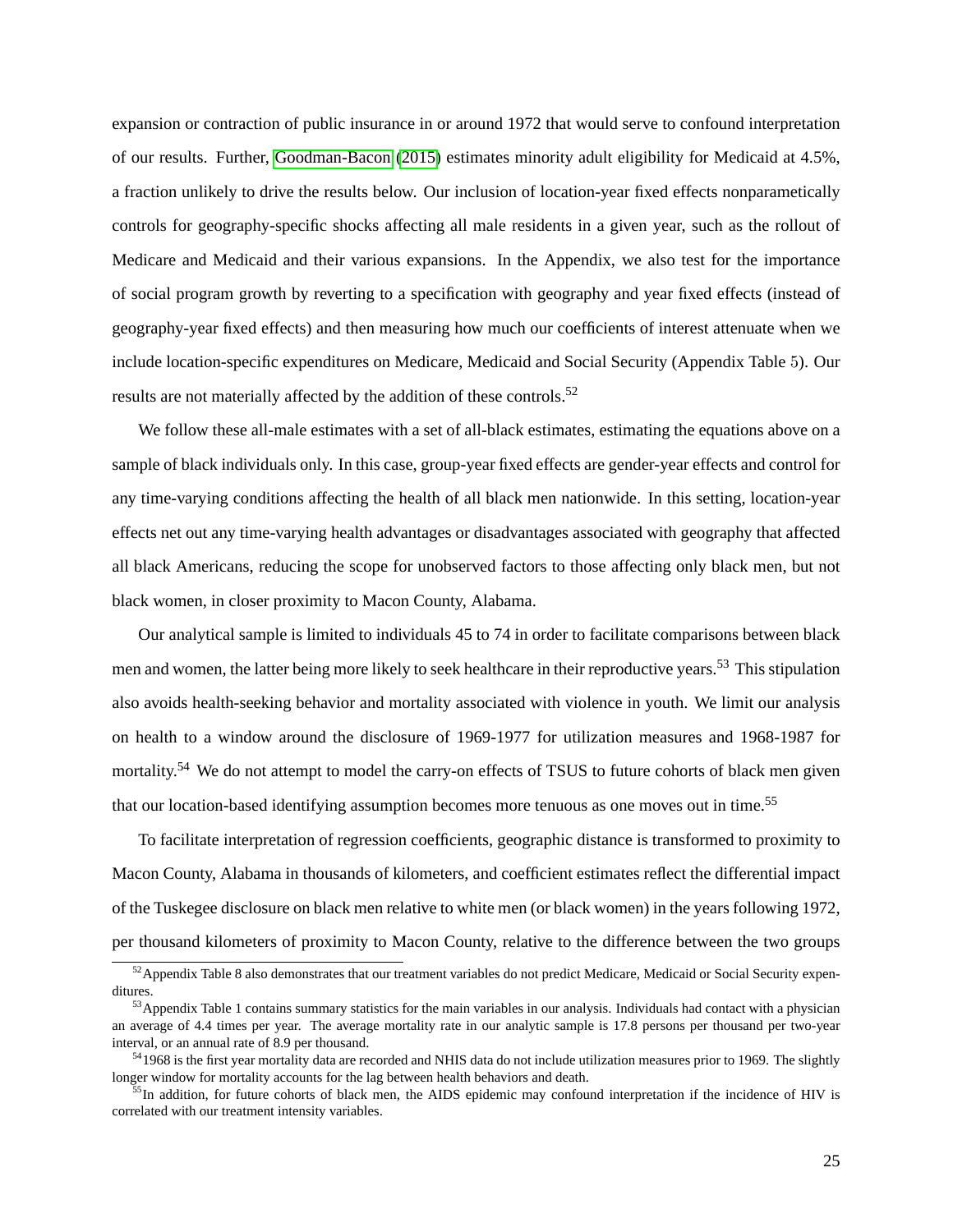in the years prior for each of the study outcomes.<sup>56</sup> In the mortality data, distances are measured from the geographic centroid of each SEA to the centroid of Macon County, Alabama. For the NHIS outcomes, which are available at the state level, we use county-level black adult population statistics and geographic county centroids to create population-weighted state centroids which are used to construct proximity as above.<sup>57</sup>

Our baseline mortality results contain two other important sample adjustments. First, we restrict the sample to observations where we observe a non-missing mortality rate for both analytic groups in that year. For example, in the all-male estimation sample, we do not include any mortality observations for white male-years if the corresponding black male mortality rate for that two-year period and county is unavailable. Practically, this implies eliminating all-white SEAs from the analytic sample as the primary cause of missing observations is an zero population. We impose this rule consistently throughout the mortality estimation, but it has little impact on the within-black estimates as there are few SEAs with a black male (female) mortality observation without a corresponding observation for black females (males). Second, our preferred specification uses chronic mortality as the outcome of interest as we are interested in deaths from diseases that medical care or advice could have prevented or forestalled. But we also report results for mortality from all causes, and we follow standard practice by age-adjusting these mortality rates to control for differences in the age structure across demographic groups.<sup>58</sup> More details are contained in the appendix.

NEED TO UPDATE THIS STATEMENT. Finally, our baseline mortality estimates are not population weighted, although we report results with population weighting in robustness tests. Because the black male population is highly correlated with our preferred proximity measure (geographic proximity to Tuskegee), weighting by the size of the black population serves to give greater weight to observations closer to Tuskegee and complicates the interpretation of the coefficients of interest.

# **8 Results**

### **8.1 Event Study Estimates**

We first present the results of event study specifications for [1](#page-23-0) and [2](#page-23-1) in which we generate a coefficient on  $P * blackmale$  as well as a coefficient on  $P * blackmale$  interacted with each year (except 1972) in lieu of

<sup>&</sup>lt;sup>56</sup>Specifically, we use max(distance) – (distance<sub>i</sub>).

 $57$ These centroids represent the average latitude and longitude of black individuals in each state based on the black population of counties [\(Haines, university Consortium for Political, and Research, 2010\)](#page-54-15).

 $58$ We use the standard 1940 population as the basis for adjustment. We do not find effects for violence-related mortality, reported in Appendix Table 7.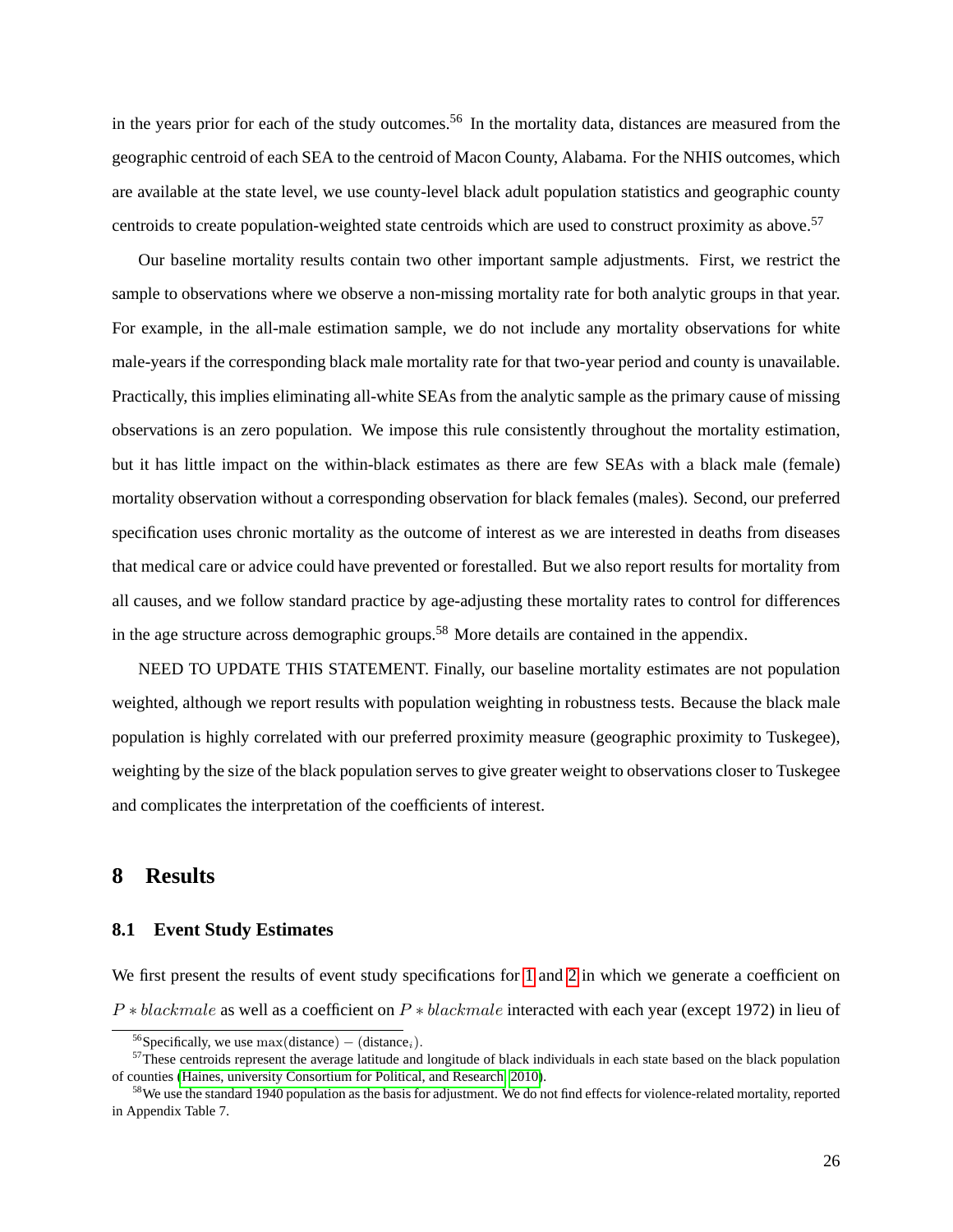estimating  $\beta$ . Specifically, we estimate:

$$
Y_{igst} = \alpha + \sum_{n \neq 1972} \beta^n (P_s * I_t^n * blackmale_g) + \mu (P_s * blackmale_g) + \theta_{gt} + \gamma_{st} + \epsilon_{igst}, \tag{3}
$$

and a similar equation for mortality. Figure 4, Panel A plots estimates of the difference in the proximity to Tuskegee gradient in health care utilization for treated (black men) versus control (white men) groups *relative to* the difference in 1972 along with 95% confidence intervals. Panel B depicts a similar comparison where the treated group (black men) is compared to a different control group (black women), underscoring that the pattern is not driven by healthcare related supply-side factors that differentially affected all blacks at a given distance from Tuskegee. The pre-Tuskegee disclosure estimates are statistically indistinguishable from zero except for the first year (1969), but there is a statistically significant and sustained change beginning in 1972.

In the next set of figures (Figure 5), we ascertain whether the differences in health-seeking behavior prompted by Tuskegee potentially translated into a widening racial gradient in chronic disease mortality measured in logs. (Recall that the mortality data have been converted to biennial measures). Just as in Figure 4, the plotted  $\beta$  coefficients indicate no discernible difference in the coefficient on  $P * blackmale$  in the years leading up to 1972 relative to the same measured in 1972/1973. After the disclosure of Tuskegee, however, the mortality rate for black men develops a steeper geographic gradient as indicated by the  $\beta$ coefficients for years after 1973. The biennial estimates are frequently statistically significant.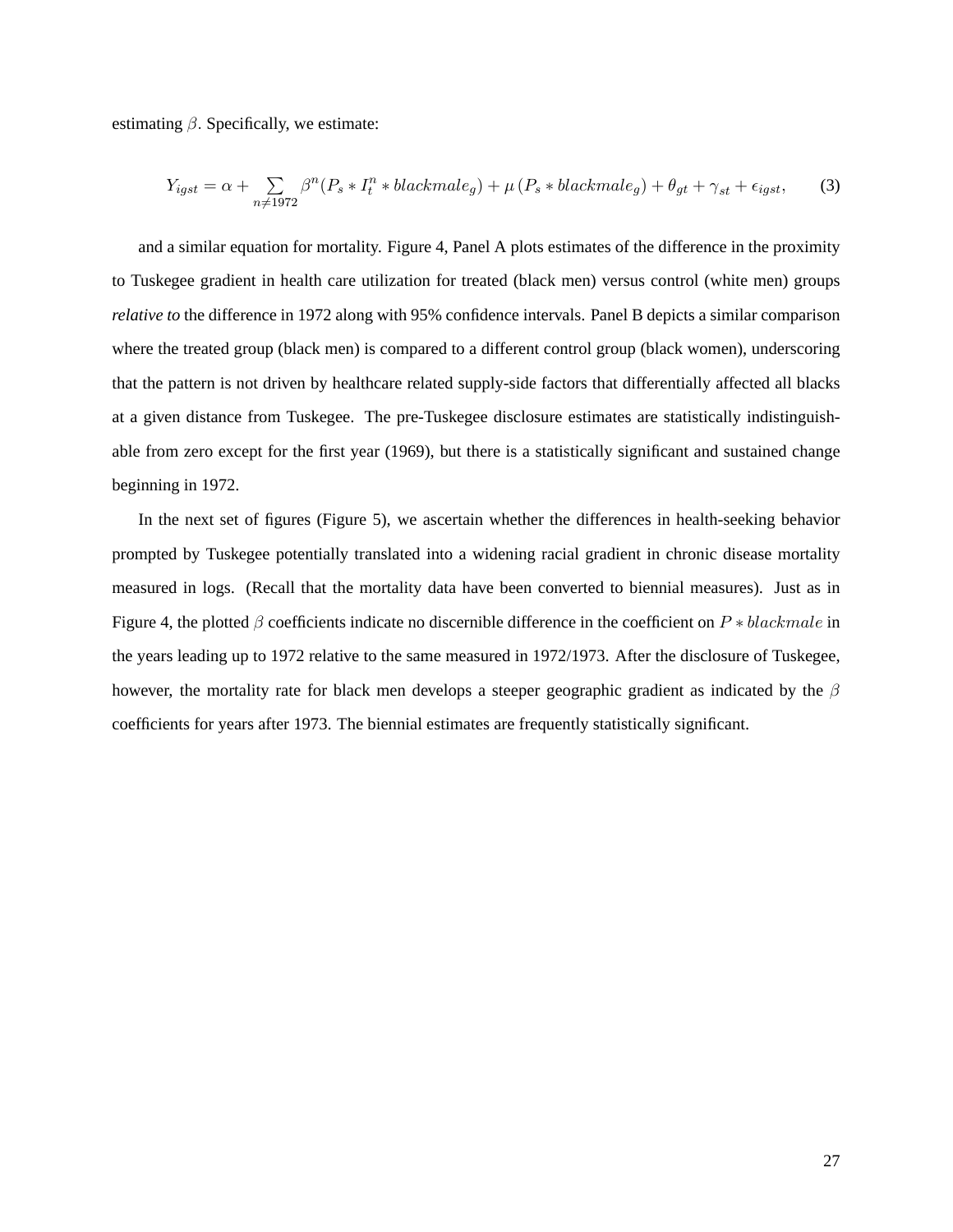#### FIGURE 4: EVENT STUDY ON UTILIZATION



*Notes*: Event study of the coefficient on the interaction of proximity and a black male indicator for each year. The dependent variable is the number of outpatient visits within the last 12 months. Data are from the harmonized version of the National Health Interview Survey (NHIS) available from IPUMS and merged with restricted identifiers for use in the RDC. The sample includes non-veteran males ages 45-74 and black women. Panel A is estimated on an all-male sample and Panel B is estimated on an all-black sample. Plotted are the set of *ß* coefficients and 95% confidence intervals. Standard errors are clustered at the state level. ,\*\* p<0.05.

#### FIGURE 5: EVENT STUDY ON MORTALITY



*Notes*: Event study of the coefficient on the interaction of proximity and a black male indicator for each two-year period. The dependent variable is log chronic disease mortality for demographic groups ages 45 to 74. Data are from the compressed mortality files provided by the CDC. Panel A is estimated on an all-male sample and Panel B is estimated on an all-black sample. Plotted are the set of *ß* coefficients and 95% confidence intervals. Standard errors are clustered at the SEA level. ,\*\* p<0.05.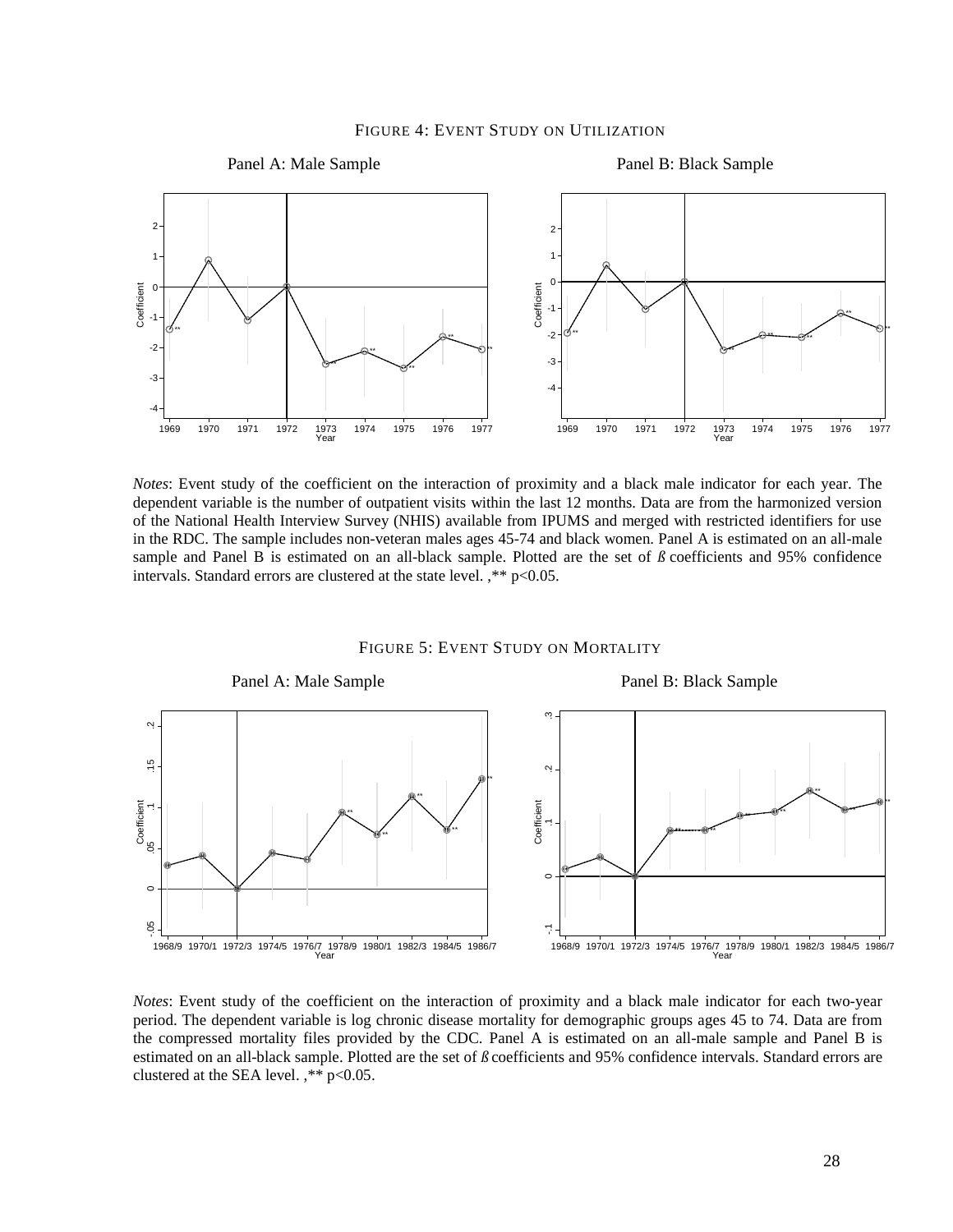# **9 Main Estimates**

Event study coefficients contained in Figures 4 and 5 are consistent with the idea that the Tuskegee disclosure had an impact on both health-seeking behaviors and health outcomes (namely, mortality). To provide a summary measure of the impact of Tuskegee and to subject our results to a battery of placebo and other robustness checks, we move to reporting the results of the DDD specification in equations [1](#page-23-0) and [2.](#page-23-1) Estimates of  $\beta$  are unbiased if places equidistant from Macon County, Alabama would have had the same evolution of black-white health gradients (or black male v. black female gradients), conditional on covariates, in the absence of the Tuskegee disclosure. For now, we continue to use proximity to Macon County as the proximity measure.

Table 1 reports the coefficient on  $P_s*post_t*blackmale_q$  for outcomes related to health seeking behavior estimated using first the all-male sample (panel A, columns 1-4) and the all-black sample (panel B, columns 5-8). We report four outcomes of interest: whether an individual reported any outpatient interactions with a physician in the last 12 months ("Any Outpatient Visit"), how many interactions they reported ("Number Outpatient Visits"), whether an individual reported having been admitted to the hospital in the past 12 months ("Any Hospital Admission") and the length of their hospital stay conditional on admission ("Number Nights in Hospital"). We find sharp declines in the probability of receiving both outpatient and inpatient care.

Estimated coefficients in Column 1 indicate that black men experienced sharp decreases in the probability of visiting a doctor in the years following 1972 of 4 percentage points per 1000 kilometers of proximity Tuskegee. Estimates derived from an all-black sample (Column 5) are slightly smaller, but indicate a reduction of 3:8 percentage points per 1000 kilometers of proximity. Approximately 60% of adult black men lived within 1000 kilometers of Tuskegee in 1970, and we estimate the average treatment effect at roughly 9:5 percentage points.<sup>59</sup> These estimates imply that black men in Alabama reduced their probability of physician interactions by  $12 - 13\%$  percentage points (The mean value of this variable has not been disclosed to us yet.) A similarly sizable effect is discernible on the intensive margin: the number of physician visits reported over the past 12 months. Estimated values in Columns 2 and 6 indicate that black men reduced the number of physician visits by  $1.4 - 1.9$  visits per 1000 kilometers of proximity to Tuskegee. In this case, we can size the reduction in physician visits at roughly  $4.5-6.5$  visits for Alabama residents, or a reduction

 $59$ Calculated by multiplying point estimates by the average proximity measure: 2.54.

yy visits represents the estimated DDD coefficient multiplied by the average proximity from Macon County for black men in the estimating sample.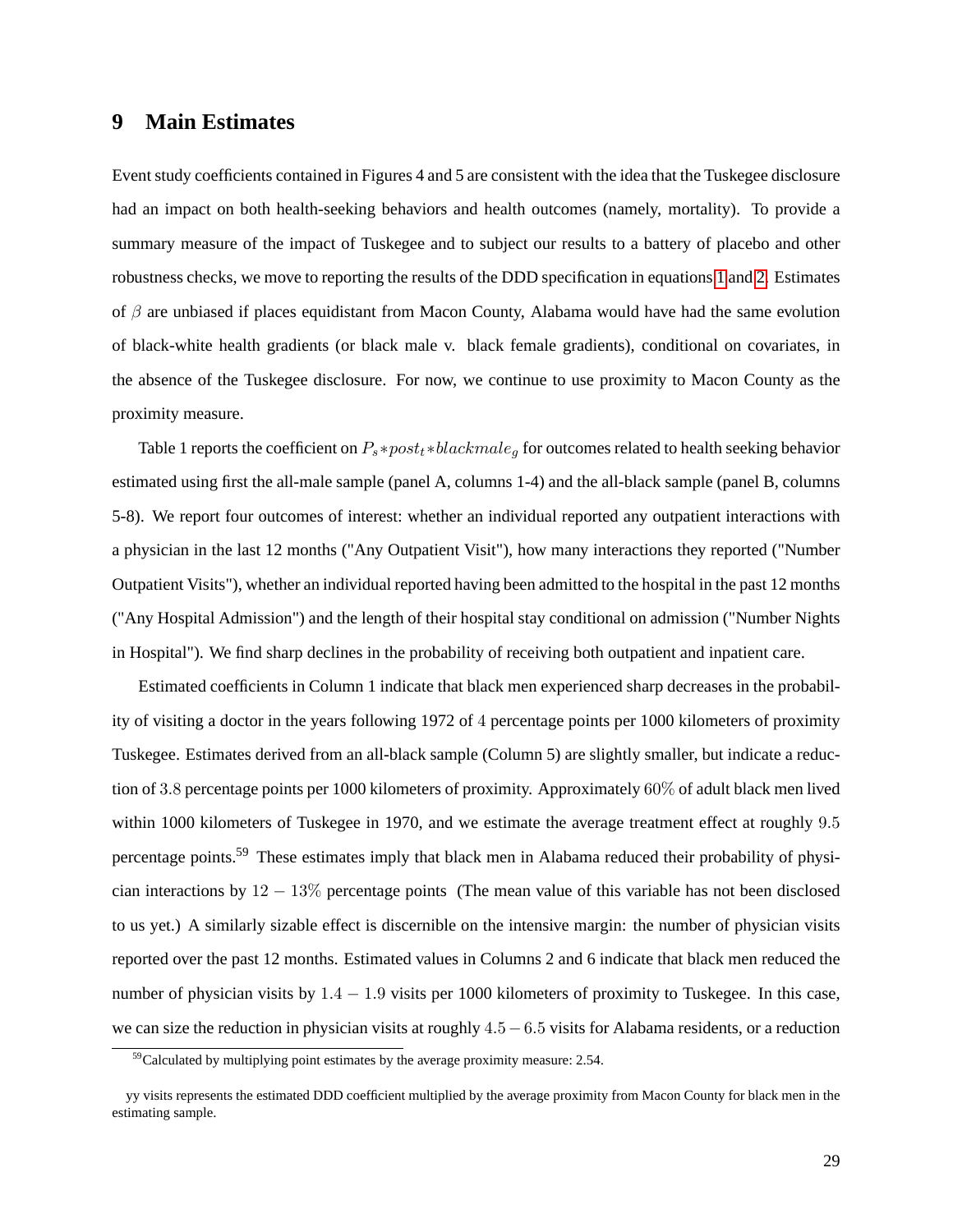of  $145\%$  off of the sample mean. For black men in Illinois, the implied reduction is  $3.5 - 4.5$  interactions per year, approximately 100% of the sample mean.

Turning to hospitalization measures, the estimated  $\beta$  coefficient in Column 3 of Table 1 indicates a post-1972 gradient in the probability of hospital admission for black men of  $-2.5$  percentage points per 1000 kilometers of proximity to Tuskegee. When we estimate the same result for an all-black sample (Column 7), the estimate is attenuated somewhat (a point estimate of  $-1.7$ ) but remains statistically significant. These results indicate a post-Tuskegee disclosure impact on the likelihood that black men received acute medical care, and the estimated impact for men in Illinois is a reduction of between 33 and 45% of the sample mean while black men in Alabama are estimated to have reduced hospital admission rates by  $47-62\%$ . Although hospital admission rates went down, black men appeared to be have more advanced illness on presentation as reflected in longer hospital stays conditional on admission. Columns 4 and 8 imply that a black male admitted to the hospital experienced an increase in duration of stay of about one-half a night per 1000 kilometers of proximity to Tuskegee. These estimates are large and are likely the result of two reinforcing effects. First, the sample of black men admitted to the hospital is likely to be negatively selected given the overall reduction in hospital admissions. Second, the reduction in primary care utilization documented in Columns 1-2 and Columns 5-6 likely led to more serious or advanced conditions at the time of presentation.

In Appendix Table 2, we estimate this baseline equation on another healthcare utilization outcome less likely to have been affected by the Tuskegee disclosure: dental visits over the last 12 months. This outcome is available for a slightly truncated period of time (1969-1975), and shows black men in closer proximity to Tuskegee, Alabama are slightly *more* likely to visit the dentist after 1972. This result provides suggestive evidence that racial gaps in other forms of care stabilized or even converged after 1972 and that relative avoidance was specific to institutions most reminiscent of the Tuskegee study.<sup>60</sup>

The NHIS data are rich, and we can use additional information about men in the sample to explore heterogeneous effects in the utilization effects documented in Table 1. For now, we turn to the mortality data to estimate treatment effects akin to the utilization impacts in Table 1.

 $60$ We also find some limited evidence that black men were more likely to smoke than their white peers, see Appendix Table 2. Note a harmonized smoking variable is available in only some of the relevant years.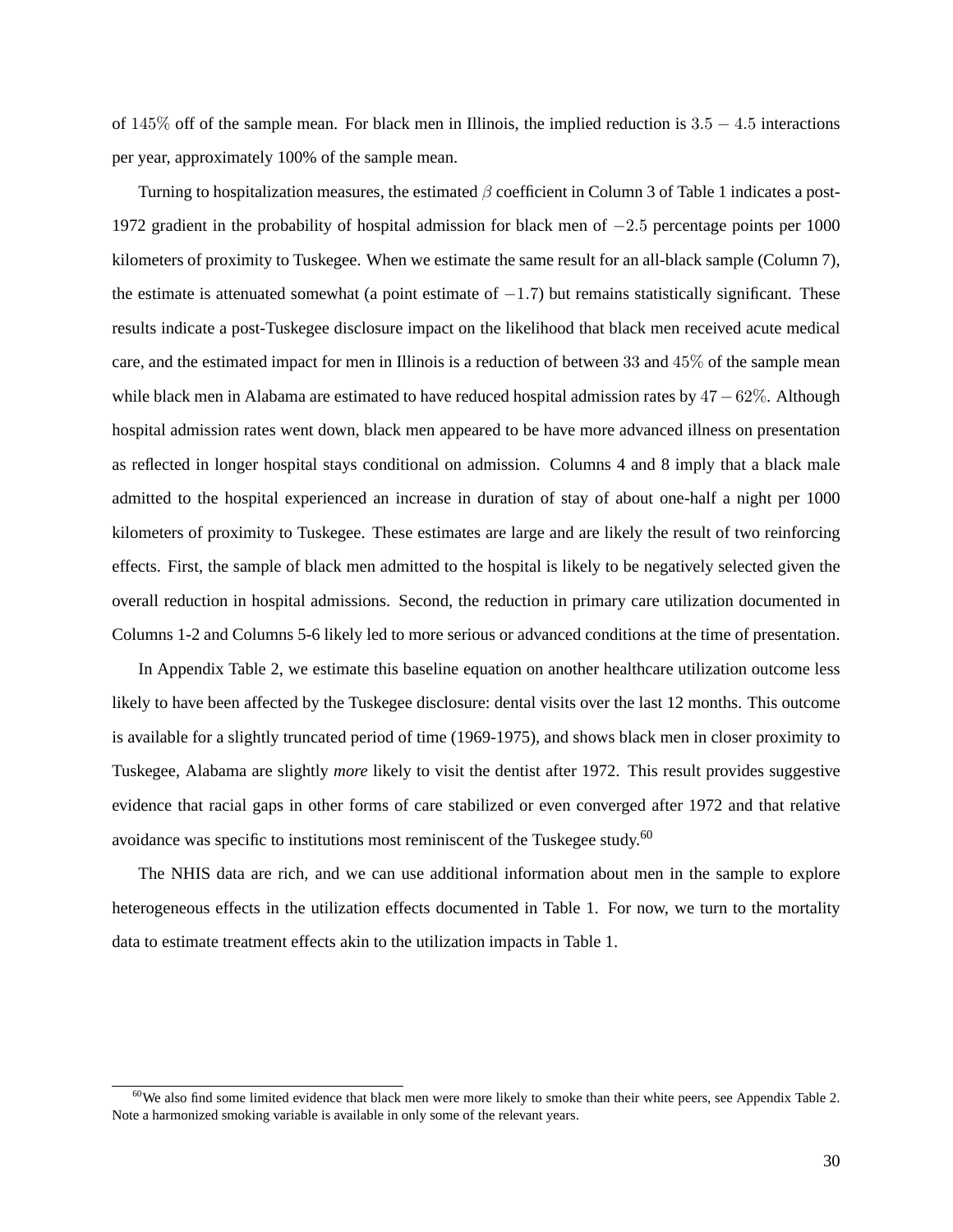| l             |
|---------------|
| )<br> <br>    |
| ・・・・・・・       |
|               |
|               |
|               |
| י<br>ון       |
|               |
| י<br> <br>    |
|               |
|               |
| $\frac{1}{2}$ |
|               |
|               |
| ן<br>ז        |
| ĺ             |
|               |
| ן<br>ן        |
|               |
|               |
| l             |

|                              |                            | $\odot$                               | $\widehat{\odot}$            | $\bigoplus$                            | $\widehat{S}$              | $\odot$                               | $\widehat{\in}$              | $\circledast$                   |
|------------------------------|----------------------------|---------------------------------------|------------------------------|----------------------------------------|----------------------------|---------------------------------------|------------------------------|---------------------------------|
| <b>Outcome</b>               | Outpatient<br>Visit<br>Any | Outpatient<br><b>Number</b><br>Visits | Admission<br>Hospital<br>Any | Nights in<br><b>Number</b><br>Hospital | Outpatient<br>Visit<br>Any | Outpatient<br><b>Number</b><br>Visits | Admission<br>Hospital<br>Any | Nights in<br>Hospital<br>Number |
|                              |                            | PANEL A--Male Sample                  |                              |                                        |                            |                                       | PANEL B---Black Sample       |                                 |
| $P_s * post_t * blackmale_g$ | $-0.040**$<br>(0.012)      | $-1.894***$<br>(0.414)                | $-0.025**$<br>(0.010)        | (0.303)<br>$0.569*$                    | $-0.038***$<br>(0.007)     | $-1.415***$<br>(0.442)                | $-0.017*$<br>(0.008)         | $0.697**$<br>(0.330)            |
| <b>Fixed Effects</b>         |                            | State-Year, Race-Year                 |                              |                                        |                            | State-Year, Gender-Year               |                              |                                 |
| Observations                 | 60,837                     | 60,837                                | 60,837                       | 60,837                                 | 18,966                     | 18,966                                | 18,966                       | 18,966                          |
| No Clusters                  | $\frac{1}{4}$              | $\frac{1}{6}$                         | $\frac{1}{6}$                | $\frac{4}{9}$                          | $\ddot{4}$                 | $\frac{4}{3}$                         | $\frac{4}{3}$                | $\frac{4}{3}$                   |
| Mean of Dept. Var.           | Not Disclosed              | 4.32                                  | 0.13                         | 2.04                                   | Not Disclosed              | 5.15                                  | 0.12                         | 1.98                            |
| Adj R-squared                | 0.029                      | 0.023                                 | 0.019                        | 0.016                                  | 0.059                      | 0.047                                 | 0.028                        | 0.026                           |
| California                   |                            | $-7%$                                 | $-3%$                        | 4%                                     |                            | $-4%$                                 | $-2%$                        | 6%                              |
| <b>Illinois</b>              |                            | $-103%$                               | $-45%$                       | 66%                                    |                            | $-65%$                                | $-33%$                       | 83%                             |
| Tennessee                    | Not Disclosed              | $-134%$                               | $-59%$                       | 85%                                    | Not Disclosed              | $-84%$                                | $-43%$                       | 108%                            |
| Alabama                      |                            | $-145%$                               | $-62%$                       | 95%                                    |                            | $-92%$                                | $-47%$                       | 117%                            |
|                              |                            |                                       |                              |                                        |                            |                                       |                              |                                 |

cear or male-year and state-year fixed effects. Regressions are weighted using provided survey weights. Standard errors are clustered at the state level. The triple Votes: OLS Regressions of equation 1. Data are from the harmonized version of the National Health Interview Survey (NHIS) available from IPUMS and merged with restricted identifiers for use in the Restricted Data Center (RDC). The sample includes non-veteran males ages 45-74 and women. Panel A is restricted to men and Panel B is restricted to black individuals. The outcome varies by column and is given by column heading. In columns (1) and (5) the outcome is an indicator difference calculated at the black population centroid of various states is shown in the last four rows of each panel. The mean of the dependent variable for the and Panel B is restricted to black individuals. The outcome varies by column and is given by column heading. In columns (1) and (5) the outcome is an indicator variable for any outpatient physician interaction in the past 12 months. In columns (2) and (6) the outcome variable is the number of outpatient physician interactions n the last 12 months. In columns (3) and (7) the outcome variable is an indicator variable for any hospital admission in the last 12 months. In columns (4) and (8) he outcome variable is the number of nights hospitalized in the last 12 months. Controls in every specification include indicator variables for educational status, ncome category, age, marital status, telephone ownership as well as rural/urban status, the interaction between proximity to Tuskegee and black or male, and black-*Notes*: OLS Regressions of equation 1. Data are from the harmonized version of the National Health Interview Survey (NHIS) available from IPUMS and merged with restricted identifiers for use in the Restricted Data Center (RDC). The sample includes non-veteran males ages 45-74 and women. Panel A is restricted to men variable for any outpatient physician interaction in the past 12 months. In columns (2) and (6) the outcome variable is the number of outpatient physician interactions in the last 12 months. In columns (3) and (7) the outcome variable is an indicator variable for any hospital admission in the last 12 months. In columns (4) and (8) the outcome variable is the number of nights hospitalized in the last 12 months. Controls in every specification include indicator variables for educational status, income category, age, marital status, telephone ownership as well as rural/urban status, the interaction between proximity to Tuskegee and black or male, and blackyear or male-year and state-year fixed effects. Regressions are weighted using provided survey weights. Standard errors are clustered at the state level. The triple difference calculated at the black population centroid of various states is shown in the last four rows of each panel. The mean of the dependent variable for the sample in the is also reported. Standard errors are clustered at the state level. \*\*\*p<0.01, \*\* p<0.05 and \*p<0.10, respectively. sample in the is also reported. Standard errors are clustered at the state level. \*\*\* p<0.01 ,\*\* p<0.05 and \*p<0.10, respectively.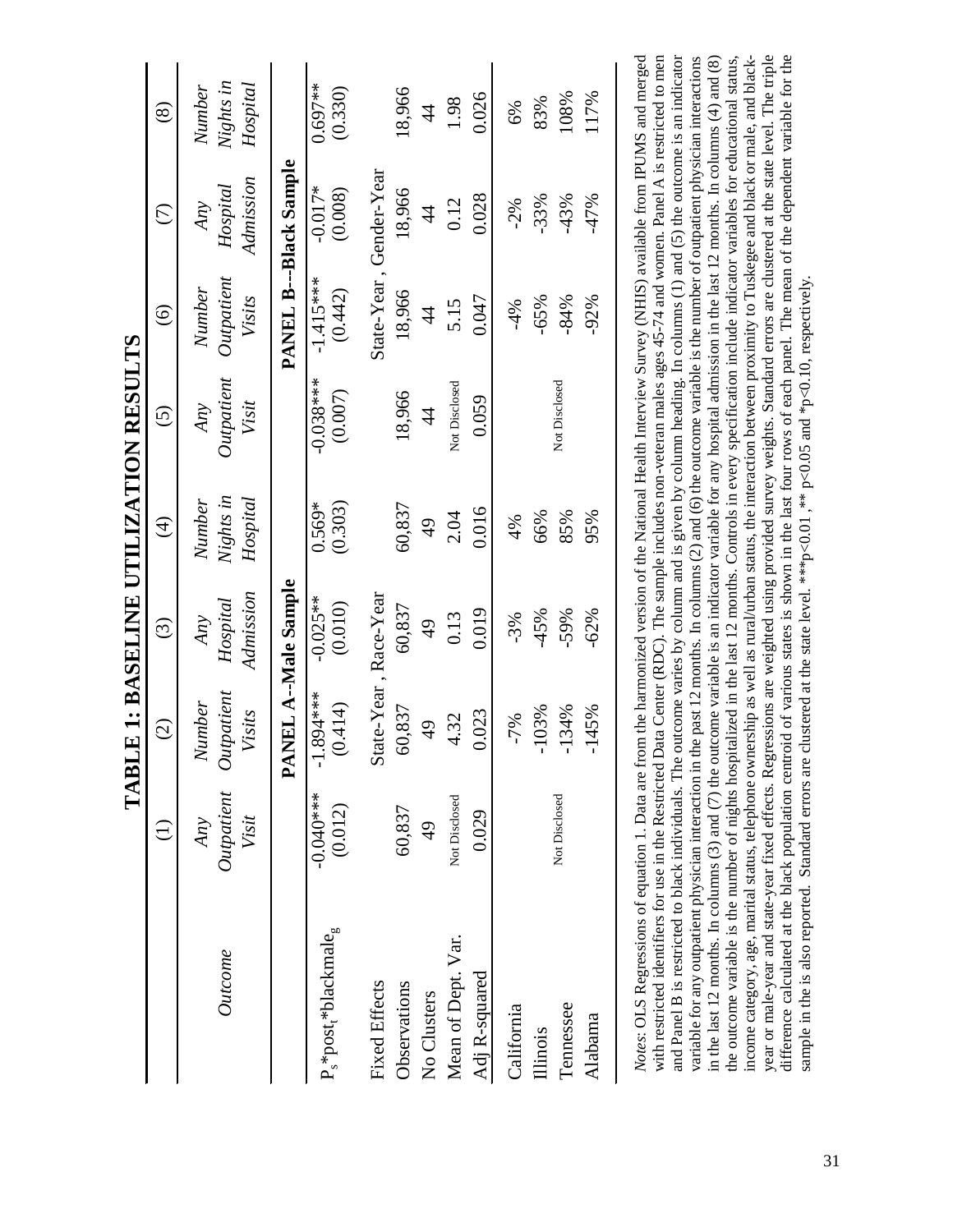Our baseline mortality results, estimates of  $\beta$  from equation [2,](#page-23-1) are presented in Table 2. As in Table 1, we report results for an all-male sample and an all-black sample in panels A and B, respectively. Our outcomes include both age-adjusted and cause-specific chronic mortality, as motivated above, and we report results for both the full sample of SEAs and for southern SEAs only. The South-only specifications are motivated by the occasional mortality outliers in the western U.S. apparent in Figure 2; South only specifications assure that a geographic gradient in mortality is apparent within the South and not just as a result of comparing western SEAs to southern SEAs.

Coefficient estimates in the first column of Table 2 represent a comparison of the post-1972 difference in log age-adjusted mortality between black and white older men, relative to the pre-1972 difference and as a function of proximity to Macon County, Alabama.<sup>61</sup> Mortality patterns, like utilization, appear to have moved adversely against blacks after 1972 along a gradient of proximity to Macon County, Alabama, and we estimate a 4.3 log point increase in the mortality rate of black men per 1000 kilometers of proximity in Panel A. Using average values of  $P_a$  and of the outcome variable, we estimate an overall increase in older male mortality in Alabama of 5% off of the pre-1972 mean and an increase in Illinois of 3%.<sup>62</sup> These calculations implicitly assume mortality in these locations would have followed patterns apparent in California (where  $P_a$  is 0) in the absence of treatment, and our treatment effects are calculated relative to this counterfactual. When we estimate the model using an all-black sample, we find even larger results: a statistically significant 8.5 log points of mortality increase per 1000 kilometers for a calculated effect of 9% in Alabama and 7% in Illinois. These are sizable effects, but not fully out of line with other findings in the literature. Results from [Bailey and Goodman-Bacon](#page-52-12) [\(2015\)](#page-52-12) show that exposure to a community health center (CHC) in one's county of residence between 1965 and 1974 reduced adult all-cause mortality by as much as 2%. Of course, not all individuals in a county would have utilized a CHC, just as not all individuals in an SEA would have been aware of the Tuskegee study, making comparisons between these two coefficients difficult. Still, the study's results indicate sizable mortality effects related to the utilization of primary care facilities.

The gradient of post-1972 older black male mortality as a function of proximity to Tuskegee is apparent for a restricted sample of southern SEAs as well, an indication that the nationwide results are not a result of mortality differences in the South versus the rest of the country. Because we restricted the nationwide estimates to those SEAs containing black and white male mortality results, and because SEA density is

<sup>&</sup>lt;sup>61</sup>Our results are fully robust to a levels specification, as reported in Appendix Table 4.

<sup>62</sup>INSERT CALCULATION HERE.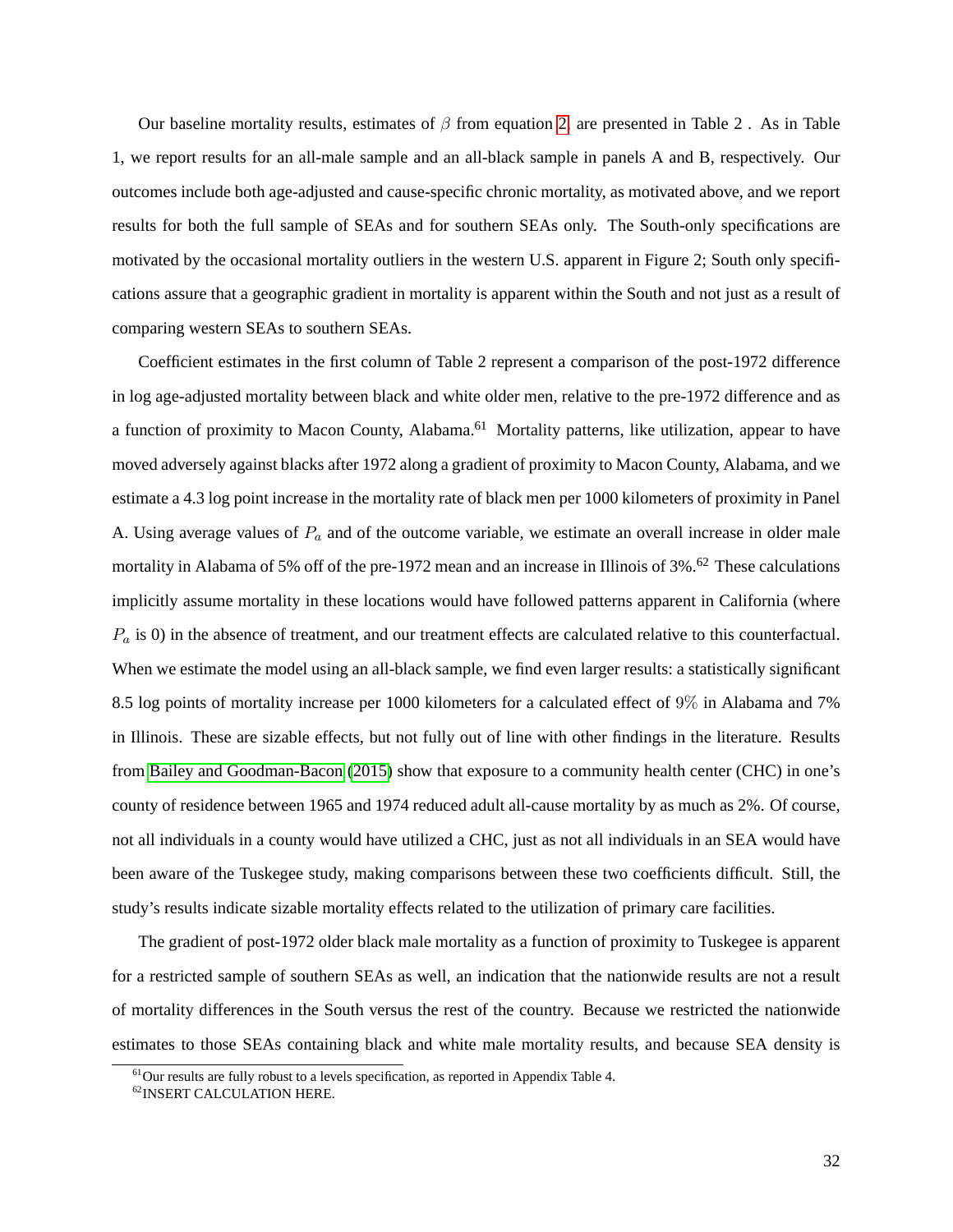higher in the southern U.S. that elsewhere, the southern restriction leaves more than 40% of the original sample available for estimation For these SEAs, coefficient estimates contained in columns 2 (5.2 log points) and 6 (9.5 log points) of Table 2 show slightly steeper gradients for SEAs within the South, consistent with the observations from Figure 2. As further evidence that the documented effects are not driven by a post-1972 general southern penalty, later in the paper we will show that the gradient we observe is specific to proximity to Macon County and the calculated effect is much weaker when we use proximity to other southern SEAs as placebo proximity measures.

Estimates for chronic mortality, contained in columns 3-4 and again in columns 7-8 are our preferred specification given the hypothesized pathways by which the revelation of Tuskegee would have affected mortality. For the all-male sample, we measure increases in log mortality of 6.3 log points and 10.3 log points for the full sample and the southern sample, respectively. Results for the all-black sample are slightly larger: 10.2 log points for the full sample and 13.4 log points for the South-only sample. Larger log specification results for chronic mortality compared to all age-adjusted mortality is to be expected if the Tuskegee disclosure primarily affects chronic mortality as the former is a subset of the latter. We measure the mean of log mortality at 3.07 (21 deaths per thousand per year) and of log chronic mortality at 2.82 (17 deaths per thousand per year) for the all-male sample, and our estimates of  $\beta$  correspond to an increase of approximately 1 death per year per thousand (and per thousand kilometers of proximity) in both cases For the all-black sample, baseline death rates are 19.7 per thousand from all causes and 14.6 per thousand from chronic conditions, reflecting lower mortality for black women. Our estimates of  $\beta$  in the all-black sample correspond to increases of roughly 1.5 deaths per thousand per year in both chronic and age-adjusted mortality measures.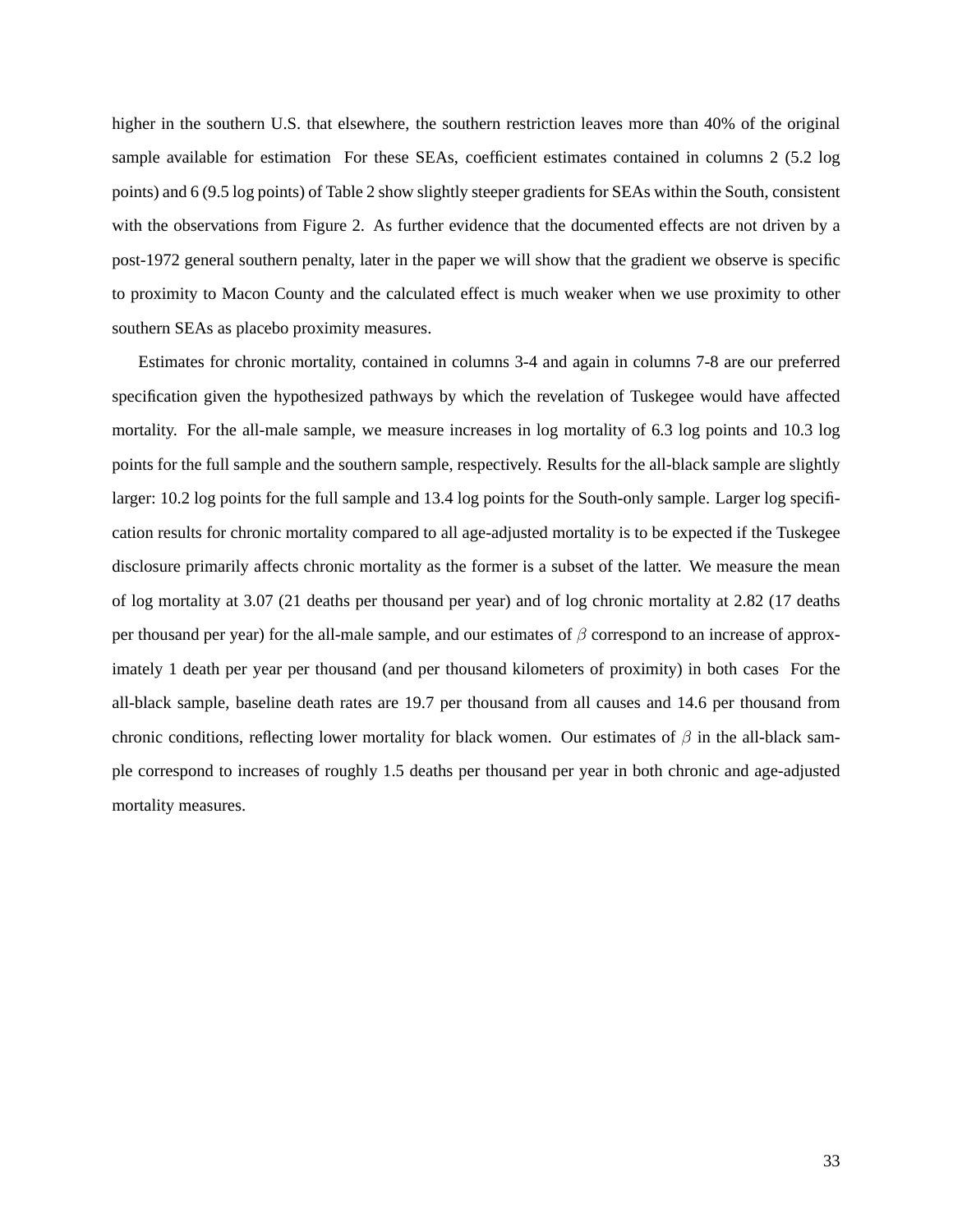|                              |                               |                     |                       |                          | TABLE 2: BASELINE MORTALITY RESULTS |                       |                        |                       |
|------------------------------|-------------------------------|---------------------|-----------------------|--------------------------|-------------------------------------|-----------------------|------------------------|-----------------------|
|                              |                               | $\widehat{C}$       | $\widehat{\odot}$     | $\widehat{\mathfrak{t}}$ | $\widehat{c}$                       | $\widehat{\odot}$     | $\widehat{\in}$        | $\circledast$         |
| Outcome                      | Log Age-Adjustea<br>Mortality |                     | Log Chronic Mortality |                          | $Log Age$ -Adjusted<br>Mortality    |                       | Log Chronic Mortality  |                       |
|                              | Full Sample                   | South Only          | Full Sample           | South Only               | Full Sample                         | South Only            | Full Sample            | South Only            |
|                              |                               |                     | PANEL A--Male Sample  |                          |                                     |                       | PANEL B---Black Sample |                       |
| $P_a * post_t * blackmale_g$ | $0.043***$<br>(0.016)         | (0.028)<br>$0.052*$ | $0.063***$<br>(0.018) | $0.103***$<br>(0.037)    | $0.085***$<br>(0.024)               | $0.095***$<br>(0.034) | $0.103***$<br>(0.021)  | $0.134***$<br>(0.046) |
| <b>Fixed Effects</b>         |                               |                     | SEA-Year, Race-Year   |                          |                                     |                       | SEA-Year, Gender-Year  |                       |
| Observations                 | 8568                          | 3708                | 8400                  | 3694                     | 8126                                | 3694                  | 7916                   | 3668                  |
| No. Clusters                 | 455                           | 186                 | 462                   | 186                      | 440                                 | 186                   | 437                    | 186                   |
| Mean of Dept. Var.           | 3.07                          | 3.14                | 2.82                  | 2.86                     | 2.98                                | 3.04                  | 2.68                   | 2.74                  |
| Adj R-squared                | 0.43                          | 0.68                | 0.27                  | 0.58                     | 0.56                                | 0.78                  | 0.55                   | 0.74                  |
| California                   | 0%                            | $\frac{6}{20}$      | 6%                    | $1\%$                    | $0\%$                               | 1%                    | 1%                     | 1%                    |
| Illinois                     | 3%                            | 4%                  | 5%                    | 8%                       | 7%                                  | 7%                    | 9%                     | 12%                   |
| Tennessee                    | 4%                            | 5%                  | 7%                    | 11%                      | 9%                                  | 10%                   | 12%                    | 15%                   |
| Alabama                      | 5%                            | 6%                  | 8%                    | 12%                      | 10%                                 | 11%                   | 13%                    | 16%                   |
| しょく                          |                               |                     | י<br>ג                |                          |                                     |                       |                        |                       |

restricted to the South (Census Region III). Controls included in every specification include the interaction between proximity to Tuskegee and black or Notes: OLS Regressions of equation 2. Data are from the CDC compressed mortality files on the non-institutionalized US population and are collapsed into wo year bins across state economic areas (SEA). Panel A restricts the sample to white and black male demographic groups and Panel B restricts the sample to black male and female demographic groups. In columns (1) (2) (5) and (6) the outcome is the log of the age adjusted mortality rate for those ages 45-74.<br>In columns (3) (4) (7) and (8) the outcome is log of the cause-sp disease, cancer, smoking-related respiratory disease, gastrointestinal disease and diabetes. Mortality regressions that are population-weighted or in levels are provided in robustness and appendix tables, respectively. Odd numbered columns are estimated on the continental US and even numbered columns are male and black-year or male-year and sea-year fixed effects. The triple difference calculated at the black population centroid of various states is shown in *Notes*: OLS Regressions of equation 2. Data are from the CDC compressed mortality files on the non-institutionalized US population and are collapsed into two year bins across state economic areas (SEA). Panel A restricts the sample to white and black male demographic groups and Panel B restricts the sample In columns (3) (7) and (8) the outcome is log of the cause-specific mortality among the 45-75 population from chronic disease, including cardiovascular restricted to the South (Census Region III). Controls included in every specification include the interaction between proximity to Tuskegee and black or the last four rows of each panel. The mean of the dependent variable for the relevant sample is also reported. Standard errors are clustered at the SEA level. to black male and female demographic groups. In columns (1) (2) (5) and (6) the outcome is the log of the age adjusted mortality rate for those ages 45-74. disease, cancer, smoking-related respiratory disease, gastrointestinal disease and diabetes. Mortality regressions that are population-weighted or in levels are provided in robustness and appendix tables, respectively. Odd numbered columns are estimated on the continental US and even numbered columns are male and black-year or male-year and sea-year fixed effects. The triple difference calculated at the black population centroid of various states is shown in the last four rows of each panel. The mean of the dependent variable for the relevant sample is also reported. Standard errors are clustered at the SEA level. \*\*\* p<0.01,\*\*\* p<0.05 and \*p<0.10, respectively. \*\*\*p<0.01, \*\* p<0.05 and \*p<0.10, respectively.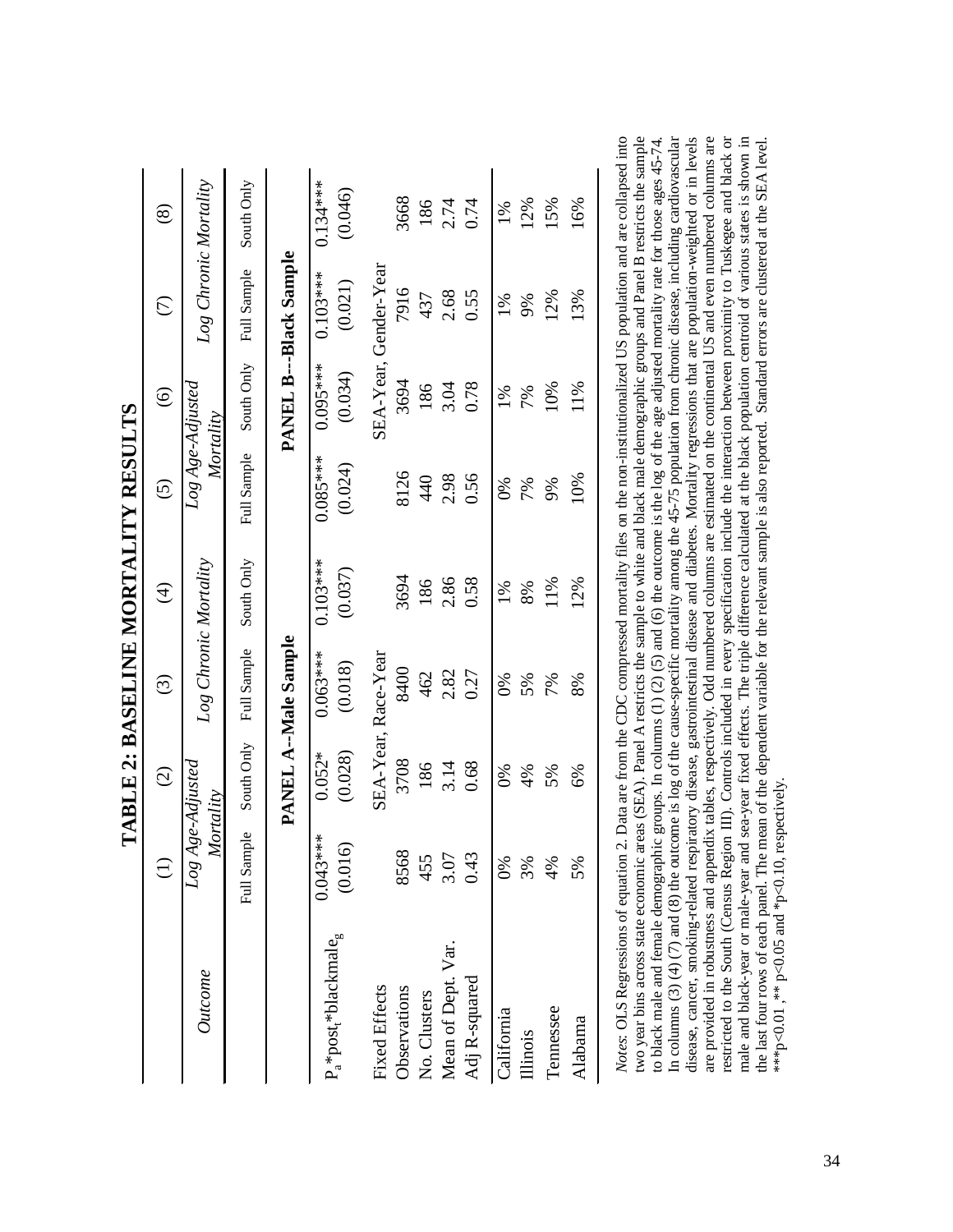|                                                                                                                                                                                                                                                                                                                                                                                                                                                                                                                                                                                                                                                                                                                                                                                                                                                                                                                                                                                                                                                                                                                                                   | LADLL         | 3. HETEROGENEO EFFECTS, UTHER HON | Number Outpatient Visits     |                          |                      |                                   |
|---------------------------------------------------------------------------------------------------------------------------------------------------------------------------------------------------------------------------------------------------------------------------------------------------------------------------------------------------------------------------------------------------------------------------------------------------------------------------------------------------------------------------------------------------------------------------------------------------------------------------------------------------------------------------------------------------------------------------------------------------------------------------------------------------------------------------------------------------------------------------------------------------------------------------------------------------------------------------------------------------------------------------------------------------------------------------------------------------------------------------------------------------|---------------|-----------------------------------|------------------------------|--------------------------|----------------------|-----------------------------------|
|                                                                                                                                                                                                                                                                                                                                                                                                                                                                                                                                                                                                                                                                                                                                                                                                                                                                                                                                                                                                                                                                                                                                                   |               | $\widehat{\odot}$                 | $\widehat{\odot}$            | $\widehat{\mathfrak{t}}$ | $\widehat{\odot}$    | $\widehat{\odot}$                 |
|                                                                                                                                                                                                                                                                                                                                                                                                                                                                                                                                                                                                                                                                                                                                                                                                                                                                                                                                                                                                                                                                                                                                                   | By I          | Income Level                      |                              | By Educational Status    |                      | By Prevalence Black Doctors       |
|                                                                                                                                                                                                                                                                                                                                                                                                                                                                                                                                                                                                                                                                                                                                                                                                                                                                                                                                                                                                                                                                                                                                                   | income        | $mcome \leq$                      | education                    | $education \leq$         | $\wedge$<br>black MD | $\vert\vert$<br>$black$ MD $\leq$ |
|                                                                                                                                                                                                                                                                                                                                                                                                                                                                                                                                                                                                                                                                                                                                                                                                                                                                                                                                                                                                                                                                                                                                                   | median        | median                            | median                       | median                   | median               | median                            |
|                                                                                                                                                                                                                                                                                                                                                                                                                                                                                                                                                                                                                                                                                                                                                                                                                                                                                                                                                                                                                                                                                                                                                   |               |                                   | <b>PANEL A---Male Sample</b> |                          |                      |                                   |
|                                                                                                                                                                                                                                                                                                                                                                                                                                                                                                                                                                                                                                                                                                                                                                                                                                                                                                                                                                                                                                                                                                                                                   | $-1.142**$    | $-2.973***$                       | $-0.246$                     | $-3.263***$              | $-1.808***$          | $-2.749***$                       |
| $P_s * post_t * blackmale_g$                                                                                                                                                                                                                                                                                                                                                                                                                                                                                                                                                                                                                                                                                                                                                                                                                                                                                                                                                                                                                                                                                                                      | (0.507)       | (0.623)                           | (0.296)                      | (0.642)                  | (0.424)              | (0.685)                           |
|                                                                                                                                                                                                                                                                                                                                                                                                                                                                                                                                                                                                                                                                                                                                                                                                                                                                                                                                                                                                                                                                                                                                                   |               |                                   |                              |                          |                      |                                   |
| Observations                                                                                                                                                                                                                                                                                                                                                                                                                                                                                                                                                                                                                                                                                                                                                                                                                                                                                                                                                                                                                                                                                                                                      | 41,368        | 19,469                            | 34,290                       | 26,547                   | 34,017               | 26,820                            |
| No Clusters                                                                                                                                                                                                                                                                                                                                                                                                                                                                                                                                                                                                                                                                                                                                                                                                                                                                                                                                                                                                                                                                                                                                       | $\frac{1}{6}$ | $\frac{1}{4}$                     | $\frac{1}{4}$                | $\overline{49}$          | $\overline{17}$      | 32                                |
| Adj R-squared                                                                                                                                                                                                                                                                                                                                                                                                                                                                                                                                                                                                                                                                                                                                                                                                                                                                                                                                                                                                                                                                                                                                     | 0.019         | 0.047                             | 0.022                        | 0.036                    | 0.023                | 0.024                             |
|                                                                                                                                                                                                                                                                                                                                                                                                                                                                                                                                                                                                                                                                                                                                                                                                                                                                                                                                                                                                                                                                                                                                                   |               |                                   | <b>PANEL B--Black Sample</b> |                          |                      |                                   |
|                                                                                                                                                                                                                                                                                                                                                                                                                                                                                                                                                                                                                                                                                                                                                                                                                                                                                                                                                                                                                                                                                                                                                   | $-0.536$      | $-1.892**$                        | $0.640**$                    | $-3.316***$              | $-1.441***$          | $-2.072**$                        |
| $P_s * post_t * blackmale_g$                                                                                                                                                                                                                                                                                                                                                                                                                                                                                                                                                                                                                                                                                                                                                                                                                                                                                                                                                                                                                                                                                                                      | (0.557)       | (0.752)                           | (0.297)                      | (0.976)                  | (0.463)              | (0.791)                           |
| Observations                                                                                                                                                                                                                                                                                                                                                                                                                                                                                                                                                                                                                                                                                                                                                                                                                                                                                                                                                                                                                                                                                                                                      | 8,551         | 10,415                            | 8,616                        | 10,350                   | 14,219               | 4,747                             |
| No Clusters                                                                                                                                                                                                                                                                                                                                                                                                                                                                                                                                                                                                                                                                                                                                                                                                                                                                                                                                                                                                                                                                                                                                       | $\frac{1}{4}$ | 43                                | 43                           | 43                       | 17                   | 27                                |
| Adj R-squared                                                                                                                                                                                                                                                                                                                                                                                                                                                                                                                                                                                                                                                                                                                                                                                                                                                                                                                                                                                                                                                                                                                                     | 0.051         | 0.065                             | 0.063                        | 0.070                    | 0.043                | 0.074                             |
| Notes: OLS Regressions of equation 1 assessing heterogeneous effects to a) income level b) education level and c) black doctors per capita. Specifically,<br>in the first two columns we divide the sample by median black male income (above (1) or below (2)). In the following two columns we divide the sample<br>by median black male education (above (3) or below (4)). In the last two columns, we calculate black physicians as a percentage of all physicians using<br>Controls in every specification include indicator variables for educational status, income category, age, marital status, telephone ownership as well as<br>rural/urban status, the interaction between proximity to Tuskegee and black or male and black-year or male-year as well as state-year fixed effects (except<br>occupational data from the Census. The outcome variable across all panels and columns is the number of physician interactions in the last 12 months.<br>in column (4)). Regressions are weighted using provided survey weights. Standard errors are clustered at the state level. ***p<0.01, *** p<0.05 and *p<0.10,<br>respectively. |               |                                   |                              |                          |                      |                                   |

TARI F. 3. HETEROCENEOUS EFFECTS TITULIZATION **TABLE 3: HETEROGENEOUS EFFECTS, UTILIZATION**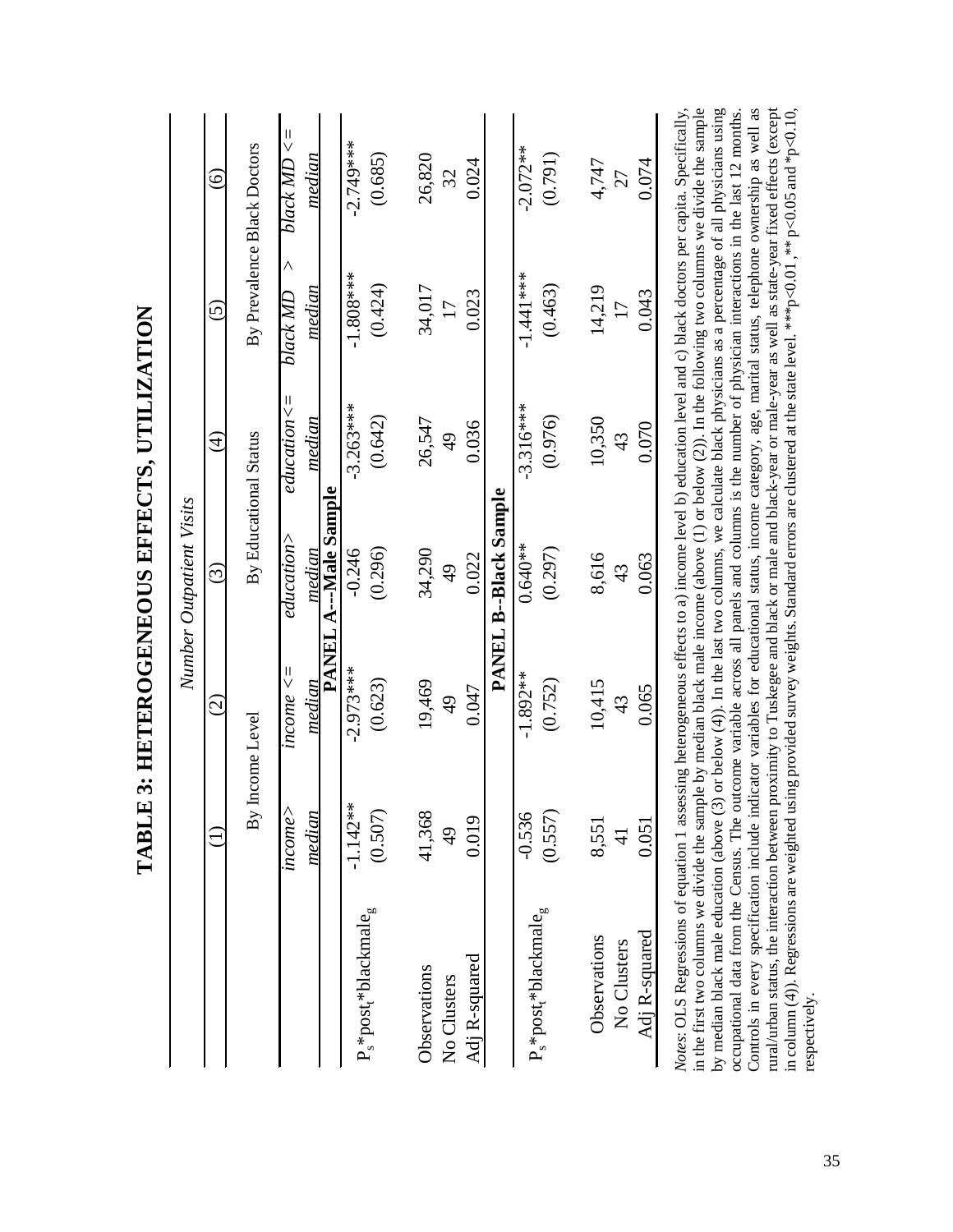## **9.1 Heterogeneous Effects**

Our main estimates of post-1972 utilization effects for black men documented in Table 1 mask substantial heterogeneity across locations and individuals. In Table 3, we document this heterogeneity by undertaking a series of sample bifurcations informed by theory and reporting estimates of  $\beta$  for these subsamples in a regression equation First, we explore the roles of income and education in the post-1972 health-seeking behavior of black men and bifurcate the all-male and all-black samples at the median of black male income (columns 1 and 2) and at the median of black male education (columns 3 and 4). In both cases, we hypothesize that black men lower on the socioeconomic ladder would respond more strongly to the news of Tuskegee because they were in closer cultural proximity to the poor sharecroppers who were the Tuskegee study's victims. Indeed, although the estimates of  $\beta$  are negative and significant for both income groups in the all-male sample, the point estimates for lower income black men in column 2 of panel A are substantially larger. Similarly, for the all-black sample, we find no evidence of a post-1972 change in the health-seeking behavior of black men relative to black women for higher income black men (column 1 of panel B), but a larger and statistically significant effect for men with lower incomes (column 2 of panel B) Splitting the sample by educational attainment generates a similar result (columns 3 and 4).

Next, we examine the moderating effect of black physicians on our baseline results in columns 5 and 6 of Table 3. We hypothesize that the availability of a black physician would have reduced the rate at which black men downgraded their expectation of encountering a "good" doctor. For these results, we collected data on the number of black and white physicians in each U.S. state from the 1970 U.S. Census reports. Importantly, these counts are measured before, and therefore not endogenous to, the 1972 disclosure. These numbers are not available at the SEA level, and so we do not perform a similar analysis for mortality results. But for the measures of primary care utilization, when we bifurcate the sample of men and the sample of blacks by their residence in states above and below the median number of black doctors as a percentage of all doctors, we find a substantial moderating effect. The presence of more black doctors in a state is associated with a reduction in the post-1972 reduction in outpatient visits of between 0.5 and 1.0 visits per 1000 kilometers of proximity to Tuskegee off of the full-sample estimated reduction of 1.4 to 1.8 visits per 1000 kilometers.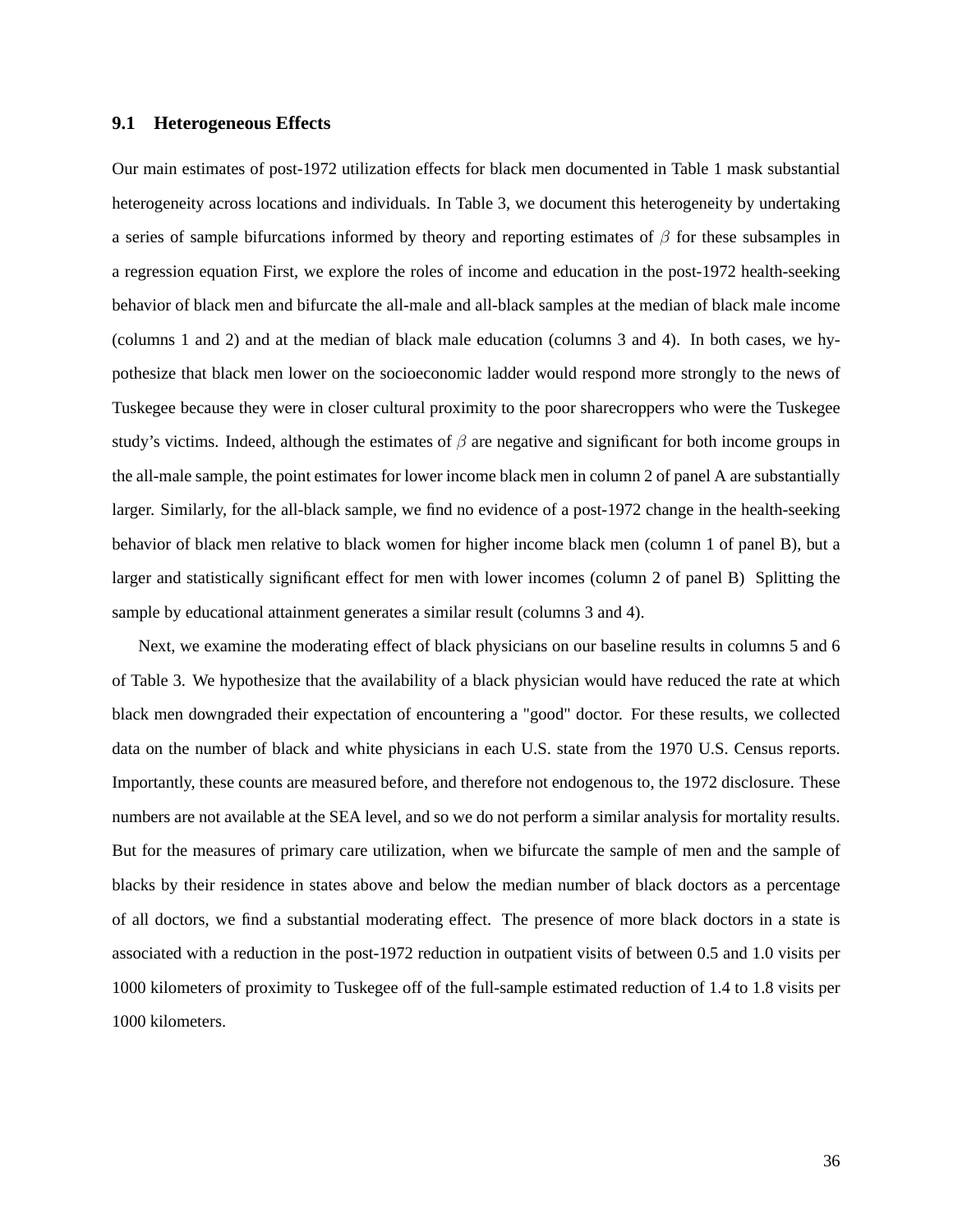# **10 Threats to Identification**

We perform several tests to assure a causal interpretation for our results. These results can be divided into a set of placebo tests and a set of robustness tests. First, we use placebo locations to show that the main results are specific to gradients of proximity to Macon County, Alabama. Second, we use placebo populations to demonstrate that the main results for both utilization measures and mortality rates do not obtain when we estimate the baseline equations on younger population samples, namely children aged 1-9. We also show in these placebo population results that neither black women nor white men show the same geographic patterns of mortality divergence after 1972. Third, we test the robustness of our estimates by incorporating migration as an alternative measure and demonstrating similarly signed and statistically significant estimates. We also show that our results are robust to modifications of the geographic proximity measure*,* to incorporating additional fixed effects, to controlling for distance to other Southern locations and to population weighting (in the mortality results). We describe each of these tests in turn below.

#### **10.1 Placebo Locations**

Our baseline estimates, coupled with the lines of best fit in Figure 2, indicate a stark geographic gradient of post-1972 utilization and mortality based on proximity to Macon County, Alabama. South-only results indicate that the mortality results hold for a sample of southern SEAs, and we show similar results for utilization in Table 5 below. We expand on this robustness exercise in Figure 6. For the intensive margin of primary care utilization, we run 47 placebo regressions, substituting for the baseline proximity measure (proximity to Macon County, Alabama) with the proximity to the geographic centroid of every other state in the continental U.S. and re-estimating the model. These tests serve as placebo tests, evaluating whether we find the same (or stronger) utilization effects as a function of the gradient to other locations in the U.S. The top portion of Figure 6 presents the distribution, in histogram form, of the estimated values of  $\beta$  in each of these tests. The vertical red line indicates the estimated coefficient when the geographic proximity measure is based on the SEA housing Macon County, Alabama. The absolute value of the estimate is greater than 96% of placebo estimates for the within-male specification and 98% of estimates for the male-only and black-only specification. We perform the same exercise in the mortality data by substituting the baseline geographic proximity measure (proximity to Macon County, Alabama) with the distance to each of the other SEAs in the mortality dataset and re-estimating equation [2](#page-23-1) using log chronic mortality as the outcome.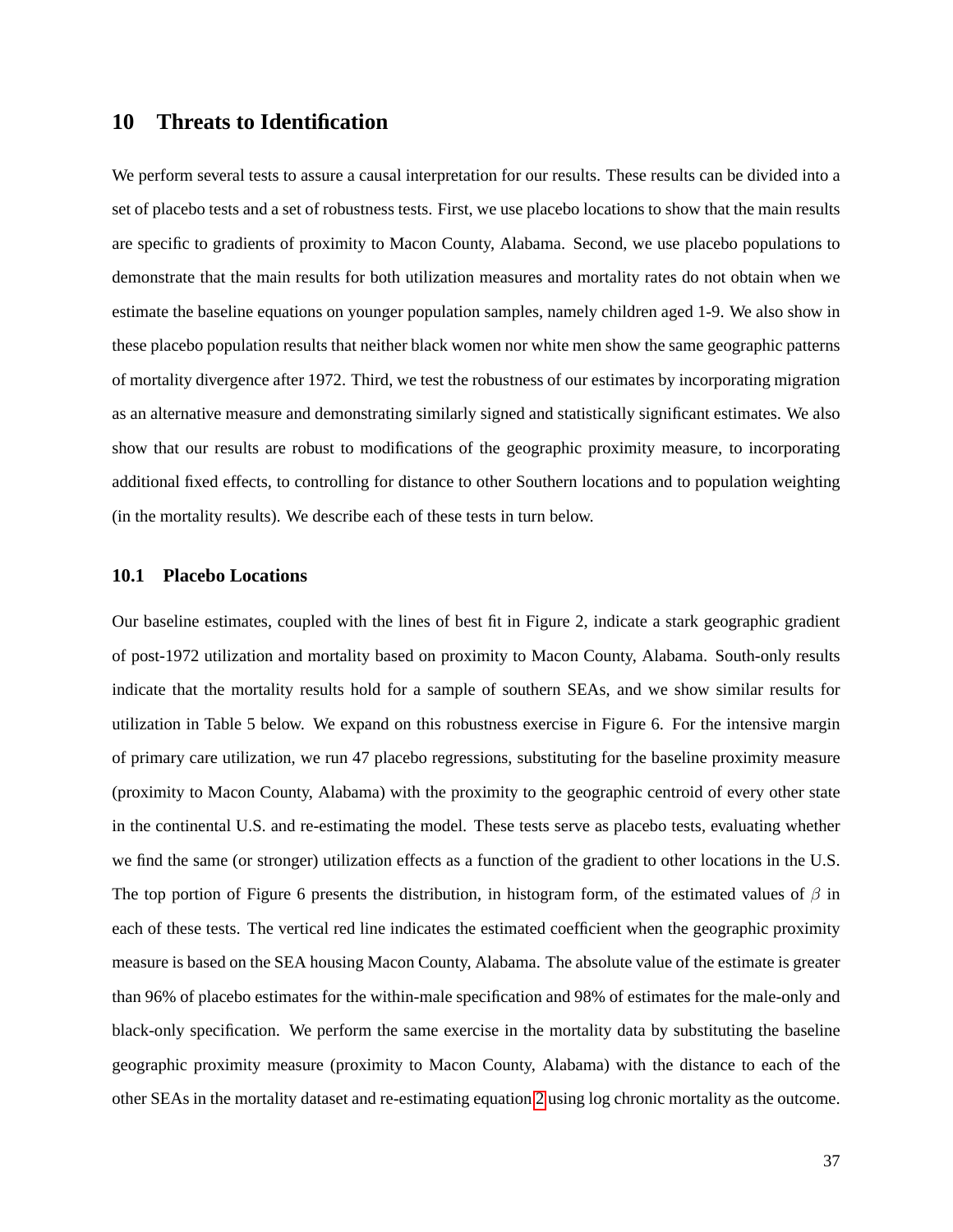Again, these tests serve as placebos, measuring whether the post-1972 mortality gradients are apparent when we use other U.S. locations as the placebo location of the syphilis study. These results, located in the bottom portion of Figure 6, indicate that the value of  $\beta$  estimated using proximity to Macon County as the center of the geographic proximity metric is greater than 93% (98%) of all other coefficients for the all-male (all-black) samples. A "heat map" of our estimates for Panel C and D is provided in Appendix Figure 3.

FIGURE 6: PLACEBO DISTANCES (EMPIRICAL DISTRIBUTION)





*Notes*: Frequency of the β coefficient using distance from every other state or SEA in the sample and estimating equation (1) in Panels A and B or equation (2) in Panels C and D. The vertical (red) line denotes the *β<sup>1</sup>* coefficient estimate for the true treatment distance.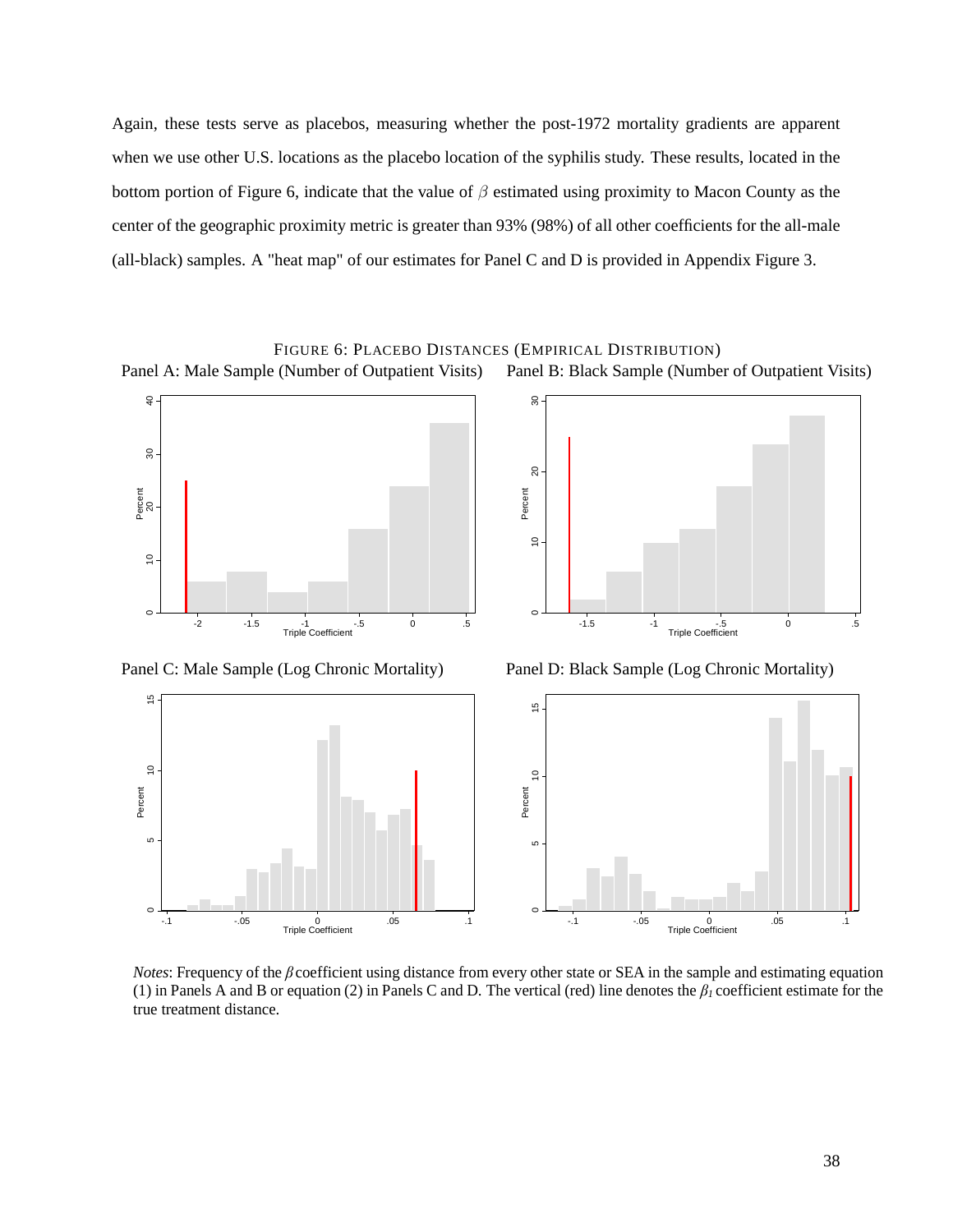#### **10.2 Other Demographic Groups**

Our theoretical model indicates that individuals in closer cultural proximity to the study's victims should have been more affected by the study's revelation. This motivates our baseline specifications, comparing black men to both white men and black women whom we hypothesize would have been more weakly affected. In this section, we use this prediction to perform additional placebo tests, estimating the baseline utilization regressions on a set of placebo populations who are more distant in their cultural proximity to the Tuskegee study's victims, necessarily restricting our presentation to a subset of utilization outcomes for space reasons. If successful, these placebo tests help rule out confounding factors that may be confounding interpretation of our baseline coefficients as discussed below.

Table 4 contains estimates of  $\beta$  for primary care outcomes: "any outpatient visit" in Panel A and "number outpatient visits" in Panel B. We first limit the sample to all male children aged 1-9 and show that the post-1972 difference in outpatient care between black and white male children exhibits no geographic gradient, as evidenced by coefficients statistically indistinguishable from zero in columns 1 and 5.<sup>63</sup> The same is true for black male children relative to their female peers; the estimates for an all-black sample are contained in columns 2 and 6. The non-result for black male children is consistent with either a lower cultural proximity to the study's victims for younger children and with results to follow showing that black women were not affected by the study's disclosure. Although the perceptions of their fathers could feasibly have affected the demand for children's healthcare utilization, the non-result here may indicate that decision-making for children at this time was mostly driven by maternal preferences.

Our baseline within-black specifications implicitly tests for differential effects for black males relative to their female peers. Here, we test for a post-1972 effect of the Tuskegee disclosure on black women, explicitly by estimating equation [1](#page-23-0) above, replacing  $P_s * post_t * blackmale_q$  with  $P_s * post_t * black female_q$ and using an all-female sample comparing black women to their white peers. The resulting estimates for  $\beta$ are contained in columns 3 and 7. For both an extensive and intensive margin of primary care utilization, we see no statistically significant post-1972 change in the health-seeking behavior of black females as a function of proximity to Tuskegee. We perform a similar analysis for white men, replacing  $P_s * post_t * blackmale_g$ with  $P_s * post_t * whitemale_q$  in equation [1](#page-23-0) and performing estimation over an all-white sample. Estimates for  $\beta$ , contained in columns 4 and 8, show no post-1972 gradient (as a function of proximity to Macon

 $63$ Results for adolescents and teens, aged 11-20, are similar but not disclosed.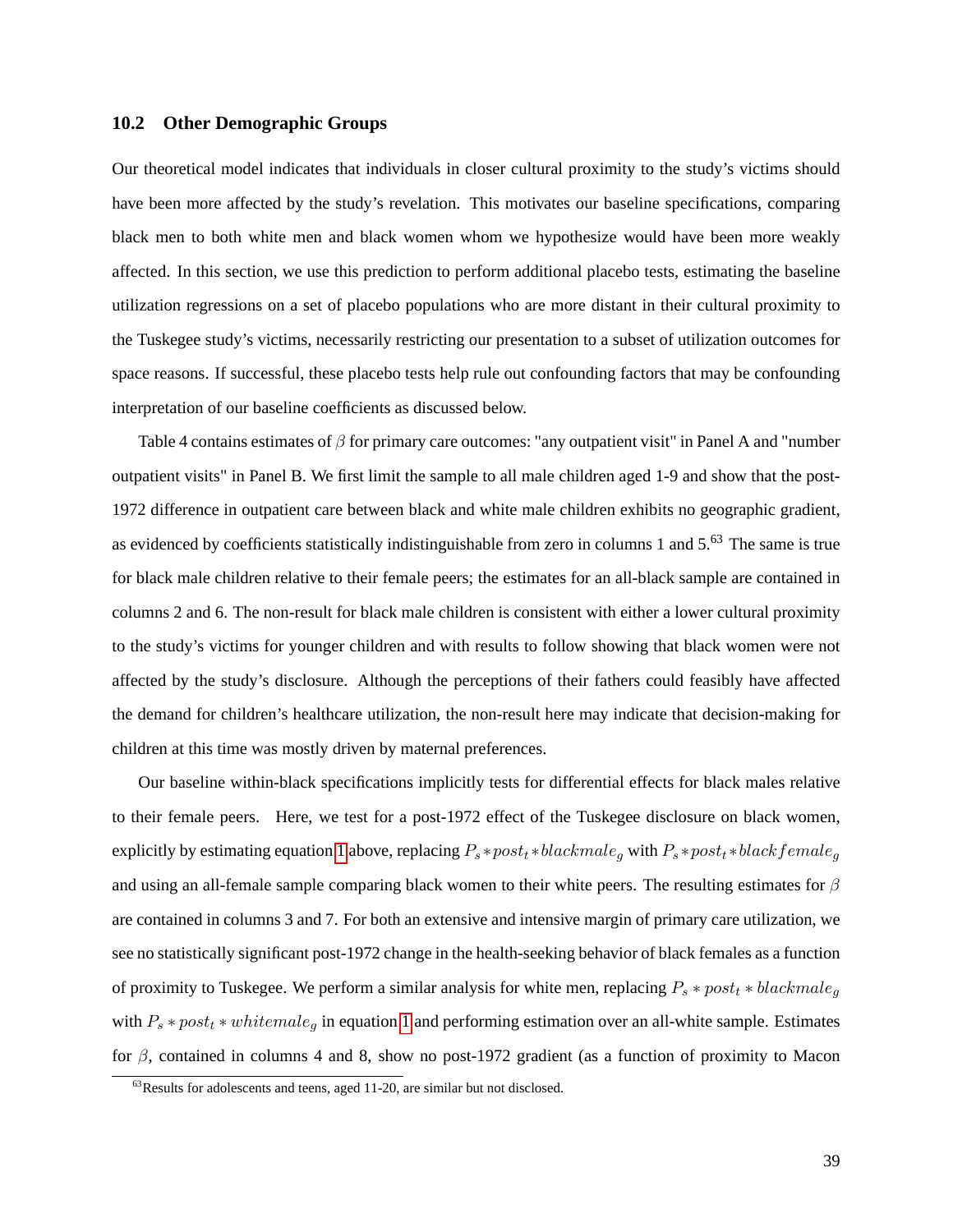County) in primary care utilization for white men relative to their female peers.

We perform a symmetric set of tests on age-specific and age-adjusted mortality results in the bottom panels of Table 4 and a similar set of non-results obtains. Mortality rates for the population aged 1-9 cannot be age-adjusted, and we report results for age-specific mortality for this group. For the all-female and allmale samples, we report coefficients from age-adjusted mortality regressions; chronic mortality coefficients are not remarkably different from those reported here. In all but one case, we observe post-1972 gradients by proximity to Tuskegee that are insignificantly different from zero.<sup>64</sup> The exception is the coefficient on  $P_a * post_t * whitemale_a$  which is positive and statistically significant, but economically insignificant at 0.7 log points of increase per 1000 kilometers of proximity to Macon County. This positive result is also not robust; it is not significant in the levels specification contained in the Appendix or in a sample restricted to the South. For black women, relative to their white peers, the point estimates, although insignificant, are negative and consistent with the upward-sloping line in Panel C of Figure 2. Taken together, the scope of identification threats is narrowed substantially to those factors correlated with the primary care utilization and mortality rates of black men in close geographic proximity to Macon County, Alabama post-1972, that did not also affect older black women, older white males and black male children.

<sup>&</sup>lt;sup>64</sup>Infant mortality results (not shown) indicate a post-1972 decrease in the mortality rates of black male infants relative to white, a result consistent with other literature on mortality convergence in this era. In this case, the gradient is not specific to Macon County, Alabama.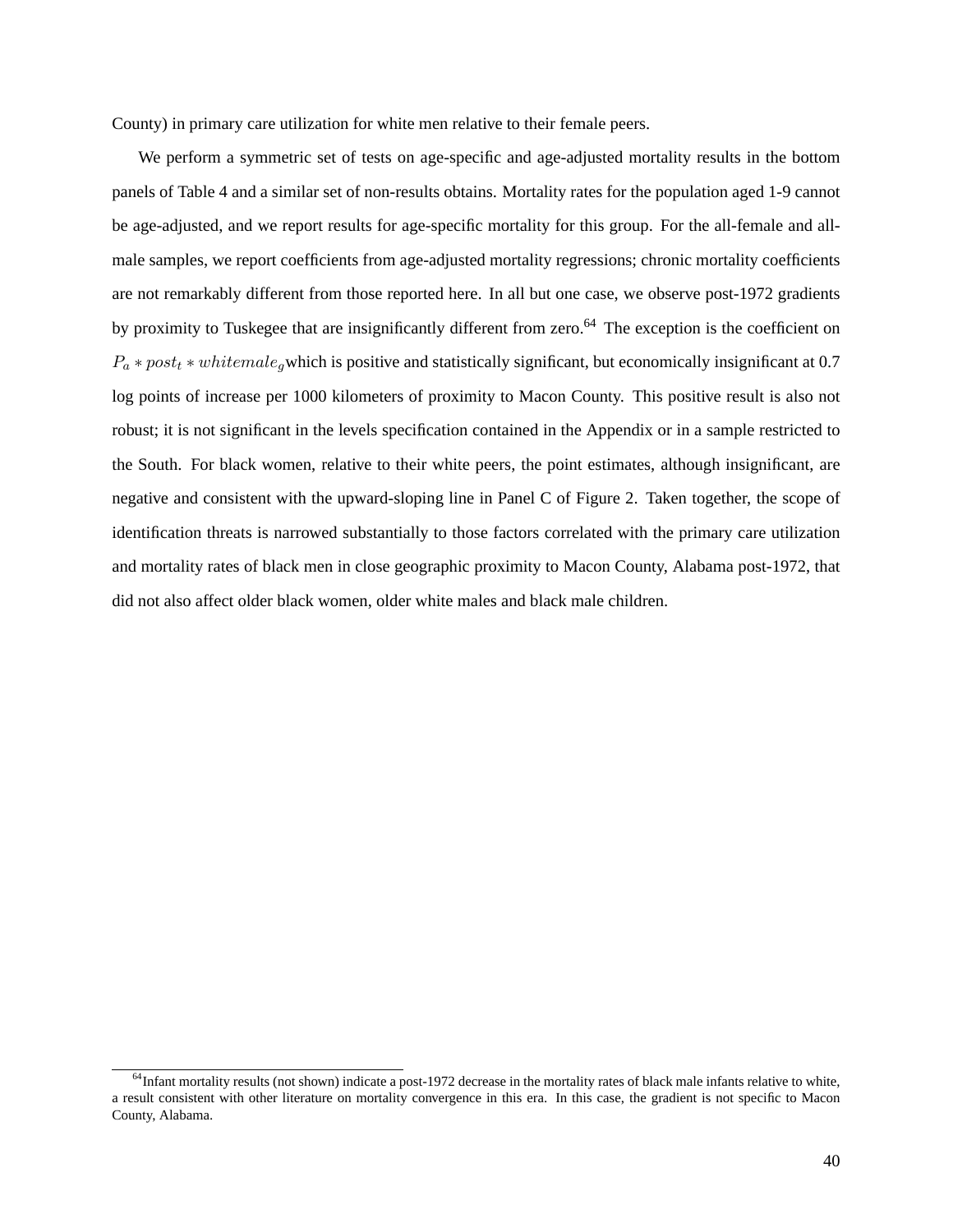|                                      |                     |                         |                                            | IABLE 4: PLACEBO UTILIZATION AND MOKTALITY KESULTS |                   |                                  |                                        |                     |
|--------------------------------------|---------------------|-------------------------|--------------------------------------------|----------------------------------------------------|-------------------|----------------------------------|----------------------------------------|---------------------|
|                                      | $\widehat{\ominus}$ | $\widehat{O}$           | $\odot$                                    | $\widehat{\mathcal{F}}$                            | $\widehat{\odot}$ | $\widehat{\odot}$                | $\widehat{C}$                          | $\circledS$         |
| Sample                               | Children<br>Male    | Children<br>Black       | Female                                     | White                                              | Children<br>Male  | Children<br><b>Black</b>         | Female                                 | White               |
|                                      |                     |                         | PANEL A---Any Outpatient Visit             |                                                    | PANEL             |                                  | <b>B---Number Outpatient Visits</b>    |                     |
| $P_s * post_t * black malechild_g$   | (0.007)<br>0.002    | (0.008)<br>0.010        |                                            |                                                    | (0.093)<br>0.015  | (0.119)<br>$-0.119$              |                                        |                     |
| $P_s * post_t * blackfemale_g$       |                     |                         | (0.006)<br>0.004                           |                                                    |                   |                                  | (0.140)<br>$-0.127$                    |                     |
| $P_s * post_t * \text{whitemale}_g$  |                     |                         |                                            | (0.005)<br>0.004                                   |                   |                                  |                                        | (0.093)<br>$-0.008$ |
| <b>Fixed Effects</b><br>Observations | 104,071             | 28,950                  | State-Year, Group-Year<br>150,864          | 192,735                                            | 104,071           | State-Year, Group-Year<br>28,950 | 150,864                                | 192,735             |
| No Clusters                          | Q<br>4              | $\frac{6}{4}$           | $\frac{1}{4}$                              | $\frac{1}{4}$                                      | $\frac{1}{2}$     | $\frac{4}{6}$                    | $\frac{1}{4}$                          | $\frac{1}{4}$       |
| Adj R-squared                        | 0.109               | 0.155                   | 0.018                                      | 0.022                                              | 0.046             | 0.068                            | 0.016                                  | 0.014               |
|                                      |                     | Mortality (Full Sample) | PANEL C--Log Age-Specific and Age-Adjusted |                                                    |                   | Mortality (South)                | PANEL D--Log Age-Specific and Adjusted |                     |
| $P_s * post_*$ blackmalechild $_g$   | $-0.047$            | $-0.023$                |                                            |                                                    | $-0.022$          | $-0.064$                         |                                        |                     |
|                                      | (0.029)             | (0.042)                 |                                            |                                                    | (0.070)           | (0.111)                          |                                        |                     |
| $P_s * post_t * blackfemale_g$       |                     |                         | (0.021)<br>$-0.021$                        |                                                    |                   |                                  | (0.037)<br>$-0.050$                    |                     |
| $P_s * post_t * whitemale_g$         |                     |                         |                                            | $0.007**$<br>(0.003)                               |                   |                                  |                                        | (0.014)<br>$-0.005$ |
| <b>Fixed Effects</b>                 |                     |                         | SEA-Year, Group-Year                       |                                                    |                   |                                  | SEA-Year, Group-Year                   |                     |
| Observations                         | 6274                | 4946                    | 8306                                       | 9300                                               | 3310              | 2884                             | 3698                                   | 3720                |
| No Clusters                          | 415                 | 346                     | 451                                        | 465                                                | 183               | 171                              | 186                                    | 186                 |
| Adj R-squared                        | 0.22                | 0.53                    | 0.53                                       | 0.97                                               | 0.31              | 0.57                             | 0.78                                   | 0.97                |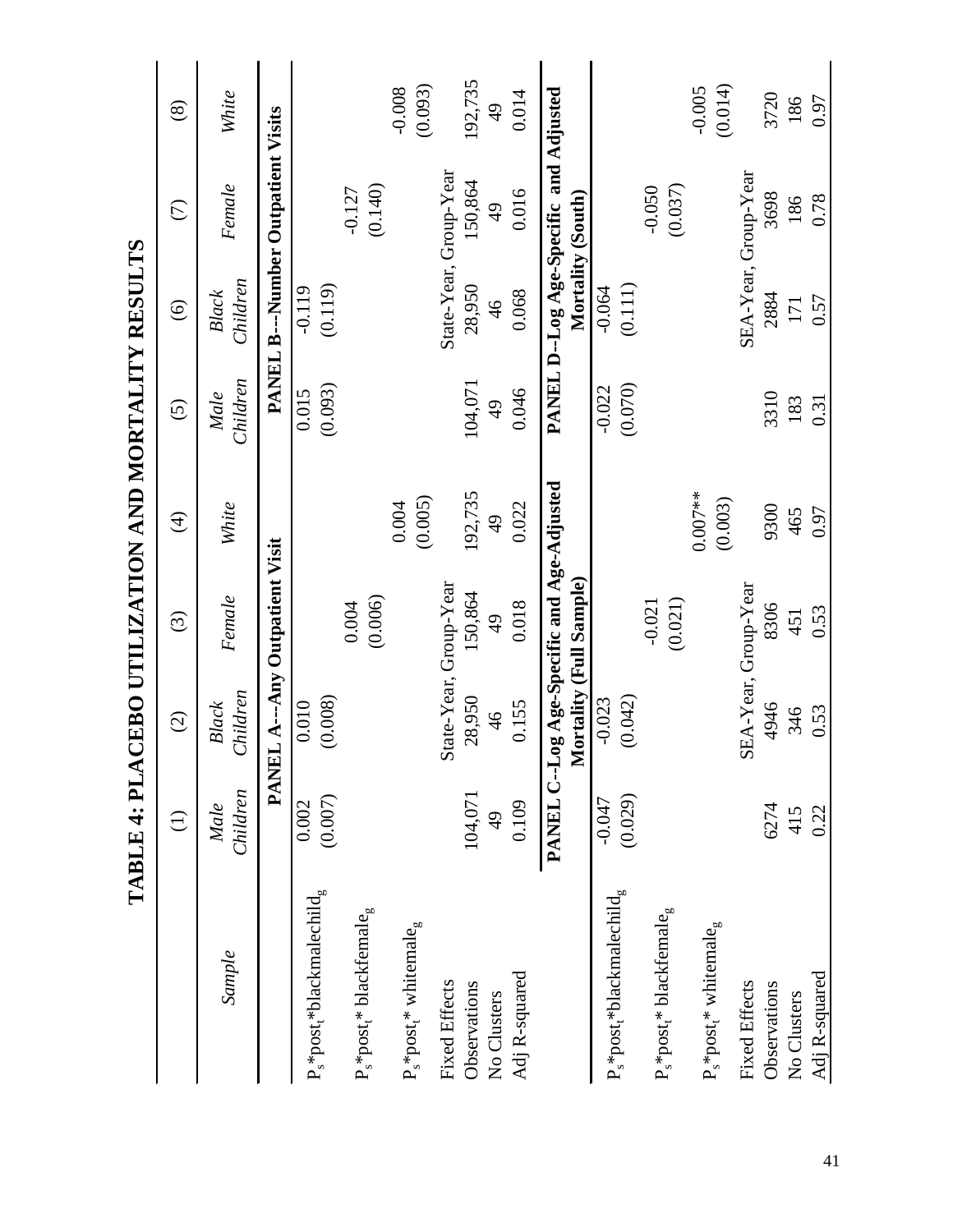Panel C the outcome variable is either the log of the age-specific mortality rate for children ages 1-9 (columns 1 and 2) or the age-adjusted mortality rate for adults ages 45-75 on the female (column 3) or white (column 4) samples. Panel D includes the same outcome variables restricted to the South (Census Region III). Controls included in the utilization regressions include indicator variables for educational status, income category, age, marital status, elephone ownership as well as rural/urban status, the interaction between proximity to Tuskegee and black or male, and black-year or male-year and stateyear fixed effects. Regressions are weighted using provided survey weights. Controls included in the mortality regressions include the continuous interaction between distance and black and black-year or male-year and sea-year fixed effects. Mortality regressions that are population-weighted or in evels are provided in robustness and appendix tables, respectively. The triple difference calculated at the black population centroid of various states is Votes: OLS Regressions of equation 1 (Panels A and B: Utilization Outcomes) and equation 2 (Panels C and D: Mortality Outcomes) on demographic *Notes*: OLS Regressions of equation 1 (Panels A and B: Utilization Outcomes) and equation 2 (Panels C and D: Mortality Outcomes) on demographic groups exclusive of older black men for whom we predict the effect of the Tuskegee experiment disclosure should be more muted. The specific sample is given by the column heading. Columns (1) and (2) in the utilization data refer to outpatient physician interactions for children below age 10, whereas the given by the column heading. Columns (1) and (2) in the utilization data refer to outpatient physician interactions for children below age 10, whereas the age-specific mortality rates in corresponding columns for Panels C and D exclude infant deaths (thus are estimated on children ages 1-9). Columns (3) and age-specific mortality rates in corresponding columns for Panels C and D exclude infant deaths (thus are estimated on children ages 1-9). Columns (3) and 7) are estimated on a female sample across all panels and columns (4) and (8) are estimated on a sample of white males and females across all panels. Data (7) are estimated on a female sample across all panels and columns  $(4)$  and  $(8)$  are estimated on a sample of white males and females across all panels. Data in Panels A and B are from the harmonized version of the National Health Interview Survey (NHIS) available from IPUMS and merged with restricted in Panels A and B are from the harmonized version of the National Health Interview Survey (NHIS) available from IPUMS and merged with restricted dentifiers for use in the Restricted Data Center (RDC). Data in Panels C and D are from the CDC compressed mortality files on the non-institutionalized identifiers for use in the Restricted Data Center (RDC). Data in Panels C and D are from the CDC compressed mortality files on the non-institutionalized JS population and are collapsed into two year bins across state economic areas (SEA). In Panel A the outcome is an indicator variable for any outpatient US population and are collapsed into two year bins across state economic areas (SEA). In Panel A the outcome is an indicator variable for any outpatient physician interaction in the past 12 months. In Panel B the outcome variable is the number of outpatient physician interactions in the last 12 months. In Panel C the outcome variable is either the log of the age-specific mortality rate for children ages 1-9 (columns 1 and 2) or the age-adjusted mortality rate shown in the last four rows of each panel. The mean of the dependent variable for the sample in the prior to the Tuskegee disclosure period is also reported. groups exclusive of older black men for whom we predict the effect of the Tuskegee experiment disclosure should be more muted. The specific sample is physician interaction in the past 12 months. In Panel B the outcome variable is the number of outpatient physician interactions in the last 12 months. In for adults ages 45-75 on the female (column 3) or white (column 4) samples. Panel D includes the same outcome variables restricted to the South (Census Region III). Controls included in the utilization regressions include indicator variables for educational status, income category, age, marital status, telephone ownership as well as rural/urban status, the interaction between proximity to Tuskegee and black or male, and black-year or male-year and stateyear fixed effects. Regressions are weighted using provided survey weights. Controls included in the mortality regressions include the continuous interaction between distance and black and black-year or male-year and sea-year fixed effects. Mortality regressions that are population-weighted or in levels are provided in robustness and appendix tables, respectively. The triple difference calculated at the black population centroid of various states is shown in the last four rows of each panel. The mean of the dependent variable for the sample in the prior to the Tuskegee disclosure period is also reported. Standard errors are clustered at the State level for Panels and B and the SEA level for Panels C and D. \*\*\*p<0.01, \*\* p<0.05 and \*p<0.10, respectively. Standard errors are clustered at the State level for Panels and B and the SEA level for Panels C and D. \*\*\*p<0.01, \*\* p<0.05 and \*p<0.10, respectively.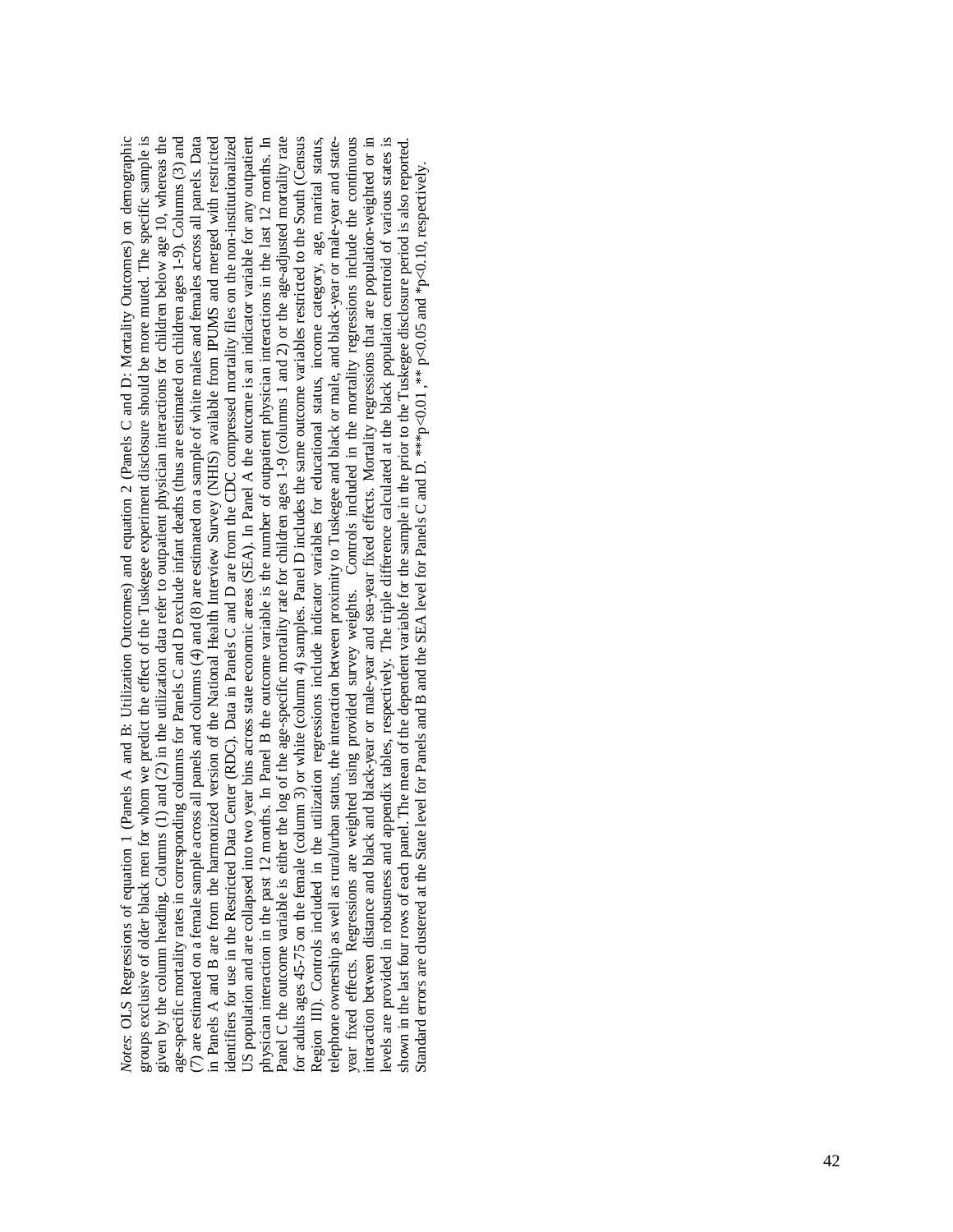#### **10.3 Robustness Checks**

Next, we demonstrate that the baseline results are robust to alternative proximity measures. For this next set of regressions, all-male samples are contained in Panel A and all-black samples in Panel B. Table 5 reports these checks for the utilization results regarding number of outpatient visits and Table 6 provides analogous results for log chronic mortality. Results are similar for age-adjusted mortality and for other utilization measures. The tables are symmetric with the exception of the final column, and we will discuss them in parallel.

In columns 1 and 6 of Table 5, we replace the baseline proximity measure, geographic proximity to Macon County, Alabama, with the percentage of 1935-1940 black migrants to a particular state or SEA who emanated from Alabama. (All Alabama SEAs and the state of Alabama are excluded from this analysis.) We observe statistically significant differences in the post-1972 utilization of primary healthcare and in the post-1972 mortality rates for black men as a function of this proxy. Again, the interpretation of the magnitudes of these coefficients differs from the baseline results using geographic proximity to Macon County, Alabama as the proximity measure. In columns 2 and 7, we replace the continuous geographic proximity measure with proximity "bins", defined as quintiles of proximity to Macon County. The resulting coefficient estimates carry a different interpretation from those in the baseline results as they now measure the post-1972 impact for black males per quintile bin, which is approximately 720 kilometers. As a result, the coefficients should be smaller than in the baseline specification, precisely as we observe.

Columns 3, 4, 8 and 9 of Table 5 provide results for alternative specifications of our baseline results. In column 3, we add group-location (state or SEA) fixed effects in lieu of the  $P_s * blackmale_q$  interaction term in equation [1](#page-23-0) and in lieu of  $P_s * blackmale_q$  in equation [2.](#page-23-1) In the all-male sample contained in Panel A of both tables, the blackmale-state or blackmale-SEA fixed effect absorbs any time-invariant location-specific conditions that affected black but not white men in a non-parametric manner. (In the baseline specification, these controls are in place as a function of proximity to Macon County, Alabama.). In the all-black sample, the corresponding fixed effects absorb any time-invariant location-specific shocks that affect black men but not black women. These fixed effects nonparametrically control for the presence of government programs which might have differentially enrolled black males, provided those enrollment patterns are static over time. In Column 4 of both tables, we add distance from a placebo location, Dallas, Texas, to our estimating equations, continuing to control for geographic proximity to Macon County, Alabama. If the patterns we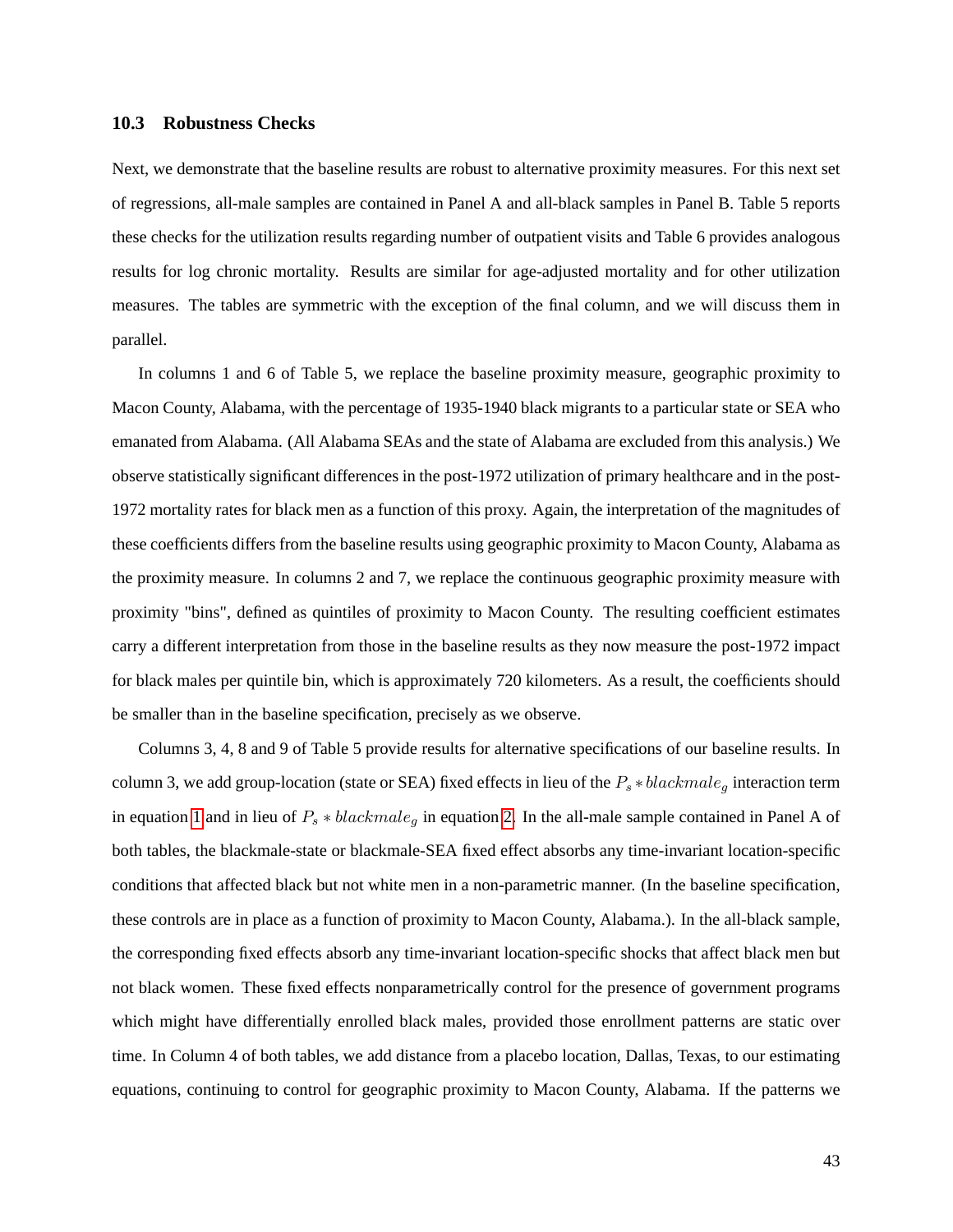observe are reflective of a more general "southern" phenomenon after 1972, our estimates should attenuate when we also include measures of proximity to Dallas.

In each of these cases, we fail to detect material differences in estimated values of  $\beta$  relative to the baseline. The estimated value of  $\beta$  in the baseline specification contained in Table 1 is  $-1.9$  for the all-male sample and 1.4 for the all-black sample when the outcome is the number of outpatient visits. Robustness check results in Table 5 are in the range of  $-1.2$  to  $-1.8$  for the within-male sample and  $-0.8$  to  $-1.4$  using the all-black sample (columns 7-10).<sup>65</sup> For mortality, the baseline estimate of  $\beta$  for log chronic mortality is 0.063 in the all-male sample and 0.102 in the all-black sample. Results in Table 6 range from 0.048 to 0.077 for the all-male sample and 0.061 to 0.109

Finally, column 5 of Table 5 restricts the utilization analysis to southern residents only. This reduces the scope for identification threats to things correlated with geographic proximity to this particular location in the South and not with the South in general. The estimated value of  $\beta$  is relatively unchanged in this specification compared to our baseline results although the estimates are no longer statistical significant.

In column 5 of Table 6, we weight our baseline estimates by the size of the older black population in each SEA, dropping the SEAs corresponding to the six largest black media markets.<sup>66</sup> Weighting has the additional advantage of implicitly assuring the majority of our results are driven by within-South variation since approximately 50% of the black male population resided in the South at this time. Finally, population weighting helps address the noise in the mortality data (since death rates are more consistently measured in populous places). We find that our mortality results are robust to incorporating population weights in log chronic mortality for both the all-male and all-black analytic samples.

As a final word on threats to identification, we note that the geographic mobility of individuals may serve to complicate the interpretation of  $\beta$ . We cannot identify where individuals were at the time of exposure, but we note that mobility was relatively limited in this period (which followed the Great Migration) and was generally short-distance. Still, it would be preferable to observe outcomes that are correlated with a fixed geographic proximity to Tuskegee, Alabama in 1972 and not in the years following. In Section 12 below, we utilize the only data we have with this information (GSS data on attitudes and perceptions) and regress

 $65$ We convert the magnitudes of the coefficients in column 3 to values comparable to our baseline results for this exercise, multiplying by 1000/720.

 $<sup>66</sup>$ Consistent with Panel C in Table 3 and our hypothesis regarding information transmission via black newspapers, the largest</sup> media markets show sharp increases in black male mortality after 1972. These cities (San Francisco, Los Angeles, Chicago, Washington DC, New York, and Atlanta), are generally not in close geographic proximity to Macon County and represent mere outliers in an unweighted regression but dominate the estimation with a weighted sample because of population sizes in these locations.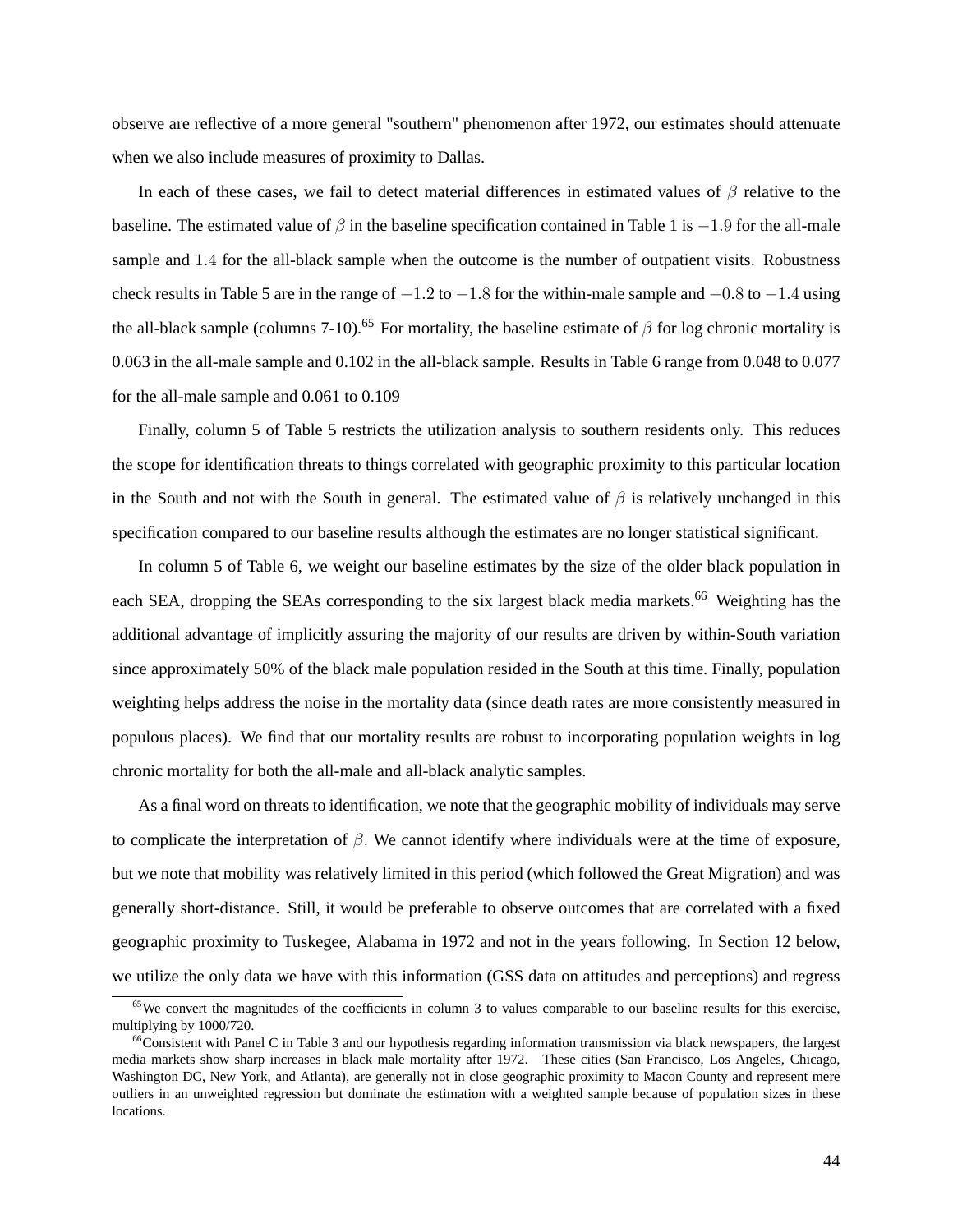perceptions of physicians' judgment in 1998 on the location of an individual at the time of TSUS revelation in 1972.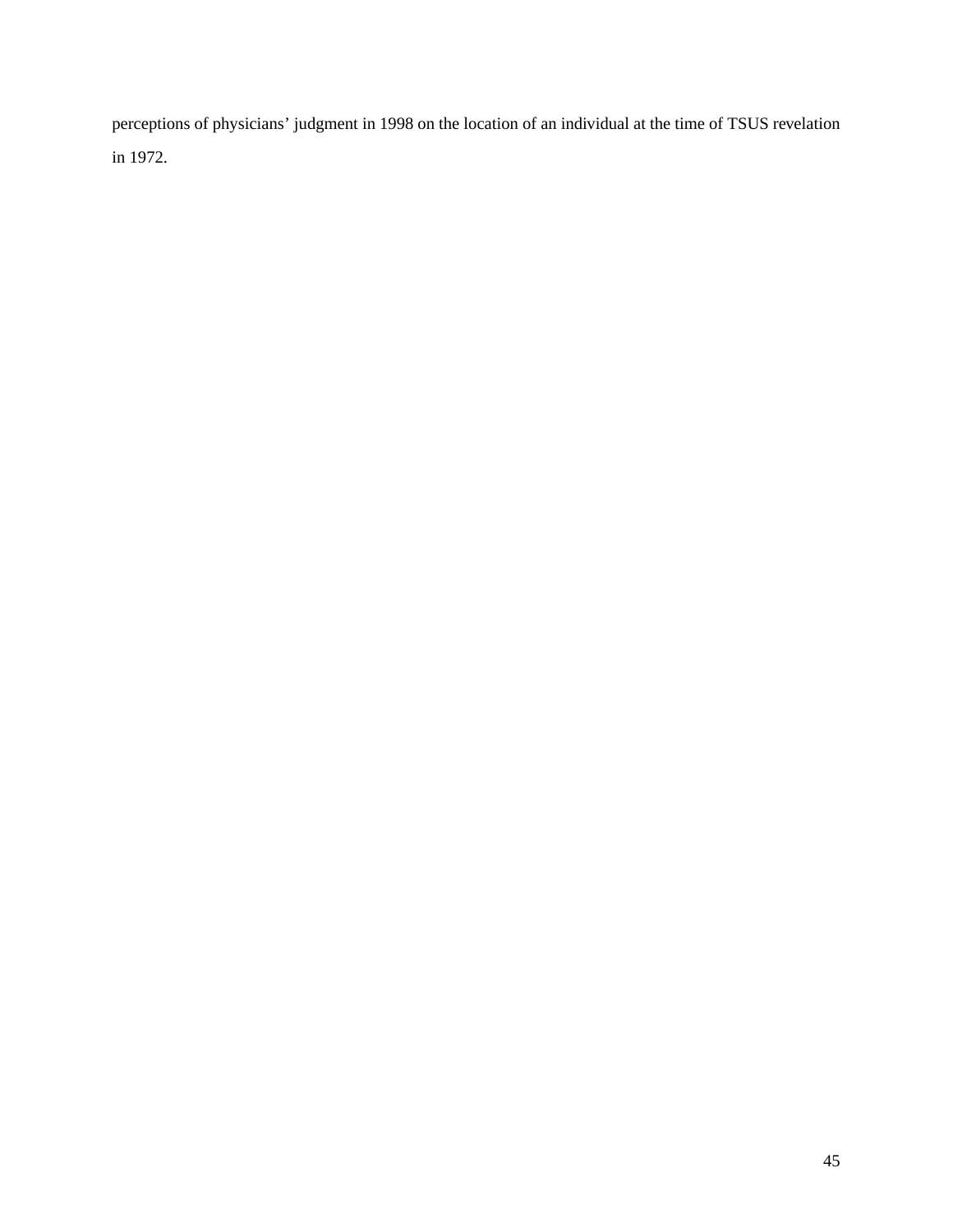|                                                           |               |                |                         |               | Number Outpatient Visits |                   |               |                                |                                 |                 |
|-----------------------------------------------------------|---------------|----------------|-------------------------|---------------|--------------------------|-------------------|---------------|--------------------------------|---------------------------------|-----------------|
|                                                           |               | $\odot$        | $\odot$                 | $\bigoplus$   | $\widehat{\odot}$        | $\widehat{\circ}$ | $\widehat{C}$ | $\circledast$                  | $\widehat{\Theta}$              | $\frac{1}{2}$   |
|                                                           |               | Alternative    | Alternative             |               | Sample                   | Alternative       |               | Alternative                    |                                 | Sample          |
|                                                           |               | Instruments    | Specifications          |               | Restrictions             | Instruments       |               | Specifications                 |                                 | Restrictions    |
|                                                           |               |                | Addnl                   | Placebo       |                          |                   |               | <b>Addnl</b>                   | Placebo                         |                 |
|                                                           | Migrants      | <b>Bins</b>    | Fixed                   | Distance      | South Only               | Migrants          | Bins          | Fixed                          | Distance                        | South Only      |
|                                                           |               |                | Effects                 | (Dallas)      |                          |                   |               | Effects                        | (Dallas)                        |                 |
|                                                           |               |                | PANEL A --- Male Sample |               |                          |                   |               |                                | <b>PANEL B --- Black Sample</b> |                 |
|                                                           | $-10.34**$    | $-1.234***$    | $-1.800***$ $-1.617***$ |               | $-1.838$                 | $-9.506**$        |               | $-0.829** -1.389*** -1.334***$ |                                 | $-1.459$        |
| $P_s * post_t * blackmale_g$                              | (4.575)       | (0.276)        | (0.352)                 | (0.350)       | (1.437)                  | (4.386)           | (0.360)       | (0.410)                        | (0.361)                         | (1.591)         |
|                                                           |               |                |                         | $-0.626$      |                          |                   |               |                                | $-0.184$                        |                 |
| $P_{\text{placebo}} * \text{post}_t * \text{blackmale}_g$ |               |                |                         | (0.463)       |                          |                   |               |                                | (0.556)                         |                 |
|                                                           |               |                | State-                  |               |                          |                   |               | State-                         |                                 |                 |
|                                                           | State-        |                | Year,                   | State-        |                          | State-            | State-        | Year,                          | State-                          |                 |
| <b>Fixed Effects</b>                                      | Year,         | State-Year,    | Race-                   | Year,         | State-Year,              | Year,             | Year,         | Gender-                        | Year,                           | State-Year,     |
|                                                           | Race-         | Race-Year      | State,                  | Race-         | Race-Year                | Gender-           | Gender-       | State,                         | Gender-                         | Gender-Year     |
|                                                           | Year          |                | Race-                   | Year          |                          | Year              | Year          | Gender-                        | Year                            |                 |
|                                                           |               |                | Year                    |               |                          |                   |               | Year                           |                                 |                 |
| Observations                                              | 59,738        | 60,837         | 60,837                  | 60,837        | 18,574                   | 18,076            | 18,966        | 18,966                         | 18,966                          | 10,587          |
| No Clusters                                               | $\frac{8}{4}$ | $\frac{49}{5}$ | $\frac{49}{5}$          | $\frac{1}{6}$ | $\overline{17}$          | 43                | $\frac{4}{3}$ | $\frac{4}{4}$                  | $\overline{4}$                  | $\overline{17}$ |
| Adj R-squared                                             | 0.022         | 0.023          | 0.024                   | 0.023         | 0.029                    | 0.047             | 0.047         | 0.049                          | 0.047                           | 0.041           |
| p-value                                                   |               |                | Not Disclosed           |               |                          |                   |               | Not Disclosed                  |                                 |                 |

TABLE 5: ROBUSTNESS CHECKS, UTILIZATION **TABLE 5: ROBUSTNESS CHECKS, UTILIZATION**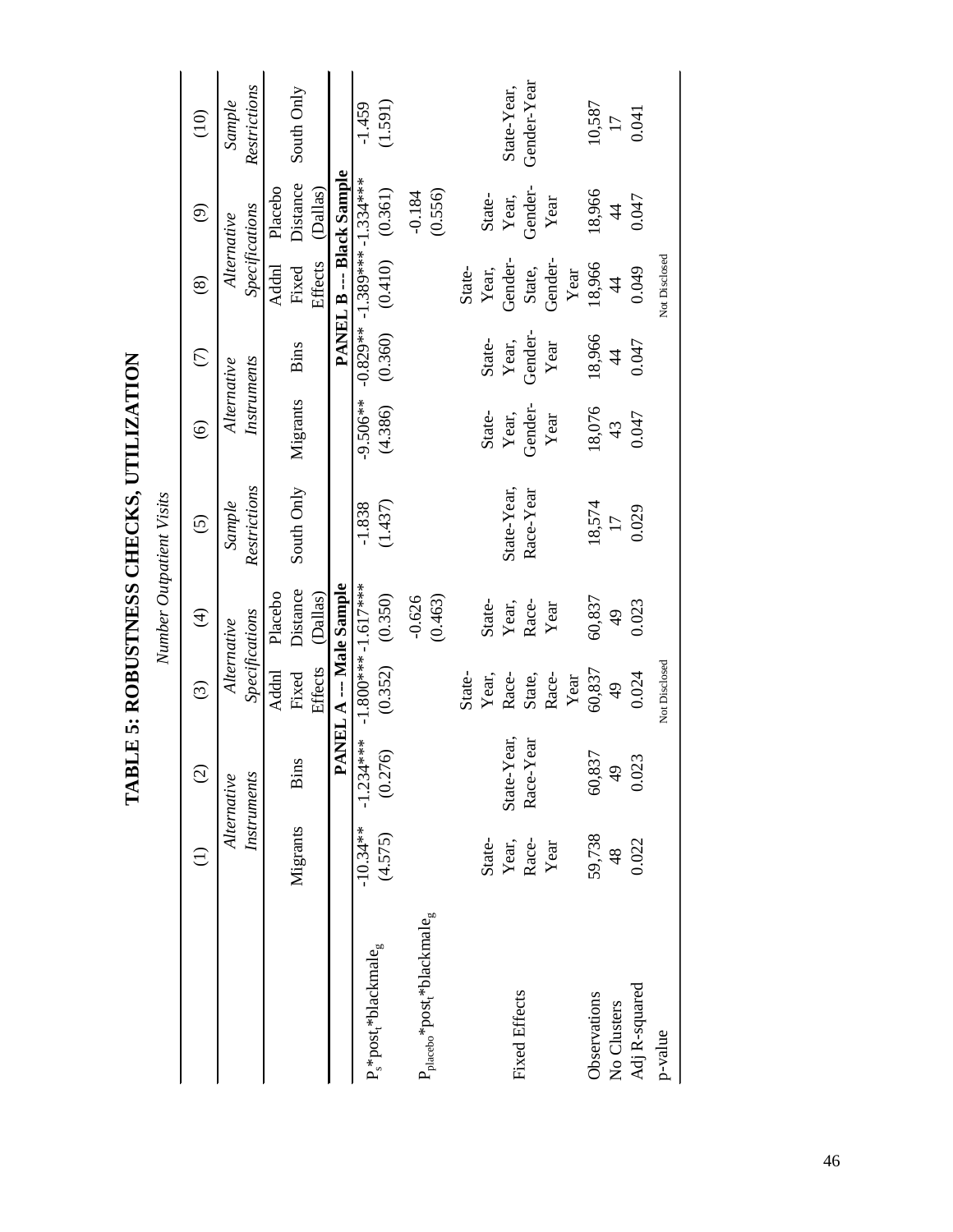Notes: OLS Regressions of equation 2 testing robustness to a) alternative treatments b) alternative specifications and c) alternative weighting. Specifically, in columns (2) and (7) we use a nonparametric measure of distance (quantiles) instead of linear distance as the predictor variable. In columns (3) and (8) we run a fully saturated specification replacing group\*distance with group-location fixed effects. In columns (4) and (9) we include proximity to Dallas and its second-order to weighting each cell by the size of the relevant older age population. The data source and sample were described in the notes to Table 2. The outcome variable is the log of chronic disease mortality. Controls in every specification include the interaction between proximity to Tuskegee and black or male and black-year or male-year as well as state-year fixed effects (except in colu columns (1) and (6) we use the fraction of black migrants that are from Alabama, constructed using the 100% 1940 Census from IPUMS (see text for details). In interactions along with proximity to Tuskegee to test whether the effects are driven by being near a city in the South. In columns (5) and (10) we assess robustness fully saturated specification replacing group\*distance with group-location fixed effects. In columns (4) and (9) we include proximity to Dallas and its second-order the log of chronic disease mortality. Controls in every specification include the interaction between proximity to Tuskegee and black or male and black-year or *Notes*: OLS Regressions of equation 2 testing robustness to a) alternative treatments b) alternative specifications and c) alternative weighting. Specifically, in columns (1) and (6) we use the fraction of black migrants that are from Alabama, constructed using the 100% 1940 Census from IPUMS (see text for details). In columns (2) and (7) we use a nonparametric measure of distance (quantiles) instead of linear distance as the predictor variable. In columns (3) and (8) we run a interactions along with proximity to Tuskegee to test whether the effects are driven by being near a city in the South. In columns (5) and (10) we assess robustness to weighting each cell by the size of the relevant older age population. The data source and sample were described in the notes to Table 2. The outcome variable is male-year as well as state-year fixed effects (except in columns (3) and (8)). Standard errors are clustered at the SEA level. \*\*\*p<0.05 and \*p<0.10, respectively. respectively.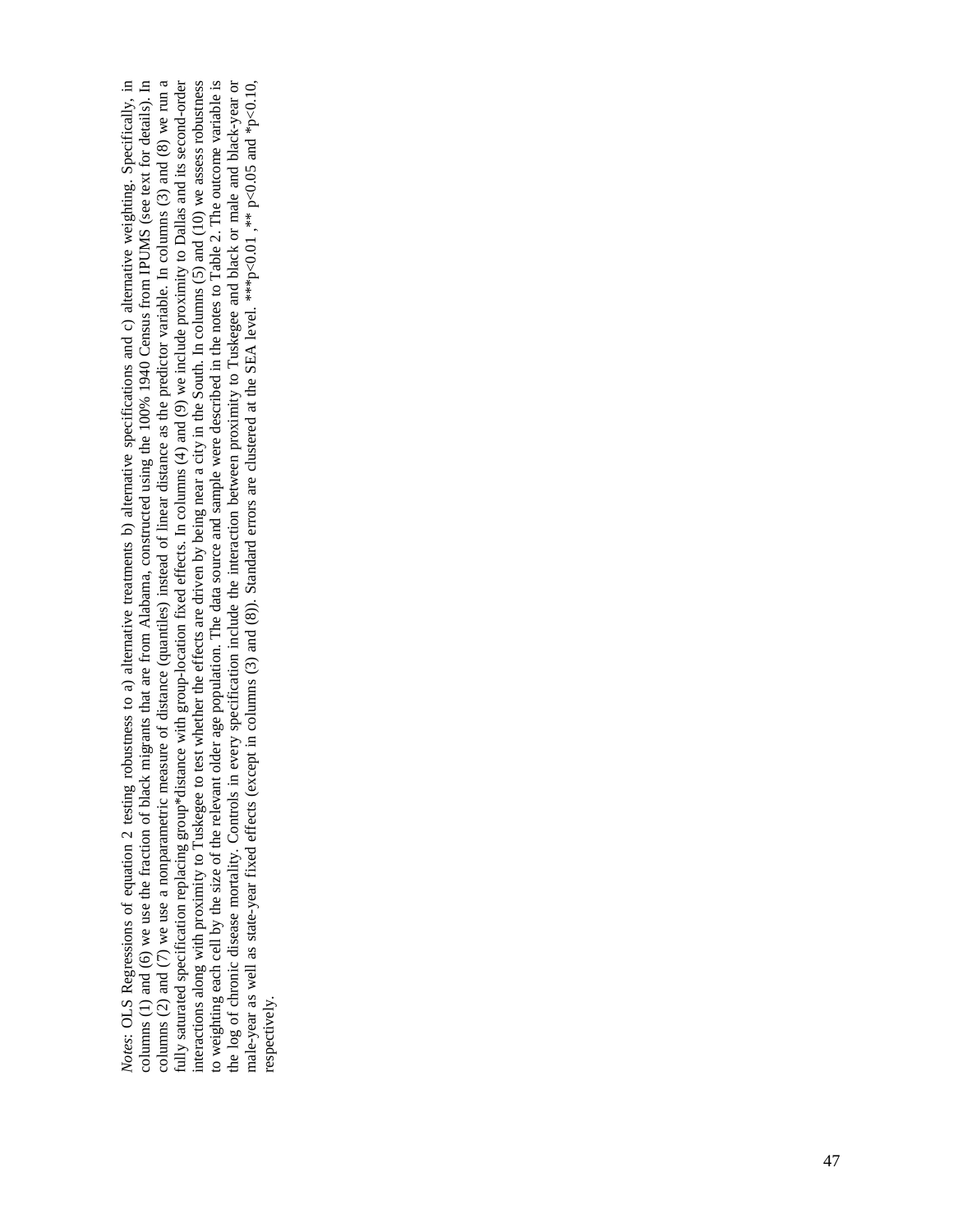|                                                                                                                                                                                                                                                                                                                                                                                                                                                                                                                                                                                                                                                                                                                                                                                                                                                                                                                                                                                                                                                                                                                                                                                                                                                                          |                              |                         | <b>LABLE 6: KOBUS INESS CHECKS, MOKTALITY</b> |                                 |                               |                       |                         |                                                                                                            |                                 |                       |
|--------------------------------------------------------------------------------------------------------------------------------------------------------------------------------------------------------------------------------------------------------------------------------------------------------------------------------------------------------------------------------------------------------------------------------------------------------------------------------------------------------------------------------------------------------------------------------------------------------------------------------------------------------------------------------------------------------------------------------------------------------------------------------------------------------------------------------------------------------------------------------------------------------------------------------------------------------------------------------------------------------------------------------------------------------------------------------------------------------------------------------------------------------------------------------------------------------------------------------------------------------------------------|------------------------------|-------------------------|-----------------------------------------------|---------------------------------|-------------------------------|-----------------------|-------------------------|------------------------------------------------------------------------------------------------------------|---------------------------------|-----------------------|
|                                                                                                                                                                                                                                                                                                                                                                                                                                                                                                                                                                                                                                                                                                                                                                                                                                                                                                                                                                                                                                                                                                                                                                                                                                                                          |                              |                         |                                               |                                 | Log Chronic Disease Mortality |                       |                         |                                                                                                            |                                 |                       |
|                                                                                                                                                                                                                                                                                                                                                                                                                                                                                                                                                                                                                                                                                                                                                                                                                                                                                                                                                                                                                                                                                                                                                                                                                                                                          |                              | $\widehat{\mathcal{O}}$ | $\widehat{c}$                                 | $\widehat{E}$                   | ତି                            | $\widehat{\circ}$     | $\widehat{C}$           | $\circledast$                                                                                              | ව                               | $\frac{1}{2}$         |
|                                                                                                                                                                                                                                                                                                                                                                                                                                                                                                                                                                                                                                                                                                                                                                                                                                                                                                                                                                                                                                                                                                                                                                                                                                                                          | Instruments<br>Alternative   |                         |                                               | Alternative Specifications      |                               |                       | Alternative Instruments |                                                                                                            | Alternative Specifications      |                       |
|                                                                                                                                                                                                                                                                                                                                                                                                                                                                                                                                                                                                                                                                                                                                                                                                                                                                                                                                                                                                                                                                                                                                                                                                                                                                          | Migrants                     | Bins                    | Effects<br>Addnl<br>Fixed                     | Distance<br>Placebo<br>(Dallas) | Weighted<br>Popln-            | Migrants              | Bins                    | <b>Addnl Fixed</b><br>Effects                                                                              | Distance<br>Placebo<br>(Dallas) | Weighted<br>Popln-    |
|                                                                                                                                                                                                                                                                                                                                                                                                                                                                                                                                                                                                                                                                                                                                                                                                                                                                                                                                                                                                                                                                                                                                                                                                                                                                          |                              | PANEL A                 | --- Male Sample                               |                                 |                               |                       |                         | <b>PANEL B--- Black Sample</b>                                                                             |                                 |                       |
| $P_a * post_t * blackmale_g$                                                                                                                                                                                                                                                                                                                                                                                                                                                                                                                                                                                                                                                                                                                                                                                                                                                                                                                                                                                                                                                                                                                                                                                                                                             | $0.176***$<br>(0.036)        | $0.035***$<br>(0.007)   | $0.077***$<br>(0.018)                         | $0.054***$<br>(0.020)           | $0.055***$<br>(0.011)         | $0.187***$<br>(0.061) | $0.044***$<br>(0.009)   | $0.081***$<br>(0.019)                                                                                      | $0.109***$<br>(0.022)           | $0.087***$<br>(0.013) |
| $\rm P_{placebo}^*post^*blackmale_g$                                                                                                                                                                                                                                                                                                                                                                                                                                                                                                                                                                                                                                                                                                                                                                                                                                                                                                                                                                                                                                                                                                                                                                                                                                     |                              |                         |                                               | (0.020)<br>0.021                |                               |                       |                         |                                                                                                            | (0.022)<br>$-0.014$             |                       |
| <b>Fixed Effects</b>                                                                                                                                                                                                                                                                                                                                                                                                                                                                                                                                                                                                                                                                                                                                                                                                                                                                                                                                                                                                                                                                                                                                                                                                                                                     | SEA-Year, Race-Year Race-SEA |                         | Race-Year<br>SEA-Year                         |                                 | SEA-Year, Race-Year           |                       | SEA-Year, Gender-Year   | Gender-Year<br>Gender-SEA<br>SEA-Year                                                                      | SEA-Year, Gender-Year           |                       |
| Adj R-squared<br>Observations<br>No. Clusters                                                                                                                                                                                                                                                                                                                                                                                                                                                                                                                                                                                                                                                                                                                                                                                                                                                                                                                                                                                                                                                                                                                                                                                                                            | 8426<br>0.27<br>461          | 8400<br>0.27<br>462     | 8376<br>0.49<br>450                           | 8400<br>462<br>0.27             | 8400<br>0.86<br>462           | 7952<br>0.54<br>437   | 7916<br>0.55<br>437     | 7882<br>0.56<br>420                                                                                        | 7916<br>0.55<br>437             | 7916<br>0.92<br>437   |
| fully saturated specification replacing group*distance with group-year fixed effects. In columns (4) and (9) we include proximity to Dallas and its second-order<br>interactions along with proximity to Tuskegee to test whether the effects are driven by being near a city in the South. In columns (5) and (10) we assess robustness<br>to weighting each cell by the size of the relevant older age population. The data source and sample were described in the notes to Table 2. The outcome variable is<br>the log of chronic disease mortality. Controls in every specification include the interaction between proximity to Tuskegee and black or male and black-year or<br>Notes: OLS Regressions of equation 2 testing robustness to a) alternative treatments b) alternative specifications and c) alternative weighting. Specifically, in<br>columns (1) and (6) we use the fraction of black migrants that are from Alabama, constructed using the 100% 1940 Census from IPUMS (see text for details). In<br>columns (2) and (7) we use a nonparametric measure of distance (quantiles) instead of linear distance as the predictor variable. In columns (3) and (8) we run a<br>male-year as well as state-year fixed effects (except a<br>respectively. |                              |                         |                                               |                                 |                               |                       |                         | n columns (3) and (8)). Standard errors are clustered at the SEA level. *** p<0.01, ** p<0.05 and *p<0.10, |                                 |                       |

TADIE 4. DODIETNIESS CHECKS MODELITY **TABLE 6: ROBUSTNESS CHECKS, MORTALITY**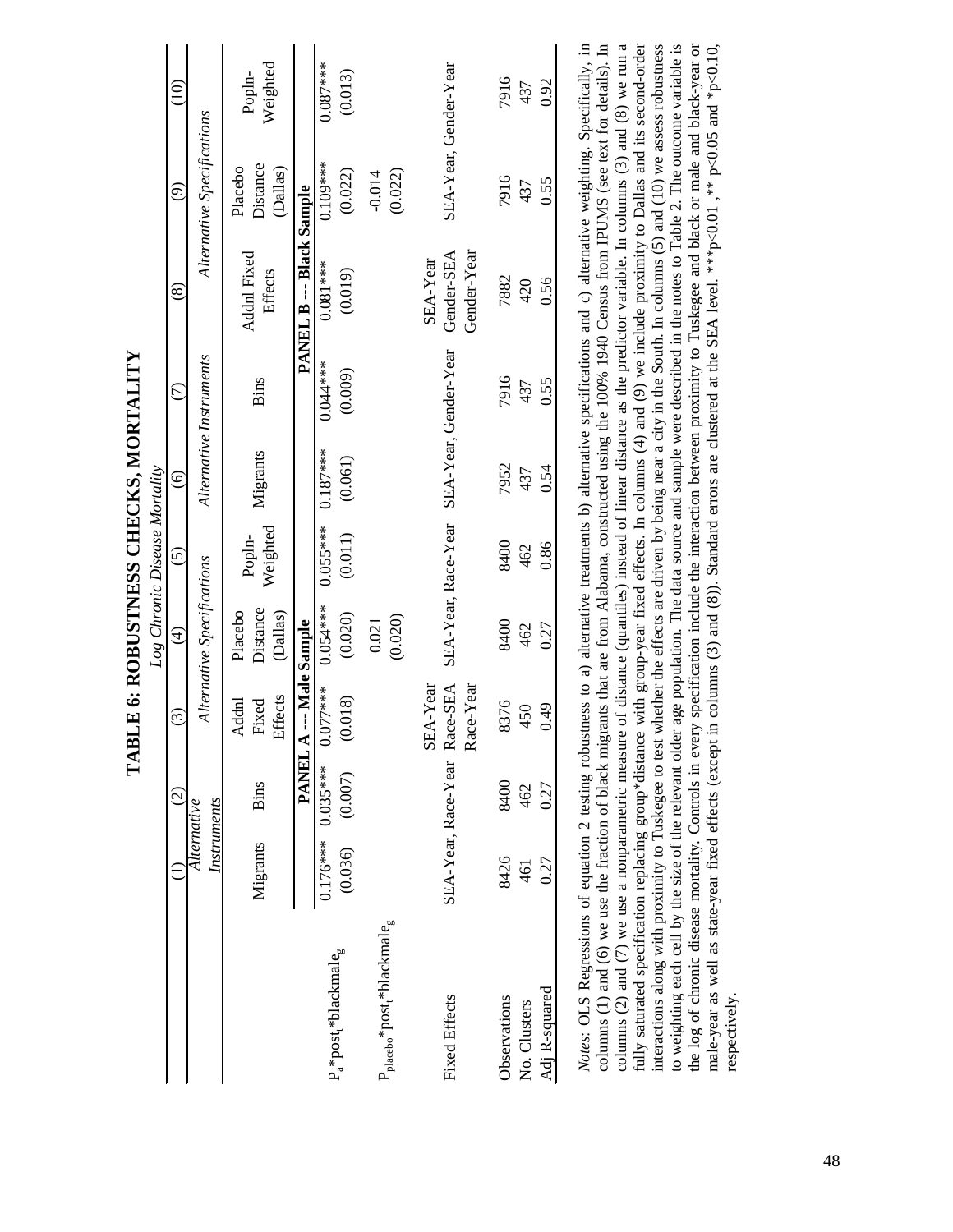# **11 Channels**

Our measure of how much trust one has in their doctor comes from the General Social Survey (GSS). The GSS is a repeated cross section extending from 1972 to the present. The earliest year questions were asked about doctors was 1998, when several questions were included. In particular, participants were asked about whether "doctors judgment trusted" and whether "doctors deny me the treatment needed". Although we cannot perform a DDD analysis on such data (there is no "pre" period), we can ask whether individuals living closer to Macon County, Alabama were more affected by it. For this analysis, we ask whether black male survey respondents have systematically different perceptions about physicians relative to their white (or female) counterparts. The (cross-sectional) specification representing survey responses for individual  $i$ who lived in state s at age 16 and currently resides state  $c$  is given by:

$$
Mistrust\_MD_{igs} = \alpha + \beta (P_s * blackmale_g) + \theta blackmale_g + \pi_s + \gamma_s X_{is} + \epsilon_{igs} \tag{3}
$$

where  $P_s$  is the proximity to Macon County and  $\pi_s$  is a current-state fixed effect so that  $\beta$  is the difference-in-differenecs estimate. The sample includes individuals at least 10 years of age at the time of the disclosure. X contains age, marital status and education category. In addition, we condition on an individual's general level of mistrust in others to isolate the impact of medical mistrust.<sup>67</sup> We estimate the equation on a sample of all men, and then on an all black sample comparing again black men to black women. Standard errors are clustered at the level of treatment (state of residence). The results, contained in Table 7, demonstrate that black men, compared to white men and black women are 12:3 to 15:4 percentage points more likely to mistrust doctors and 10:1 to 32:1 percentage points more likely to be concerned with treatment denial, respectively. We find no corresponding effects for black women relative to white women or for white women relative to white men (see Appendix Table 9).

 $67$ This variable was constructed from a question on whether people can be trusted. Individuals who replied no or don't know were coded as 0 and those who replied yes were coded as 1. A similar coding strategy was applied to the outcome variables, so that the coefficients can be easily interpreted as marginal effects. Estimation using an ordered logit produces similar results.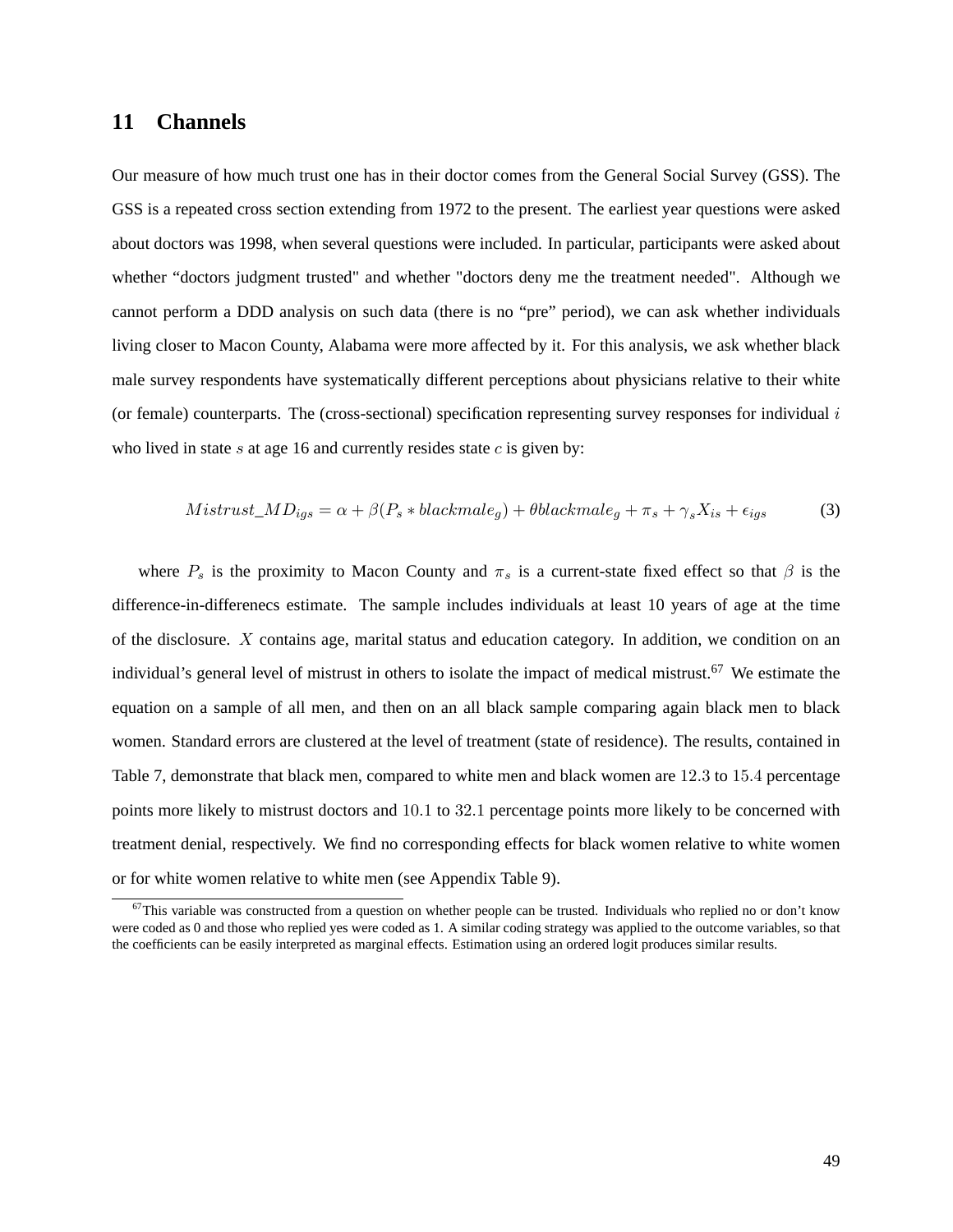|                                |                 | NIEDIUAL UANE                                                  |                       |                                |
|--------------------------------|-----------------|----------------------------------------------------------------|-----------------------|--------------------------------|
|                                | (1)             | (2)                                                            | (3)                   | (4)                            |
| <i><u>Outcome</u></i>          | Medical         | Deny                                                           | Medical               | Deny                           |
|                                | <i>Mistrust</i> | <i>Treatment</i>                                               | <i>Mistrust</i>       | <b>Treatment</b>               |
|                                |                 | <b>PANEL A --- Male Sample</b>                                 |                       | <b>PANEL B--- Black Sample</b> |
| $P_s^*$ blackmale <sub>9</sub> | $0.1231**$      | $0.1012**$                                                     | $0.1538**$            | $0.3207***$                    |
|                                | (0.0565)        | (0.0435)                                                       | (0.0730)              | (0.0675)                       |
| <b>Fixed Effects</b>           |                 |                                                                | State <sub>1998</sub> |                                |
| <b>Other Controls</b>          |                 | Age, Education and Marital Status Indicators, General Mistrust |                       |                                |
| <b>Observations</b>            | 329             | 329                                                            | 118                   | 118                            |
| Adj R-squared                  | 0.00397         | 0.0341                                                         | 0.0208                | 0.125                          |
| No Clusters                    | 36              | 36                                                             | 28                    | 28                             |

# **TABLE 7: EFFECT OF TUSKEGEE ON BELIEFS ABOUT MEDICAL CARE**

*Notes*: OLS estimates of equation 3. The data are from the General Social Survey for the year 1998. The outcome variable for Columns (1) and (3) is whether the respondent disagrees with the statement that doctors can be trusted. The outcome variable in Columns (2) and (4) is whether the respondent believes they will be denied needed treatment by the medical profession. Panel A restricts the sample to black and white male demographic groups and Panel B restricts the sample to black male and female demographic groups. Controls in every specification include indicator variables for educational categories, age categories, marital status, state of current residence fixed effects, black or male and a general measure of mistrust. Standard errors are clustered at the state of residence level. \*\*\*  $p<0.01$ , \*\* $p<0.05$ , \* $p<0.10$ , respectively.

Pursuing further evidence on the channels though which our measured impacts are operating, we note that the model developed above predicted that the impact of Tuskegee would be more poignant for individuals who had limited experience with the healthcare sector prior to the disclosure. To isolate the role of experience as a mitigating factor on belief formation we examine the post-1972 differences between men who have served in the military versus those who have not *within race,* again as a function of proximity to Macon County, Alabama. In other words, we replace  $blackmale<sub>g</sub>$  in Equation 1 with an indicator variable for whether an individual was *never* drafted into the military, *nonvet<sub>a</sub>*. We do not observe veteran status in the mortality data.

We estimate the model for a sample restricted only to black men and again for a sample restricted to white men. A marked geographic gradient in the veteran-non-veteran gap in primary care utilization in the years following the Tuskegee disclosure is apparent in Table 8. The results for black men for the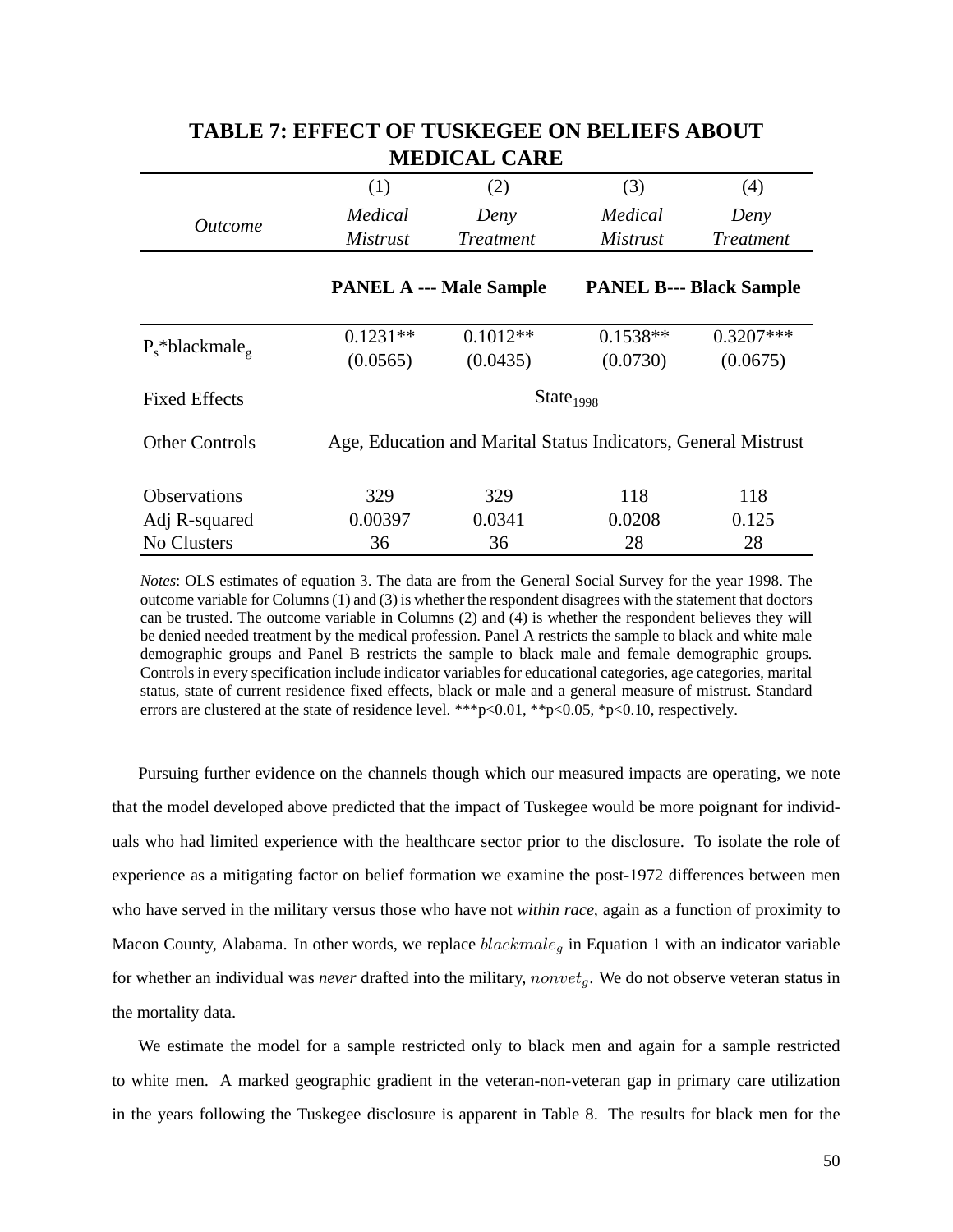extensive margin of health seeking behavior (any outpatient visits) is given in Columns 1 and 3, and the intensive margin (number of outpatient visits) is given in Columns 2 and 4. The results are consistent with the predictions of the model and with the prior within-black results in Table 1, which compared non-veteran black men to black women. Black men with the least experience with the medical profession appear to have been more affected by the news of TSUS, in line with the predictions of the theoretical model of belief formation. The same pattern does not hold in Columns 3 and 4, both of which are estimated on an all-white sample.

| <b>TABLE 8: BASELINE RESULTS, UTILIZATION VETERANS</b> |             |                                |            |                                |
|--------------------------------------------------------|-------------|--------------------------------|------------|--------------------------------|
|                                                        | (1)         | (2)                            | (3)        | (4)                            |
|                                                        | Any         | <b>Number</b>                  | Any        | <b>Number</b>                  |
| <i>Outcome</i>                                         | Outpatient  | Outpatient                     | Outpatient | Outpatient                     |
|                                                        | Visit       | <b>Visits</b>                  | Visit      | <b>Visits</b>                  |
|                                                        |             | <b>PANEL A - All Black Men</b> |            | <b>PANEL B - All White Men</b> |
|                                                        | $-0.072***$ | $-1.731***$                    | 0.194      | 0.011                          |
| $P_s$ *post <sub>t</sub> *nonvet <sub>g</sub>          | (0.014)     | (0.396)                        | (0.119)    | (0.007)                        |
| Observations                                           | 9,840       | 9,840                          | 119,650    | 119,650                        |
| No Clusters                                            | 42          | 42                             | 49         | 49                             |
| R-squared                                              | 0.065       | 0.058                          | 0.019      | 0.023                          |

*Notes*: OLS estimates of equation 1 testing differences between experienced (veteran) and inexperienced (non-veteran) males in response to the disclosure of the Tuskegee study. Data are from the harmonized version of the National Health Interview Survey (NHIS) available from IPUMS and merged with restricted identifiers for use in the Restricted Data Center (RDC). The sample includes males ages 45-74. The sample varies across columns and is given by the column heading, with columns (1) and (2) representing the black sample and columns (3) and (4) representing the white sample, which functions as a placebo test. In columns (1) and (3) the outcome is an indicator variable for any outpatient physician interaction in the past 12 months. In columns (2) and (4) the outcome variable is the number of outpatient physician interactions in the last 12 months. Controls in every specification include indicator variables for educational status, income category, age, marital status, telephone ownership as well as rural/urban status, the interaction between proximity to Tuskegee and black or male and black-year or male-year as well as state-year fixed effects. Standard errors are clustered at the state level. \*\*\*p<0.01 ,\*\* p<0.05 and \*p<0.10, respectively.

# **12 Conclusion**

The Tuskegee Study was one of the most egregious examples of medical exploitation in US history. Our estimates indicate that the years following disclosure of the study's tactics brought significantly lower uti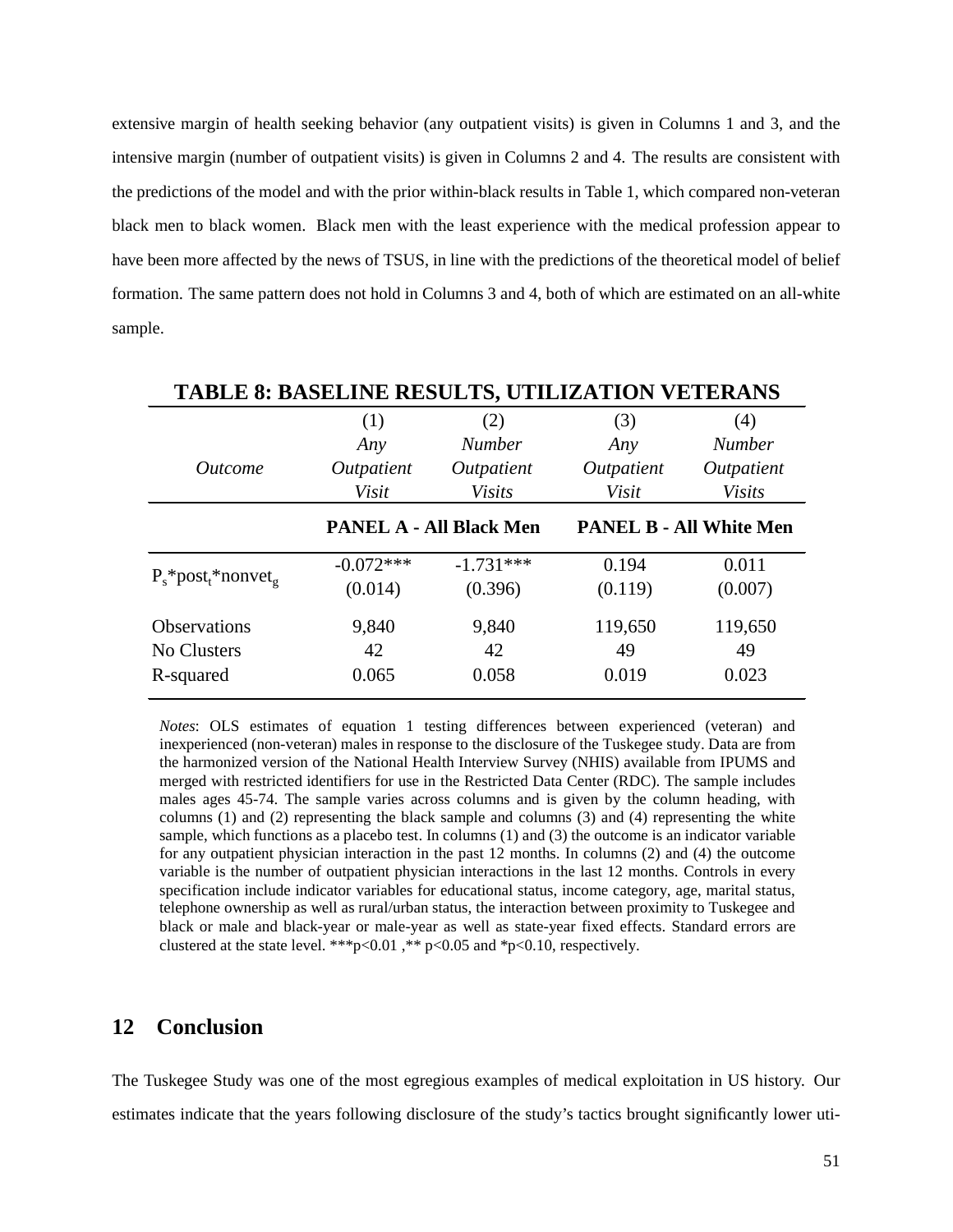lization of both outpatient and inpatient medical care by older black men in closer geographic and cultural proximity to the study's subjects. This reduction in healthcare utilization paralleled a significant increase in the probability that a black man in closer geographic and cultural proximity to the study died before the age of 75. The data indicate no corresponding effects for younger black males or for white males or black women. These results are robust to accounting for a wide range of policies, economic forces, and individual characteristics thought to shape health behaviors. Our results imply that Tuskegee can account for half of the outstanding gap black-white male mortality in the immediate aftermath of the disclosure, or approximately 4.7 age-adjusted deaths per 1000 population out of a post-1972 gap of 9.3 Back-of-the-envelope calculations imply the Tuskegee and its revelation reduced black life expectancy at age 50 by 1.4 years.

Our findings underscore the importance of trust for economic relationships involving imperfect information. Typically the literature on trust has focused on trade settings [\(Greif, 1989\)](#page-54-16); however, much of medical care depends on health providers and patients resolving information asymmetries. Trust, therefore, is a key component of this interaction. The theoretical framework in the paper suggests that positive interactions with medical providers in early adulthood can temper the formation of negative beliefs after the revelation of group-specific medical exploitation, a prediction that is also borne out in the paper's main results. Our findings also relate to the often observed low take-up for products with proven health benefits. Understanding the historical rationale for beliefs, even if currently maladaptive, might prove useful to formulating policy aimed at increasing such demand.

## **References**

- <span id="page-51-5"></span>ABC NEWS/THE WASHINGTON POST (1992): "ABC News/The Washington Post: Los Angeles Race Riots," .
- <span id="page-51-0"></span>AIZER, A., AND L. STROUD (2010): "Education, Knowledge and the Evolution of Disparities in Health," Working Paper 15840, National Bureau of Economic Research.
- <span id="page-51-4"></span>AKERLOF, G. A., AND R. E. KRANTON (2000): "Economics and Identity," *The Quarterly Journal of Economics*, 115(3), 715–753.
- <span id="page-51-2"></span>ALMOND, D., K. Y. CHAY, AND M. GREENSTONE (2006): "Civil Rights, the War on Poverty, and Black-White Convergence in Infant Mortality in the Rural South and Mississippi," Working Paper 07-04, MIT Department of Economics.
- <span id="page-51-3"></span>ALSAN, M., AND C. GOLDIN (2015): "Watersheds in Infant Mortality: The Role of Effective Water and Sewerage Infrastructure, 1880 to 1915," Working Paper 21263, National Bureau of Economic Research.
- <span id="page-51-1"></span>ALSAN, M. M., AND D. M. CUTLER (2013): "Girls' education and HIV risk: Evidence from Uganda," *Journal of Health Economics*, 32(5), 863 – 872.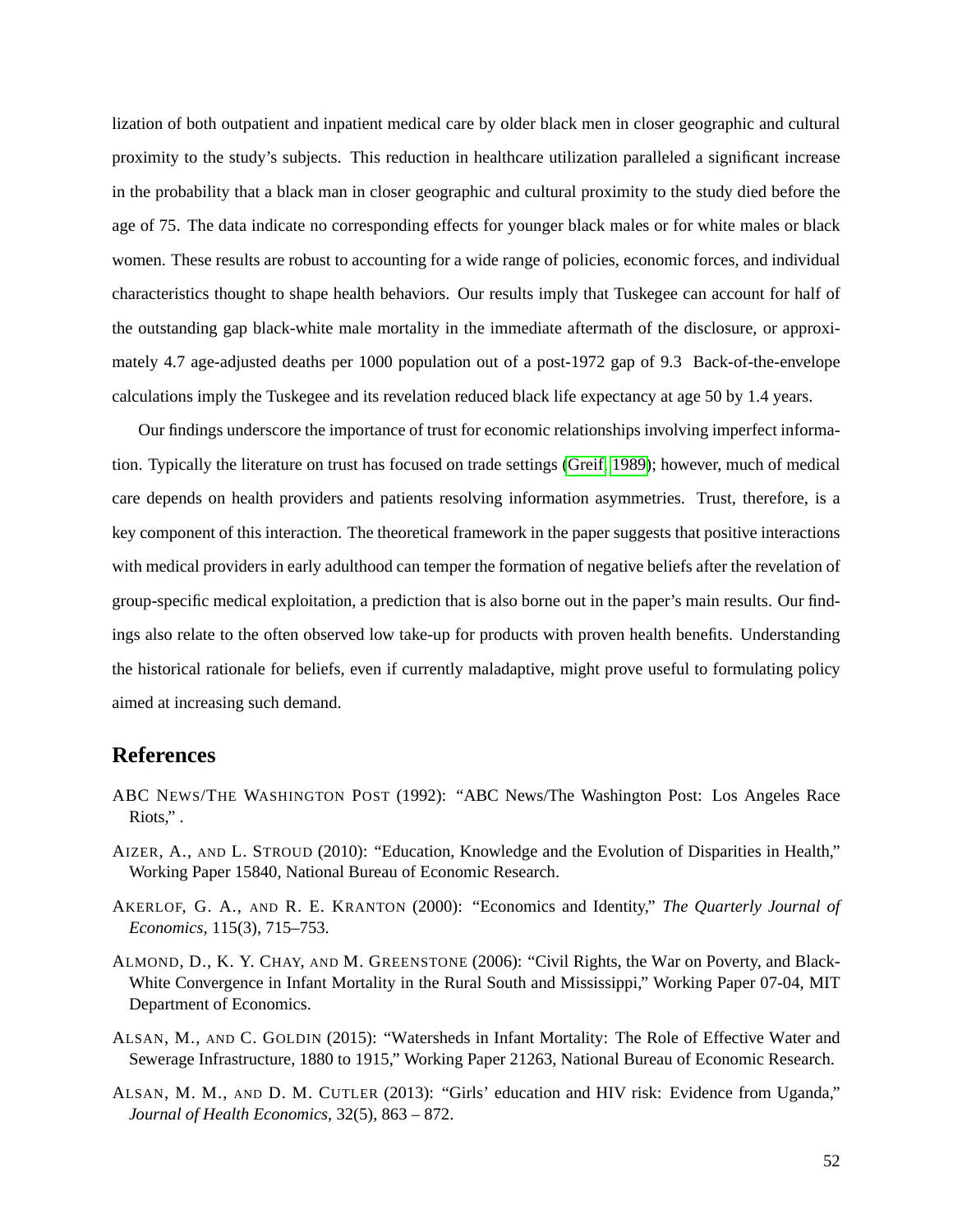<span id="page-52-16"></span>AYER (1971): *Ayer Directory of Newspapers, Magazines and Publications*. Ayer press.

- <span id="page-52-8"></span>BAICKER, K., A. CHANDRA, AND J. SKINNER (2005): "Geographic Variation In Health Care And The Problem Of Measuring Racial Disparities," *Perspectives in biology and medicine*, 48(1), 42–S53.
- <span id="page-52-7"></span>BAICKER, K., A. CHANDRA, J. S. SKINNER, AND J. E. WENNBERG (2004): "Who You Are And Where You Live: How Race And Geography Affect The Treatment of Medicare Beneficiaries," *Health*, 23(VAR-33).
- <span id="page-52-12"></span>BAILEY, M. J., AND A. GOODMAN-BACON (2015): "The War on Poverty's Experiment in Public Medicine: Community Health Centers and the Mortality of Older Americans," *American Economic Review*, 105(3), 1067–1104.
- <span id="page-52-10"></span>BANERJEE, A., AND E. DUFLO (2012): *Poor Economics: A Radical Rethinking of the Way to Fight Global Poverty*. PublicAffairs, reprint edn.
- <span id="page-52-11"></span>BHALOTRA, S. R., AND A. VENKATARAMANI (2012): "Shadows of the Captain of the Men of Death: Early Life Health Interventions, Human Capital Investments, and Institutions," *Human Capital Investments, and Institutions*, pp. 1–65.
- <span id="page-52-1"></span>BLINDER, A. (2016): "In Rural Alabama A Longtime Mistrust of Medicine Fuels A Tuberculosis Outbreak," *The New York Times*.
- <span id="page-52-9"></span>BLOOM, N., R. SADUN, AND J. V. REENEN (2008): "Measuring and Explaining Decentralization Across Firms and Countries," *LSE/Stanford mimeo*.
- <span id="page-52-2"></span>BOULWARE, L. E., L. A. COOPER, L. E. RATNER, T. A. LAVEIST, AND N. R. POWE (2003): "Race and Trust in the Health Care System," *Public Health Reports*, 118, 358–365.
- <span id="page-52-6"></span>BOUSTAN, L., AND R. A. MARGO (2014): "Racial Differences in Health in Long-Run Perspective: A Brief Introduction," Working Paper 20765, National Bureau of Economic Research.
- <span id="page-52-3"></span>BRANDON, D. T., L. A. ISAAC, AND T. A. LAVEIST (2005): "The Legacy of Tuskegee and Trust in Medical Care: is Tuskegee Responsible for Race Differences in Mistrust of Medical Care?," *Journal of the National Medical Association*, 97(7), 951–956.
- <span id="page-52-0"></span>BRANDT, A. M. (1978): "Racism and Research: The Case of the Tuskegee Syphilis Study," *The Hastings Center Report*, 8(6), 21–29.
- <span id="page-52-14"></span>BRONNENBERG, B. J., J.-P. DUBÉ, M. GENTZKOW, AND J. M. SHAPIRO (2015): "Do Pharmacists Buy Bayer? Informed Shoppers and the Brand Premium," *The Quarterly Journal of Economics*, 130(4), 1669– 1726.
- <span id="page-52-13"></span>BYRD, W. M., AND L. A. CLAYTON (2002): *An American Health Dilemma: Race, Medicine, and Health Care in the United States 1900-2000*, vol. II. Routledge.
- <span id="page-52-15"></span>BÉNABOU, R., AND J. TIROLE (2006): "Belief in a Just World and Redistributive Politics," *The Quarterly Journal of Economics*, 121(2), 699–746.
- <span id="page-52-5"></span>CASCIO, E., AND E. WASHINGTON (2014): "Valuing the Vote: The Redistribution of Voting Rights and State Funds following the Voting Rights Act of 1965," *The Quarterly Journal of Economics*, 129(1), 379–433.
- <span id="page-52-4"></span>CDC (2010): "Ten Leading Causes of Death by Age Group," Discussion paper.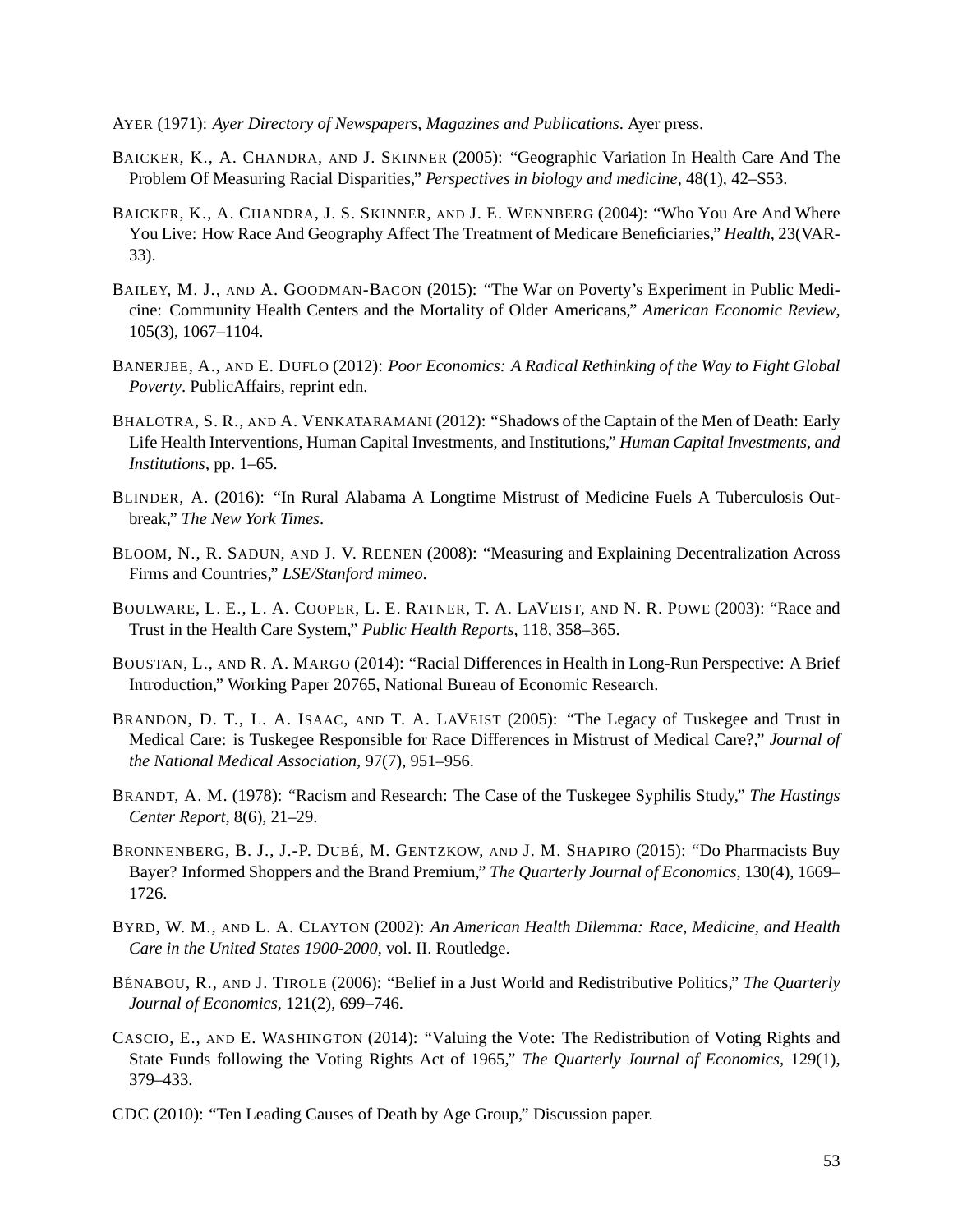- <span id="page-53-0"></span>CENTERS FOR DISEASE CONTROL AND PREVENTION (2014): "Compress Mortality File (CMF 1968- 1988, Series 20, No. 2A, 2000) on CDC WONDER Online," .
- <span id="page-53-14"></span>COLLINS, W. J., AND M. H. WANAMAKER (2015): "The Great Migration in Black and White: New Evidence on the Selection and Sorting of Southern Migrants," Working Paper 21384, National Bureau of Economic Research.
- <span id="page-53-2"></span>CORBIE-SMITH, G., S. B. THOMAS, AND D. M. M. S. GEORGE (2002): "Distrust, Race, and Research," *Archives of Internal Medicine*, 162(21), 2458–63.
- <span id="page-53-1"></span>CORBIE-SMITH, G., S. B. THOMAS, M. V. WILLIAMS, AND S. MOODY-AYERS (1999): "Attitudes and Beliefs of African Americans Toward Participation in Medical Research," *Journal of General Internal Medicine*, 14(9), 537–546.
- <span id="page-53-12"></span>CURTIN, L. R., AND R. J. KLEIN (1995): *Direct Standardization (Age-Adjusted Death Rates)*US Department of Health and Human Services, Public Health Service, Centers for Disease Control and Prevention, National Center for Health Statistics, 6 edn.
- <span id="page-53-6"></span>CUTLER, D., W. HUANG, AND A. LLERAS-MUNEY (2014): "When Does Education Matter? The Protective Effect of Education for Cohorts Graduating in Bad Times," Working Paper 20156, National Bureau of Economic Research.
- <span id="page-53-4"></span>CUTLER, D. M., AND A. LLERAS-MUNEY (2010): "Understanding Differences in Health Behavior by Education," *Journal of Health Economics*, 29, 1–28.
- <span id="page-53-5"></span>CUTLER, D. M., AND A. LLERAS-MUNEY (2012): "Education and Health: Insights from International Comparisons," Working Paper 17738, National Bureau of Economic Research.
- <span id="page-53-7"></span>DEATON, A. (2001): "Inequalities in Income and Inequalities in Health," in *The Causes and Consequences of Increasing Inequality*, pp. 285–313. University of Chicago Press.
- <span id="page-53-8"></span>(2002): "Policy Implications Of The Gradient Of Health And Wealth," *Health Affairs*, 21(2), 13–30.
- <span id="page-53-13"></span>DIXIT, A. (2003): "Trade Expansion and Contract Enforcement," *Journal of Political Economy*, 111(6), 1293–1317.
- <span id="page-53-11"></span>DUPAS, P. (2011): "Health Behavior in Developing Countries," *Annual Review of Economics*, 3(1), 425– 449.
- <span id="page-53-3"></span>EATON, L. A., D. D. DRIFFIN, C. KEGLER, H. SMITH, C. CONWAY-WASHINGTON, D. WHITE, AND C. CHERRY (2015): "The Role of Stigma and Medical Mistrust in the Routine Health Care Engagement of Black Men Who Have Sex with Men.," *American Journal of Public Health*, 105(2), e75–e82.
- <span id="page-53-10"></span>FAFCHAMPS, M. (2006): "Development and Social Capital," *The Journal of Development Studies*, 42(7), 1180–1198.
- <span id="page-53-15"></span>GENTZKOW, M., J. M. SHAPIRO, AND M. SINKINSON (2014): "United States Newspaper Panel, 1869- 2004," Icpsr30261-v6, Inter-university Consortium for Political and Social Research [distributor], Ann Arbor, MI.
- <span id="page-53-9"></span>GERTRUDE G. JOHNSON (1955): *Preventive Medicine In World War II: Volume 3 Personal Health Measures and Immunizations*. Surgeon General of the United States.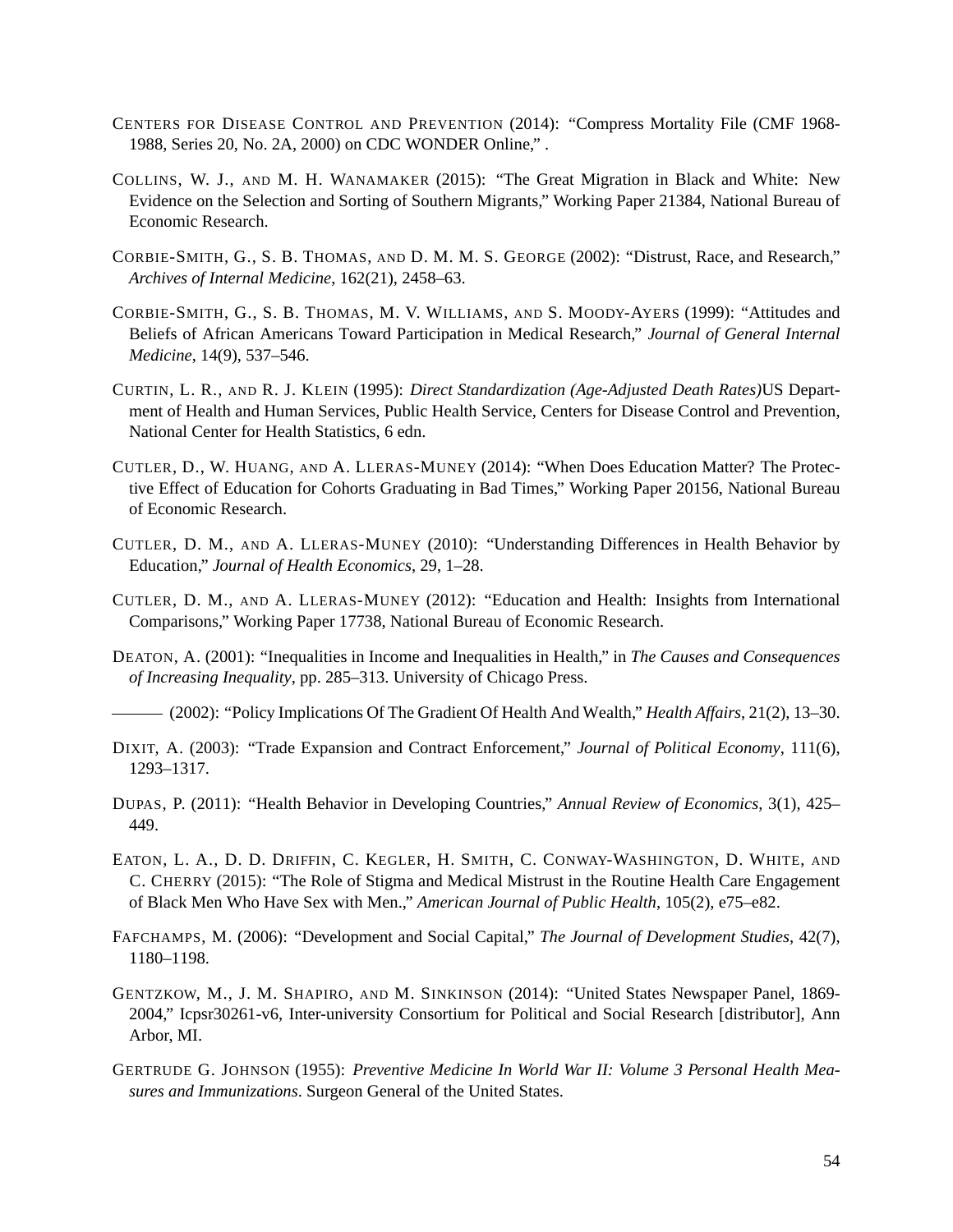- <span id="page-54-6"></span>GOODMAN-BACON, A. (2015): "Public Insurance and Mortality: Evidence from Medicaid Implementation," *University of California, Berkeley*.
- <span id="page-54-16"></span>GREIF, A. (1989): "Reputation and coalitions in Medieval Trade: Evidence on the Maghribi Traders," *The journal of economic history*, 49(04), 857–882.
- <span id="page-54-7"></span>GUISO, L., P. SAPIENZA, AND L. ZINGALES (2008): "Alfred Marshall Lecture: Social Capital as Good Culture," *Journal of the European Economic Association*, 6(2-3), 295–320.
- <span id="page-54-3"></span>GUTSELL, J. N., AND M. INZLICHT (2010): "Empathy constrained: Prejudice predicts reduced mental simulation of actions during observation of outgroups," *Journal of Experimental Social Psychology*, 46(5),  $841 - 845.$
- <span id="page-54-15"></span>HAINES, M. R., I. UNIVERSITY CONSORTIUM FOR POLITICAL, AND S. RESEARCH (2010): "Historical, Demographic, Economic, and Social Data: The United States, 1790-2002 [Computer file]. ICPSR02896 v3," Discussion paper, Ann Arbor, MI.
- <span id="page-54-12"></span>HAMMOND, W. P., D. MATTHEWS, D. MOHOTTIGE, A. AGYEMANG, AND G. CORBIE-SMITH (2010): "Masculinity, Medical Mistrust, and Preventitive Health Services Delays Among Community-Dwelling African-American Men," *Journal of General Internal Medicine*, 25(12), 1300–1308.
- <span id="page-54-11"></span>HEINTZELMAN, C. (2003): "The Tuskegee Syphilis Study and Its Implications for the 21st Century," *The New Social Worker*, 10.
- <span id="page-54-4"></span>HOLT-LUNSTAD, J., W. BIRMINGHAM, AND B. Q. JONES (2008): "Is There Something Unique about Marriage? The Relative Impact of Marital Status, Relationship Quality, and Network Social Support on Ambulatory Blood Pressure and Mental Health," *Annals of Behavioral Medicine*, 35(2), 239–244.
- <span id="page-54-2"></span>HOOD, K. B., AND A. H. JR (2012): "The Role of Trust in Health Decision Making Among African American Men Recruited From Urban Barbershops," *Journal of the National Medical Association*, 107(7/8), 351.
- <span id="page-54-0"></span>INSTITUTE OF MEDICINE (2003): *Unequal Treatment: Confronting Racial and Ethnic Disparities in Health Care (full printed version)*. The National Academies Press, Washington, DC.
- <span id="page-54-13"></span>J.BRONNENBERG, B., J.-P. H. DUBÉ, AND M. GENTZKOW (2012): "The Evolution of Brand Preferences: Evidence from Consumer Migration," *American Economic Review*, 102(6), 2472–2508.
- <span id="page-54-10"></span>JONES, J. H. (1992): *Bad Blood, The Tuskegee Syphilis Experiment, New and Expanded Edition*. Free Press.
- <span id="page-54-5"></span>(2008): *The Oxford Textbook of Clinical Trials*. Oxford University Press.
- <span id="page-54-8"></span>KNACK, S., AND P. KEEFER (1997): "Does social capital have an economic payoff? A cross-country investigation," *The Quarterly journal of economics*, pp. 1251–1288.
- <span id="page-54-9"></span>MANDELL, G. L., J. E. BENNETT, AND R. DOLIN (2009): *Mandell, Douglas, and Bennett's Principles and Practice of Infectious Diseases*, vol. 2. Churchill Livingstone, 7 edn.
- <span id="page-54-1"></span>MINNESOTA POPULATION CENTER AND STATE HEALTH ACCESS DATA ASSISTANCE CENTER (2015): "Integrated Health Interview Series: Version 6.11," Dataset, Minneapolis: University of Minnesota.
- <span id="page-54-14"></span>NBC (1989): "NBC News Poll: R.A.C.E.–Racial Attitudes and Consciousness Exam [USNBC1989- RACE]," .